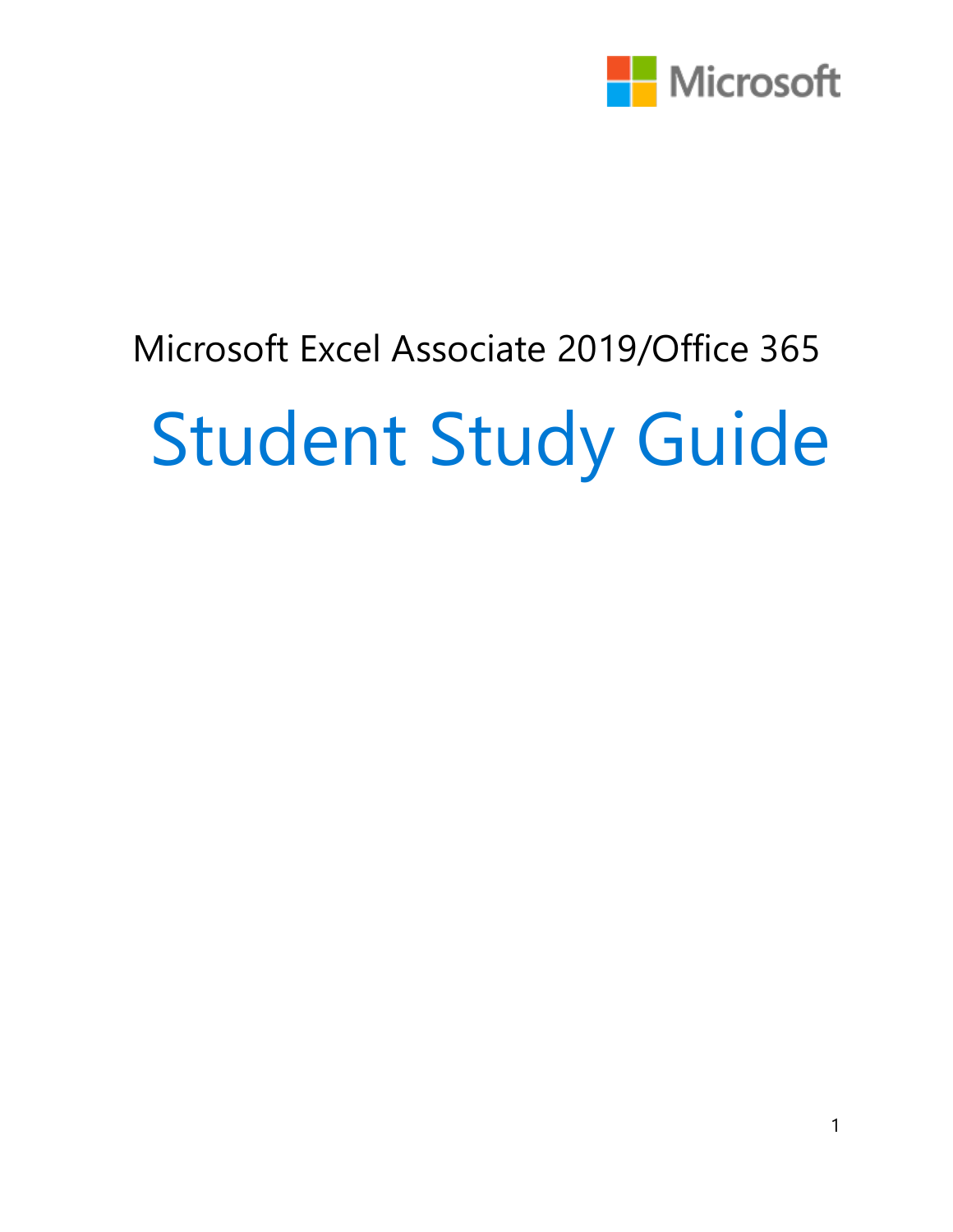Student Study Guide

#### Microsoft License Terms

This courseware is the copyrighted work of Microsoft and/or its suppliers, and is licensed, not sold, to you. Microsoft grants you a license to use this courseware, but only in accordance with the "Guidelines" below. Except as expressly provided for herein, you may not copy, adapt, modify, prepare derivative works of, distribute, publicly display, sell or use this courseware, in whole or in part, for any commercial purpose without the express prior written consent of Microsoft Corporation.

This courseware is provided to you "as-is." Microsoft makes no warranties as to this courseware, express or implied. MICROSOFT CORPORATION HEREBY DISCLAIMS ALL WARRANTIES AND CONDITIONS WITH REGARD TO THE SOFTWARE, INCLUDING ALL WARRANTIES AND CONDITIONS OF MERCHANTABILITY, WHETHER EXPRESS, IMPLIED OR STATUTORY, FITNESS FOR A PARTICULAR PURPOSE, TITLE AND NON-INFRINGEMENT. Microsoft may change or alter the information in this courseware, including URL and other Internet Web site references, without notice to you.

Examples depicted herein are provided for illustration purposes only and are fictitious. No real association or connection is intended or should be inferred.

This courseware does not provide you with any legal rights to any intellectual property in or to any Microsoft products.

The Microsoft [Terms of Use](https://aka.ms/Terms_of_Use) are incorporated herein by reference.

#### **Guidelines**

This courseware is only for use by instructors and only to teach a class for current Microsoft Imagine Academy program members. If you are not an instructor, you are not permitted to use this courseware. The following terms apply to your use of this courseware:

- You may distribute this courseware only to those students enrolled in your class using the courseware, or publish this courseware on a secured website that is restricted to students enrolled in that class, provided that if you distribute this courseware:
	- you will not grant any rights to copy, adapt, modify, prepare derivative works of, distribute, publicly display or sell this courseware;
	- you may not distribute this courseware under terms that would permit commercial use, or under terms that purport to require that this courseware, in whole or in part, be sublicensed to others or redistributable at no charge; and
	- you will maintain and not alter, obscure or remove any copyright or other protective notices, identifications or branding in or on the courseware.
- If you are using this courseware in Microsoft OneNote format, you may use supplemental materials in addition to and in conjunction with your classes, provided that you:
	- will only use supplemental materials developed by you and not by, or in collaboration with, any third party;
	- clearly differentiate the supplemental materials from the Microsoft content, including this courseware, by inserting prominent notice on the supplemental materials clearly indicating to students that they are not Microsoft materials. Such notices must: (i) clearly identify the supplemental materials, and (ii) not state or imply that Microsoft authored or endorsed the supplemental materials; and
	- warrant and represent that the supplemental materials will not infringe or violate any intellectual property, proprietary, personal or any other rights of any third party.

#### **© 2020 Microsoft. All rights reserved.**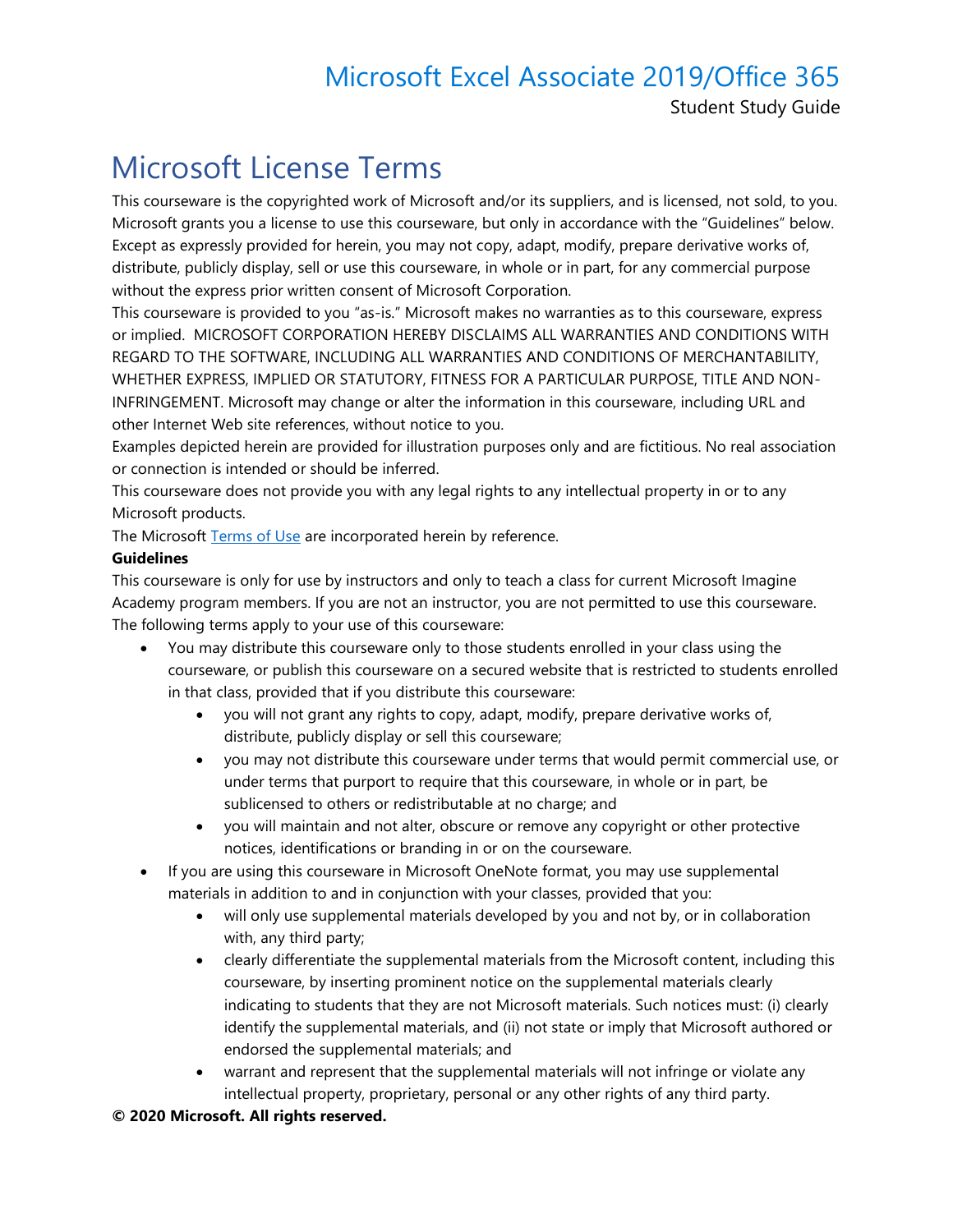#### Microsoft Excel Associate 2019/Office 365 Student Study Guide

#### Table of Contents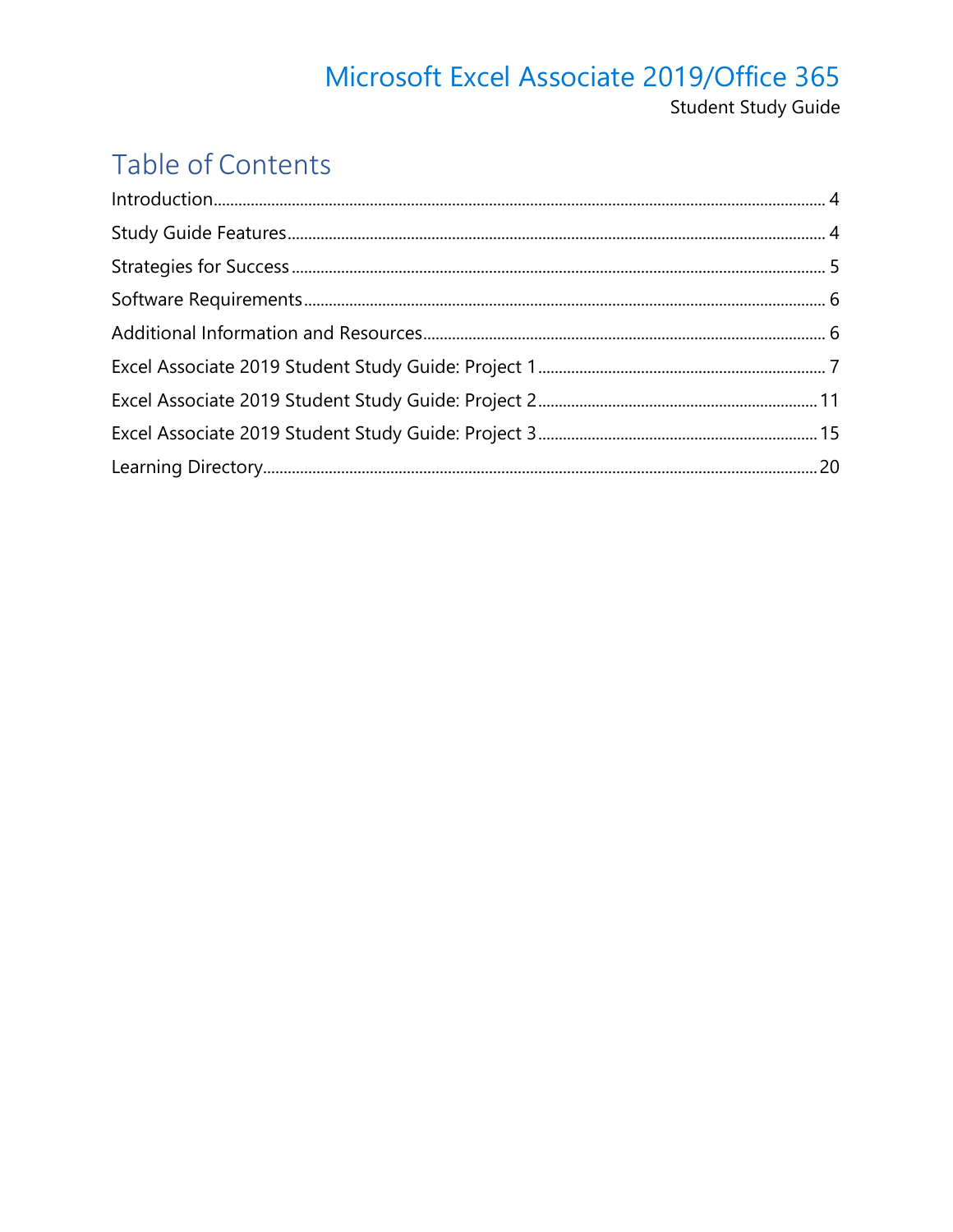Student Study Guide

<span id="page-3-0"></span>

Welcome to the Microsoft Excel Associate Student Study Guide. This guide prepares you for Microsoft Office Specialist: Excel Associate (Excel and Excel 2019) certification exam. Preparing for certification is exciting! Employers around the world recognize Microsoft certifications as premier technical certifications. Certifications give you a professional edge by providing globally recognized industry endorsed evidence of skills mastery, demonstrating your abilities and willingness to embrace new technologies. Gaining these skills and certifying can unlock your potential and opportunities.

The Student Study Guide includes three 50-minute hands-on projects to help you assess your readiness for the exam. These scenario-based projects consist of multiple realworld tasks that map to exam objectives. Each project covers approximately 35 exam objectives, allowing ample opportunity to gain certification skills through practice and preparation.

# <span id="page-3-1"></span>Study Guide Features

The following Study Guide features were designed and structured to support achievement of the *[MO-200: Microsoft Excel \(Excel and Excel 2019\)](https://aka.ms/MO-200_Microsoft_Excel)* certification exam.

# Scenario

This Study Guide is based around a single business scenario that unifies all project tasks and gives you a single focus for applying what you learn. As tasks are completed, you will become more productive and efficient with Microsoft Excel while navigating common workplace responsibilities.

**The Scenario:** Munson's Pickles and Preserves started as a small farm market focused on fresh produce. Due to the success of the business, coupled with the family's passion for greenery, Munson's is now considering expanding the business to include a flower and plant nursery. Envision yourself as a Munson's Pickles and Preserves Farm employee tasked with evaluating and researching the potential flower and plant nursery expansion. Your collected research and data will guide the future development and expansion of the farm.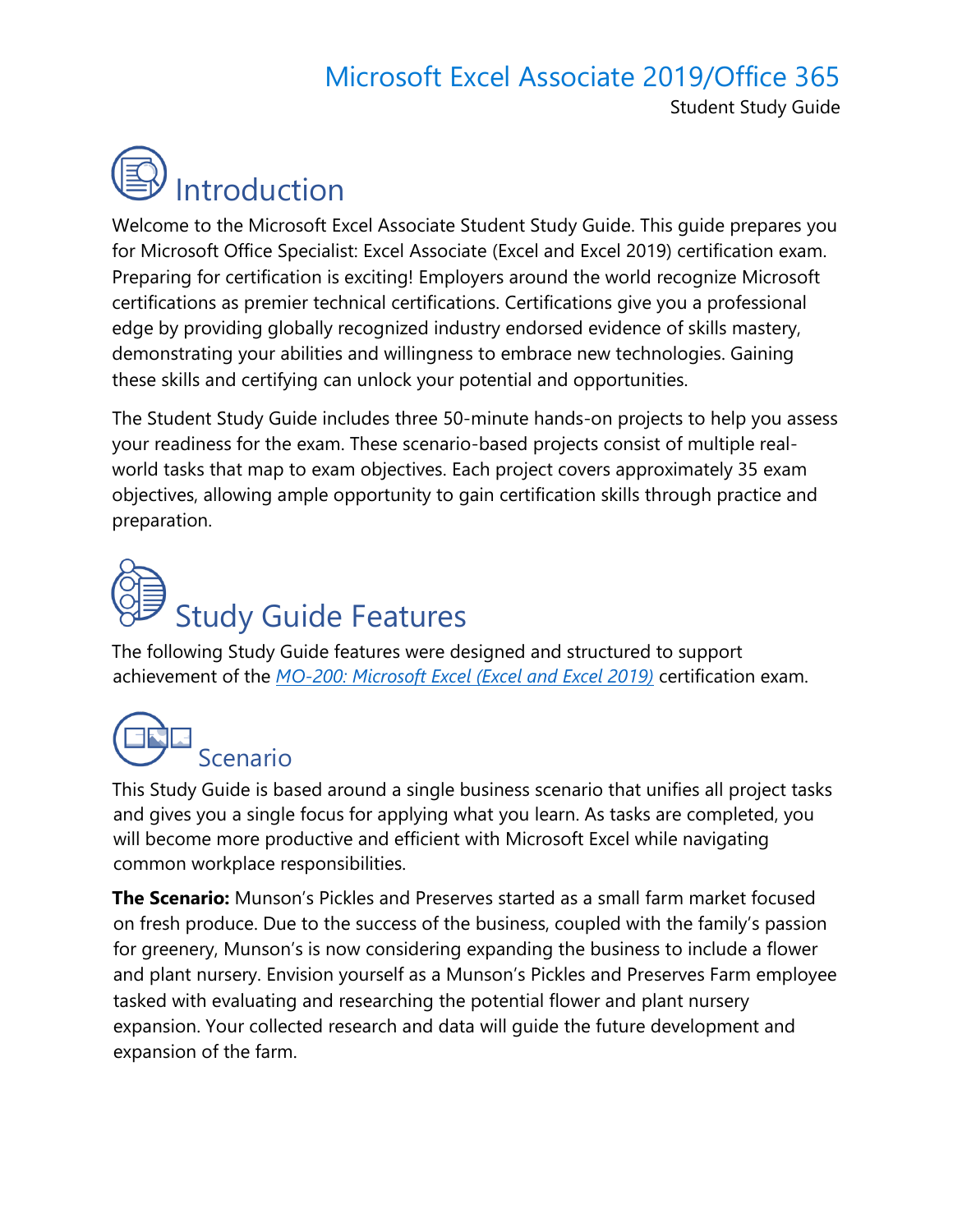Student Study Guide



The Student Study Guide is divided into three different projects. Projects include a set of up to 40 tasks to be completed within approximately 50 minutes to simulate the certification exam environment. Based on exam *[MO-200: Microsoft Excel](https://aka.ms/MO-200_Microsoft_Excel) (Excel and Excel [2019\)](https://aka.ms/MO-200_Microsoft_Excel)*, each task addresses specific objectives to assess your knowledge of the application in a real-world context.

# Data Files/Media Files

The Project Files folder contains all data and media files. These resources are the starter and supporting files that you will use to complete the projects.



### Learning Directory

The Learning Directory provides a table which includes certification exam objectives, online resources, step-by-step guidance for practice of skills, along with mapping to the Study Guide projects and the MSIA Microsoft Excel Associate 2019 course. This directory allows you the ability to focus on specific concepts to improve competency with Microsoft Excel 2019.

<span id="page-4-0"></span>

# Strategies for Success

- Before beginning each task, read the instructions carefully to ensure the task is performed correctly
- As you move through the project, use the checkbox provided as an organizational tool to track completion
- If you have difficulty completing a task, utilize the Learning Directory to research and practice specific concepts until mastery
- If a project task instructs you to enter "specific text," the text in quotation marks indicates what you will input into the document. The comma inside the quotations should not be included
- When completing project tasks that include formulas and functions, enter the formula and/or function rather than copying and pasting text
- Use the Insert Function dialog box to simplify using functions in project tasks
- Consider completing all three projects to cover each exam objective
- The Learning Directory may only address one or two options for completion, but there may be multiple ways to complete each project task correctly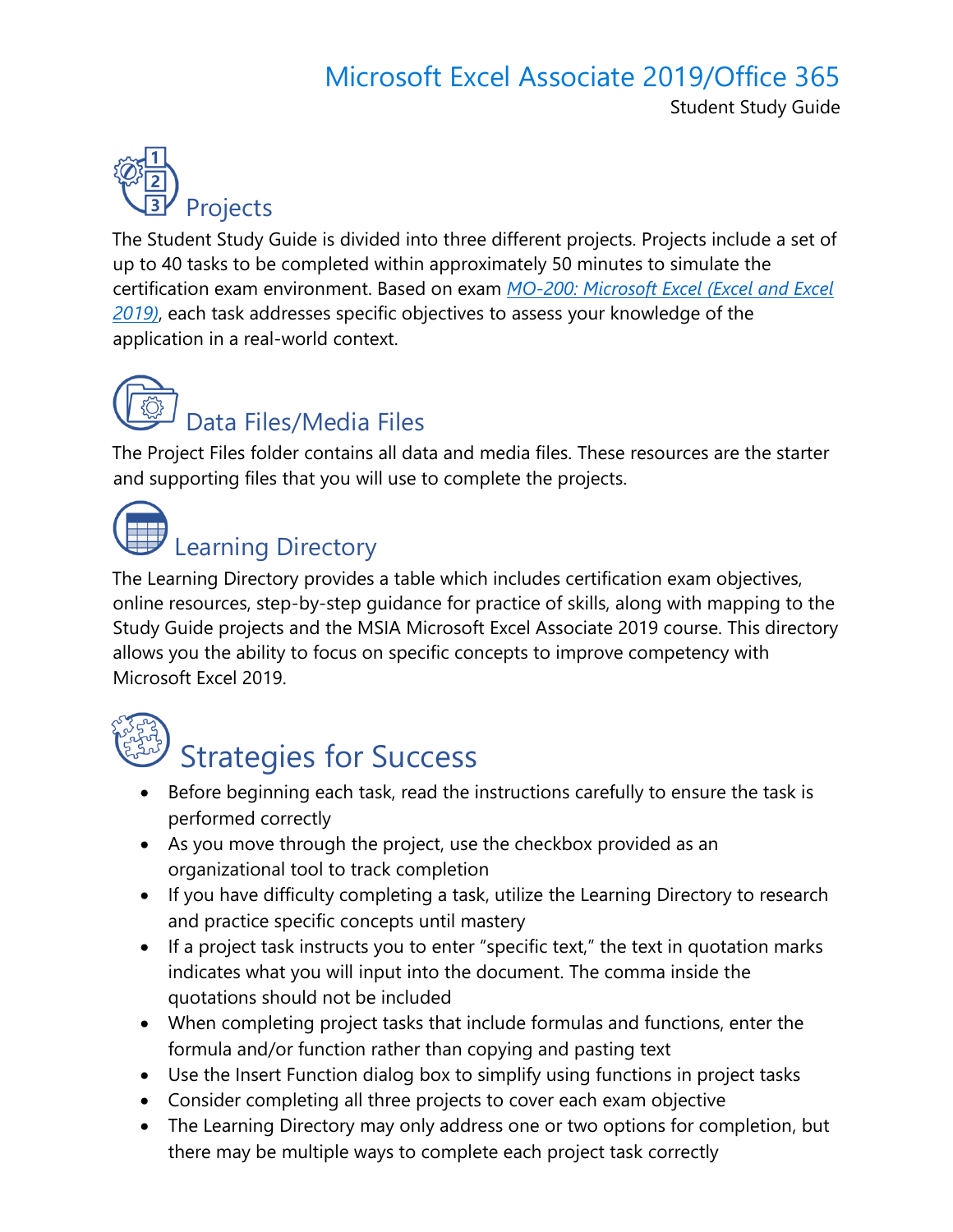Student Study Guide

<span id="page-5-0"></span>

In preparation of using the Student Study Guide, ensure you have a computer with:

• Office 2019 or Office 365

# <span id="page-5-1"></span>Additional Information and Resources

- To learn more about [Microsoft Office](https://aka.ms/MOS_certification_overview) certifications, visit Microsoft Office **[Certification](https://aka.ms/MOS_certification_overview)**
- To view the Certiport Microsoft Office Specialist 365 and 2019 Exam Tutorial, visit [Certiport Exam Tutorial](https://certiport.pearsonvue.com/Educator-resources/Exam-details/Exam-tutorials/MOS-2019/MOS_365and2019_Tutorial.pdf)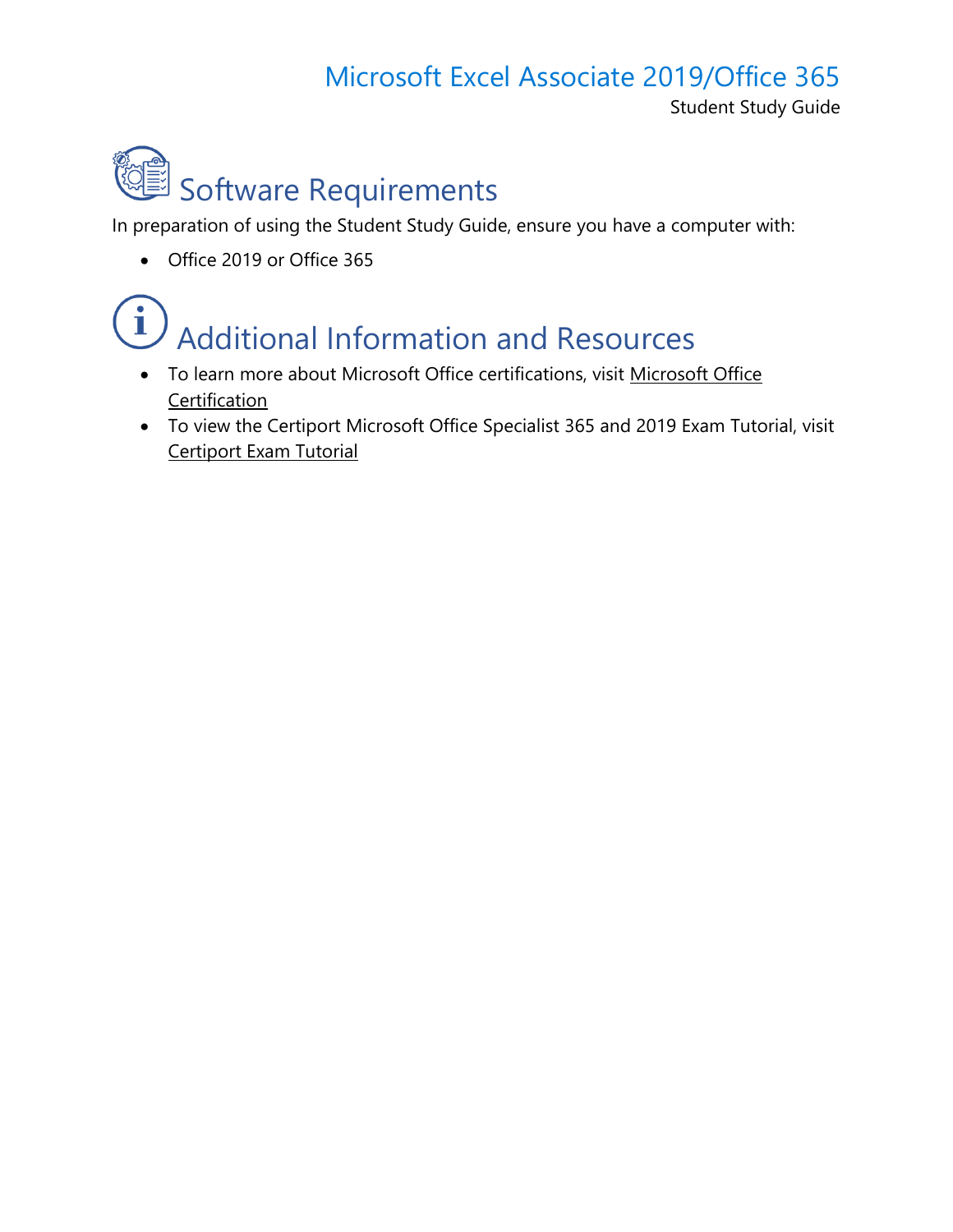# <span id="page-6-0"></span>Excel Associate 2019 Student Study Guide: Project 1

**Instructions:** In this project there are 36 tasks based on the exam objectives for Exam MO-200: Microsoft Excel (Excel and Excel 2019). For each exam objective, complete the task(s) using the supporting files listed below under **Resources**. After each task is completed, check the task box to mark as complete.

*Note: Refer to the Learning Directory for step-by-step guidance and additional resources, if needed.*

**Resources:** Download file listed below before beginning tasks

• **Project1\_datafile.xlsx** the **Project\_Files** folder

#### Project 1 Tasks

1.4.1 Customize the Quick Access toolbar

- ☐ Open Project1\_datafile.xlsx. Add New, Email, and Fill Color to the Quick Access Toolbar, then Move Email to the first option on the Quick Access Toolbar
- 1.2.3 Insert and remove hyperlinks
	- $\Box$  In the Shipping Cost worksheet, Remove the Hyperlinks located on row 1
- 2.1.2 Fill cells by using Auto Fill
	- $\Box$  In the Shipping Cost worksheet, cell A2, enter the text "Zone 3" then use Auto Fill to complete the list to "Zone 9"
- 4.1.1 Insert relative, absolute, and mixed references
- 2.1.2 Fill cells by using Auto Fill
	- $\Box$  In the Shipping Cost worksheet, cell E2, calculate the shipping cost for the Red Line, in cell F2 calculate the shipping cost for the Blue Line, in cell G2 calculate the shipping cost for the Green Line. Then, use Auto Fill to complete the formulas for the remaining rows
- 4.2.1 Perform calculations by using the AVERAGE(), MAX(), MIN(), and SUM() functions  $\Box$  In the Shipping Cost worksheet, calculate the total cost of shipping for each
	- shipping line in cells E9, F9, and G9
- 2.2.5 Apply number formats
	- $\Box$  In the Shipping Cost worksheet, apply the Accounting Number Format to the shipping cost cells E2:G9
- 4.2.1 Perform calculations by using the AVERAGE(), MAX(), MIN(), and SUM() functions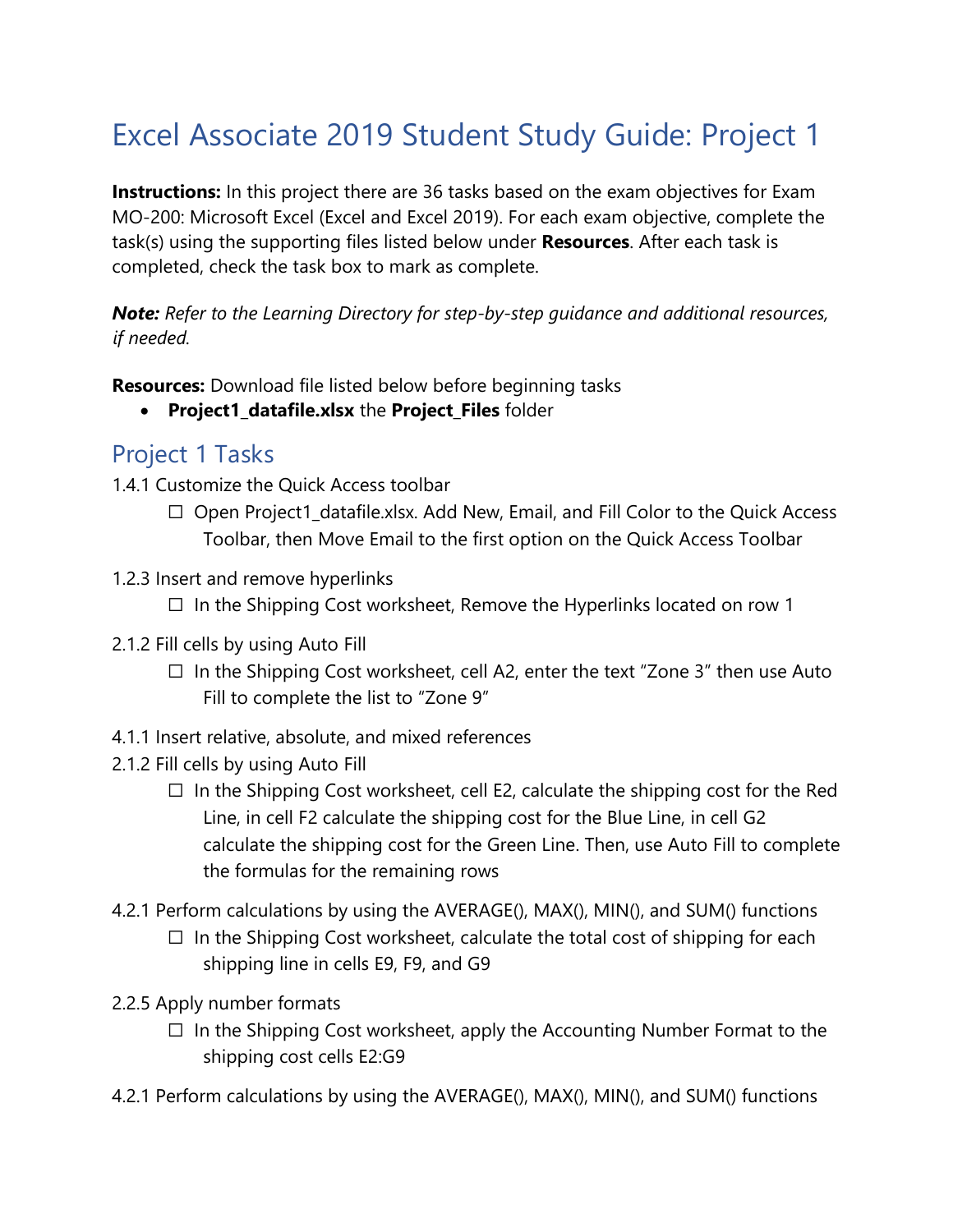- 2.2.5 Apply number formats
	- $\Box$  In the Shipping Cost worksheet, calculate the lowest shipping cost in cell E11, the average shipping cost in cell E12, the highest shipping cost in cell E13
- 2.2.4 Wrap text within cells
	- $\Box$  In the Shipping Cost worksheet, Wrap Text in cells E1, F1, and G1
- 2.2.2 Modify cell alignment, orientation, and indentation
	- $\Box$  In the Shipping Cost worksheet, align the text in cells E1, F1, G1, Centered Horizontally and Vertically at 30 Degree Orientation
- 1.3.2 Adjust row height and column width
	- ☐ In the Shipping Cost worksheet, AutoFit Column Width
- 2.1.4 Insert and delete cells
	- $\Box$  In the Shipping Cost worksheet, Insert a row above row 1
- 2.2.1 Merge and unmerge cells
	- $\Box$  In the Shipping Cost worksheet, Merge & Center cells A1:G1, then enter the text "Outsourcing Shipping Cost"
- 2.1.2 Fill cells by using Auto Fill
- 4.2.2 Count cells by using the COUNT(), COUNTA(), and COUNTBLANK() functions
	- $\Box$  In the Flowers worksheet, cell C30, enter a function to count how many flowers are in Zone 3
	- $\Box$  Use Auto Fill to copy the formula to D30:130
- 2.1.2 Fill cells by using Auto Fill
- 4.2.3 Perform conditional operations by using the IF() function
	- $\Box$  In the Flowers worksheet, cell C31, enter a function to add the shipping cost located in column J if Zone 3 is indicated by an X in column C
	- $\Box$  Use Auto Fill to copy the formula to D31:131
- 2.1.1 Paste data by using special paste options
	- $\Box$  From the Flowers worksheet, Copy the data, then insert a New Sheet to the right of the Flowers worksheet, and Paste the text Transposed
- 2.2.6 Apply cell formats from the Format Cells dialog box
	- $\Box$  In the Flowers worksheet, format row 1 as follows:
		- Alignment: Horizontal: Left (Indent), Indent: 0, Vertical: Center
		- Font: Arial Black, Size: 14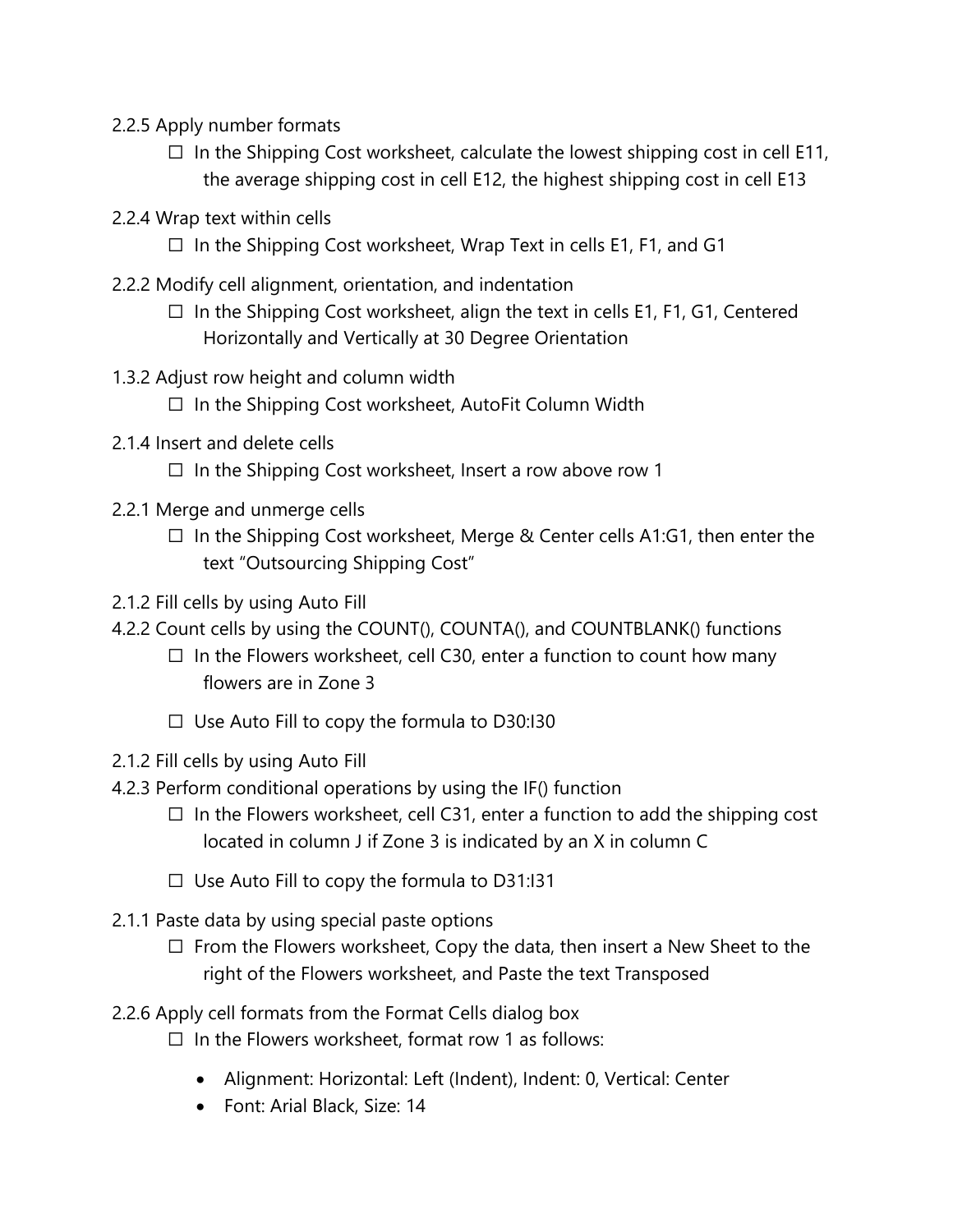- Border: Line Style: dotted Color: Blue, Accent 1, Bottom Border
- ☐ Format the worksheet to AutoFit Column Width
- 1.4.3 Freeze worksheet rows and columns
	- ☐ In the Flowers worksheet, Freeze column A
- 2.1.3 Insert or delete multiple columns or rows
	- $\Box$  In the Outsourcing worksheet, Insert 2 rows after row 3 (Zone 4) then enter the text as follows:
		- A4: "Zone 5" B4: "Colorado" C4: "Lamar"
		- A5: "Zone 6" B5: "Oregon" C4: "Christmas Valley"
- 2.1.2 Fill cells by using Auto Fill
- 4.3.3 Format text by using the CONCAT() and TEXTJOIN() functions
	- $\Box$  In the Outsourcing worksheet, in column D, use a function to combine the text in the "City" column and the "State" column separated by a comma
- 2.1.2 Fill cells by using Auto Fill
- 4.3.1 Format text by using the RIGHT(), LEFT(), and MID() functions
	- $\Box$  In the Outsourcing worksheet, in column E, use a function to enter the first three letters of the state
- 4.3.2 Format text by using the UPPER(), LOWER(), and LEN() functions
	- $\Box$  In the Outsourcing worksheet, in column F, use a function to convert the location code text to all upper case
- 5.1.1 Create charts
	- ☐ In the Shipping Cost worksheet, create a Clustered Column Bar chart that includes the State and Red Line Shipping Cost, then move chart below the data
- 5.2.1 Add data series to charts
	- $\Box$  In the Shipping Cost worksheet, add the data for Green Line Shipping Cost to the chart
- 5.2.2 Switch between rows and columns in source data
	- $\Box$  In the Shipping Cost worksheet chart, switch the rows and columns
- 5.3.1 Apply chart layouts
	- $\Box$  In the Shipping Cost worksheet, format the chart with Layout 5 then resize to Height: 5" and Width: 5"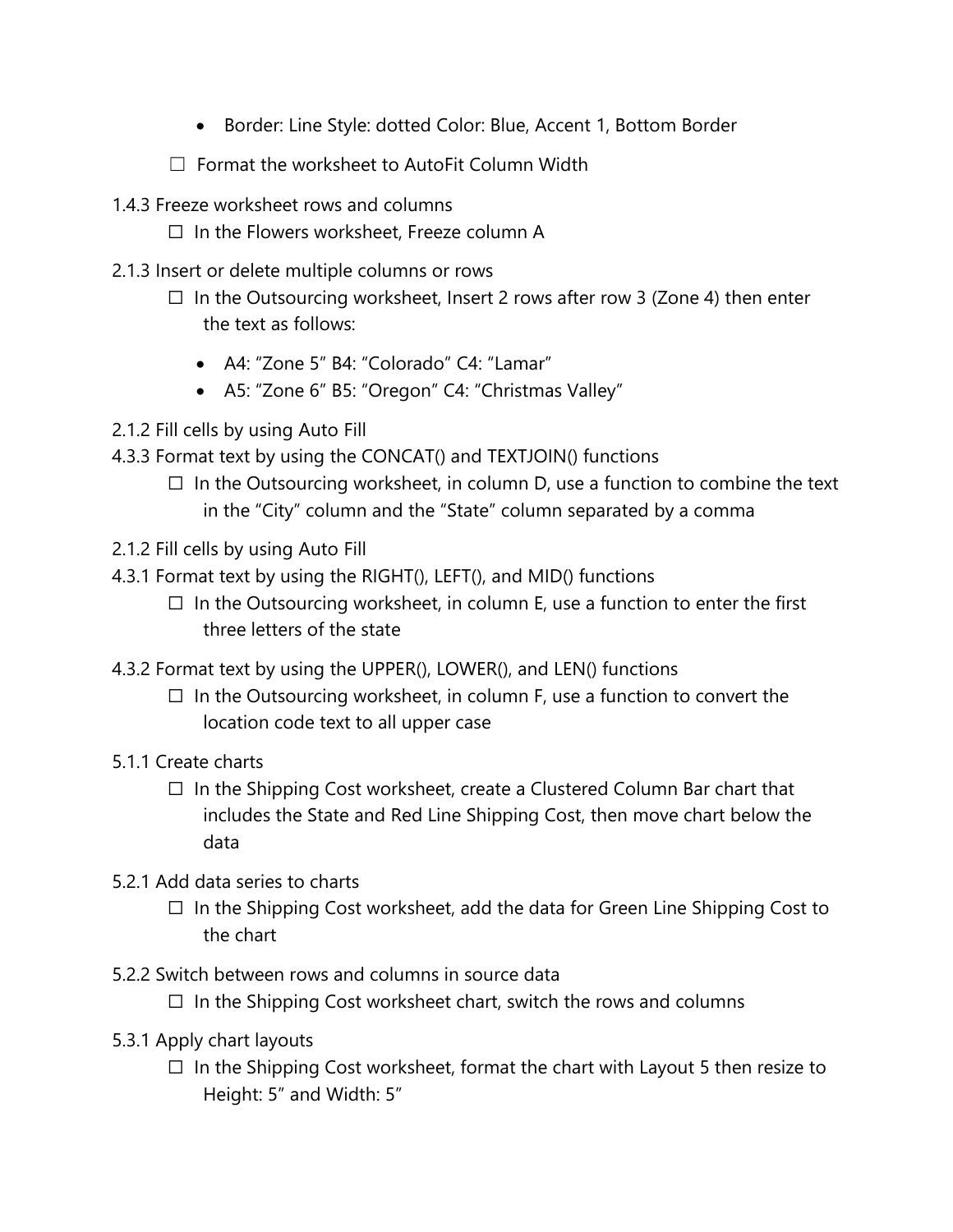- 5.1.2 Create chart sheets
	- $\Box$  In the Shipping Cost worksheet, move the chart to a New Sheet named "Shipping Cost Chart"
- 5.3.3 Add alternative text to charts for accessibility
	- $\Box$  In Shipping Cost Chart worksheet, add the text "chart with the breakdown of the shipping cost" as Alt Text to the Shipping Cost Chart
- 1.5.4 Inspect workbooks for issues
	- $\Box$  Inspect the workbook for Accessibility issues, then fix each of the issues
- 1.4.5 Modify basic workbook properties
	- ☐ Change Document Properties to Title "Outsourcing" and your name as the Author
- 1.3.1 Modify page setup
	- □ Set the workbook Orientation to Landscape, Margins to .5 for all Top, Bottom, Left and Right
- 1.5.1 Set a print area
	- $\Box$  In the Shipping Cost worksheet, set the Print Area to the text
- 1.4.2 Display and modify workbook content in different views
	- ☐ View the Flowers worksheet in Page Break Preview
- 1.5.2 Save workbooks in alternative file formats
	- $\Box$  Save the workbook as a PDF then close the workbook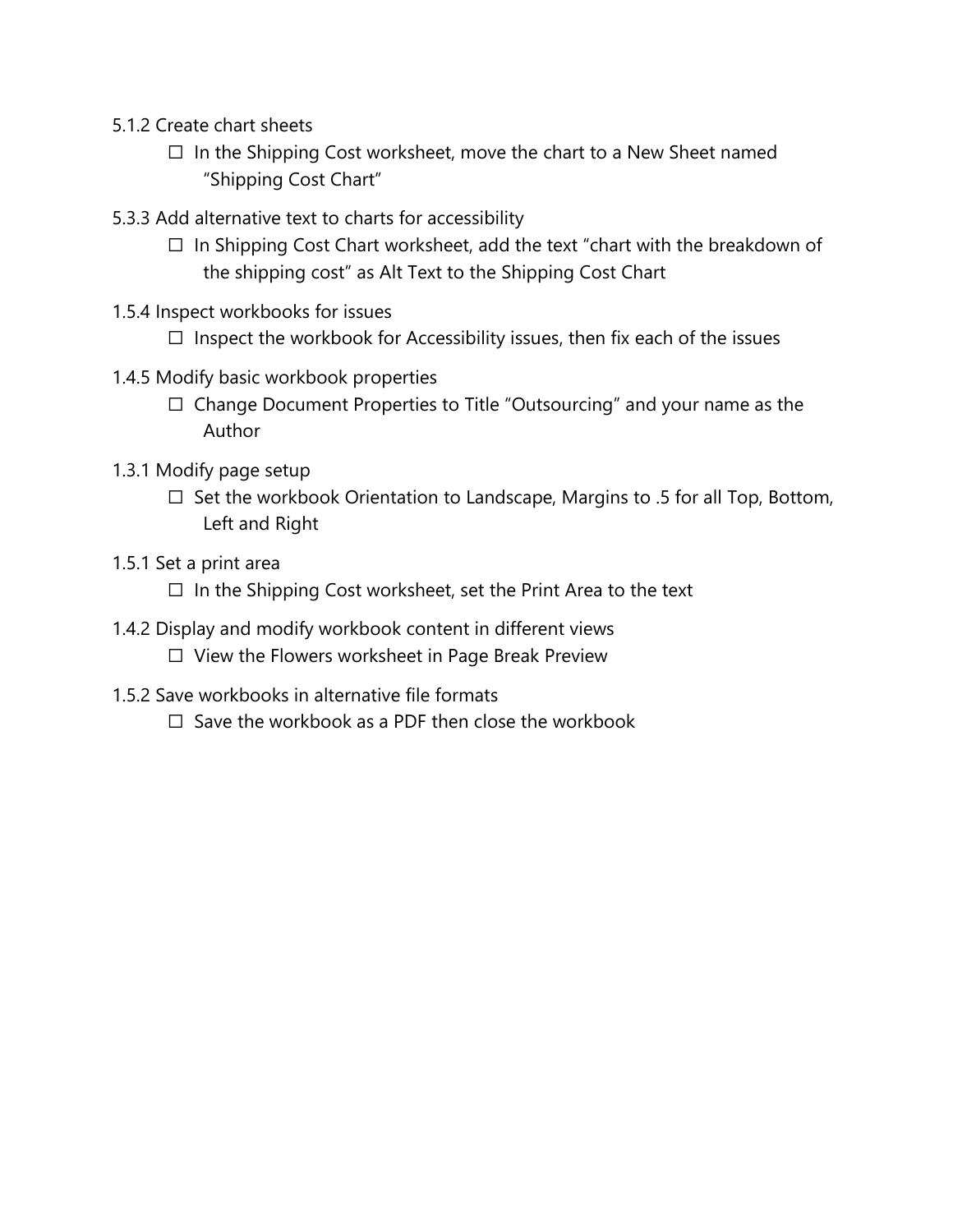## <span id="page-10-0"></span>Excel Associate 2019 Student Study Guide: Project 2

**Instructions:** In this project there are 29 tasks based on the exam objectives for Exam MO-200: Microsoft Excel (Excel and Excel 2019). For each exam objective, complete the task(s) using the supporting files listed below under **Resources**. After each task is completed, check the task box to mark as complete.

*Note: Refer to the Learning Directory for step-by-step guidance and additional resources, if needed.*

**Resources:** Download files listed below before beginning tasks

- **Project2\_datafile.xlsx** in the **Project\_Files** folder
- **Flowers.xlsx** in the **Project\_Files** folder

#### Project 2 Tasks

1.4.4 Change window views

- ☐ Open Project2\_datafile.xlsx and Flowers.xlsx. View the Windows Side by Side then turn off Synchronous Scrolling
- 1.5.2 Save workbooks in alternative file formats
	- $\Box$  Save the Flowers workbook as a CSV file (Comma delimited) (\*.csv) named "CSV\_file" then close the workbook
- 1.1.2 Import data from .csv files
	- $\Box$  In the Project2 datafile.xlsx, Import the CSV file data as a Table in a New worksheet and Rename the worksheet "Flowers"
- 1.2.2 Navigate to named cells, ranges, or workbook elements ☐ Use Go To to locate the cell named red
- 2.3.1 Define a named range
	- $\Box$  In the Shipping Cost worksheet, name the Miles to Munson's data cells (D2:D8) "miles"
- 4.1.2 Reference named ranges and named tables in formulas
- 2.1.2 Fill cells by using Auto Fill
	- $\Box$  In the Shipping Cost worksheet, enter a formula using the named range and cells to calculate the shipping cost for each of the shipping lines
- 2.2.5 Apply number formats
	- $\Box$  In the Shipping Cost worksheet, format the shipping cost for each of the shipping cost rows to Currency with no decimal places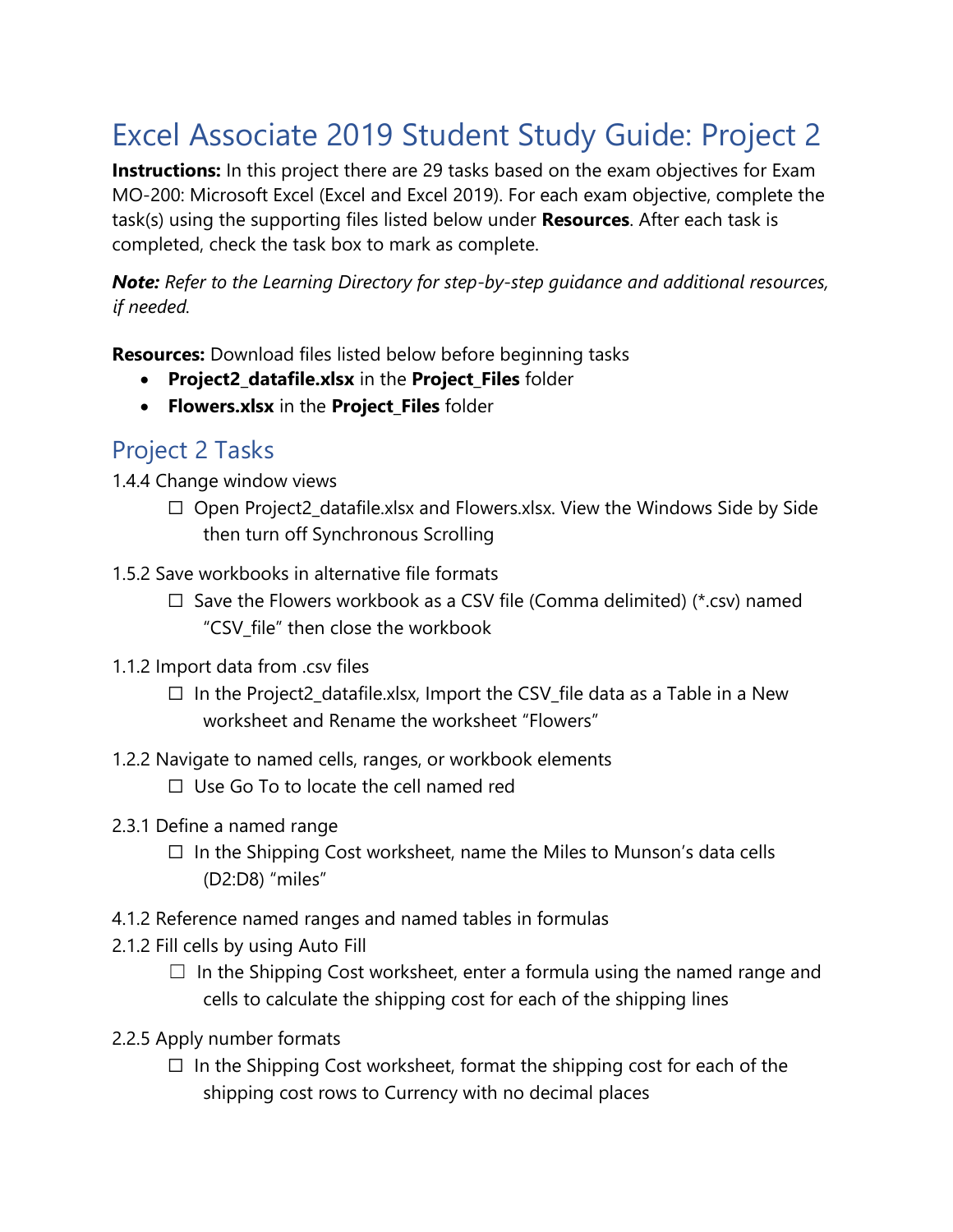- 2.1.2 Fill cells by using Auto Fill
	- $\Box$  In the Estimated Shipment Date worksheet, use Auto Fill to enter the following
		- Zones 4-9 as the column headings
		- The date as row headings, set to enter every other month until January 2022
		- Then resize the columns to show all text
- 2.1.2 Fill cells by using Auto Fill
	- $\Box$  In the Outsourcing worksheet, use Flash Fill to enter the last name and initials of the Nursery Owners' names
- 4.3.1 Format text by using the RIGHT(), LEFT(), and MID() functions
- 2.1.2 Fill cells by using Auto Fill
	- $\Box$  In the Outsourcing worksheet, use the Function Arguments dialog box to enter a function in cell J2 that only returns the zone number from column A. Use Auto fill to complete the list to J8
- 2.1.3 Insert or delete multiple columns or rows
	- ☐ In the Outsourcing Worksheet, delete the columns "Email," "Street Address," and "Phone Number"
- 1.2.3 Insert and remove hyperlinks
	- $\Box$  In the Outsourcing worksheet, link each of the Zones (column A) to the named ranges within the workbook with the same name
- 2.2.7 Apply cell styles
	- ☐ In the Outsourcing worksheet, apply Cell Style Blue, Accent1 to row 1, and Light Blue, 60% - Accent 1 to column A
- 2.3.2 Name a table
	- $\Box$  In the Flowers worksheet, name the table on the Flowers worksheet "Flowers"
- 3.1.2 Apply table styles
	- $\Box$  On the Flowers worksheet, apply the Table Style Blue, Table Style Medium 2
- 3.2.2 Configure table style options
	- ☐ In the Flowers worksheet, configure the table to show Banded Columns and not Banded Rows
- 3.3.2 Sort data by multiple columns
	- $\Box$  In the Flowers worksheet, Sort the table alphabetically by Region then Flower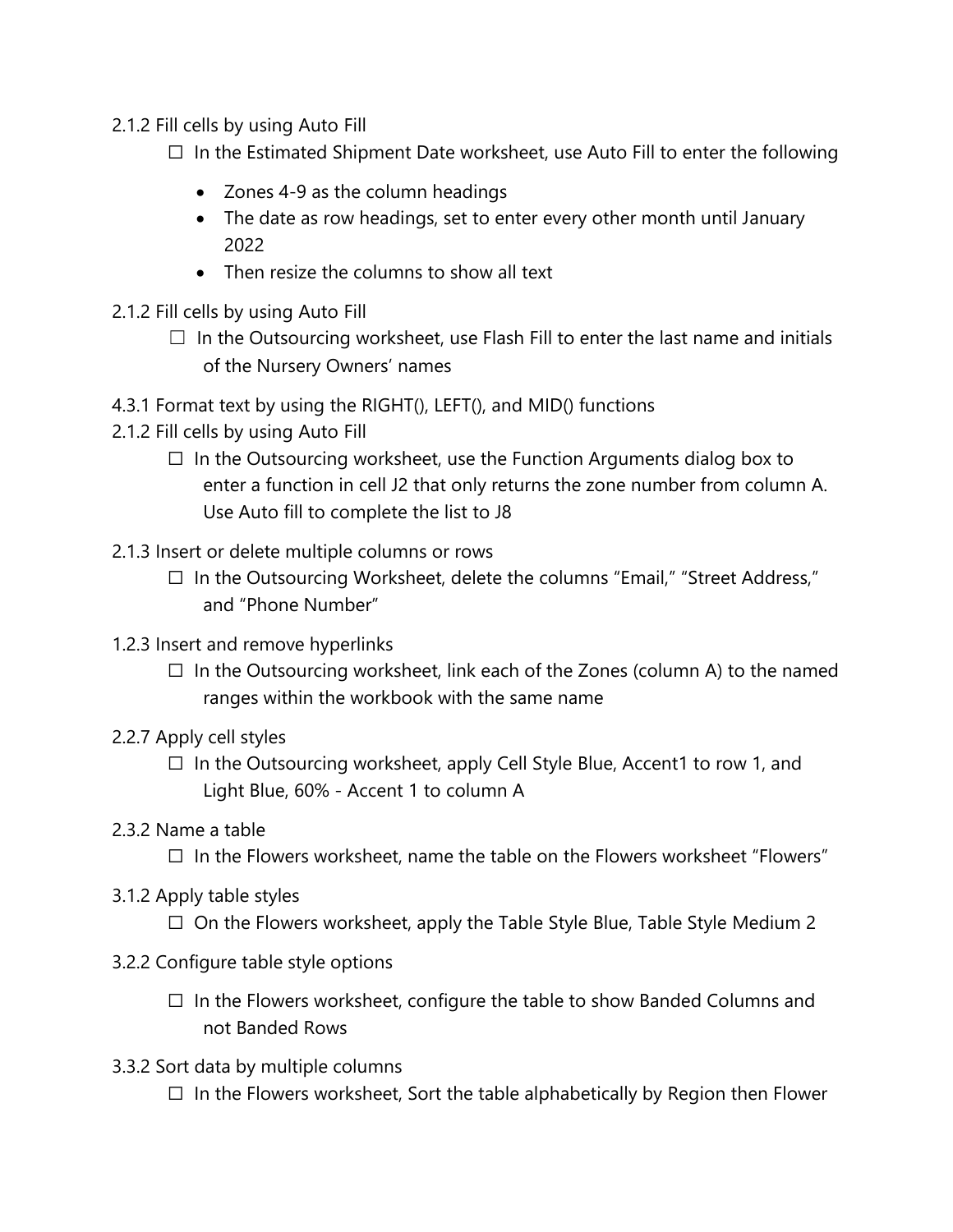- 3.2.1 Add or remove table rows and columns
	- $\Box$  In the Flowers worksheet, remove the blank row, the "Total number of flowers per zone" row and the "Total shipping cost per zone" row
- 2.2.2 Modify cell alignment, orientation, and indentation
	- $\Box$  In the Flowers worksheet, format the zone data (C2:128), except for the column headers, with the following:
		- Number: Text
		- Alignment: Horizontal: Center and Vertical: Center
		- Font: Algerian, Italic, 11, Blue, Accent 1, Darker 50%
- 3.2.3 Insert and configure total rows

 $\Box$  In the Flowers worksheet, add a Total Row to the table

- 2.2.8 Clear cell formatting
	- $\Box$  In the Flowers worksheet, clear the formatting for the zone data (C2:128)
- 3.1.3 Convert tables to cell ranges

 $\Box$  In the Flowers worksheet, convert the table to a cell range

- 4.2.3 Perform conditional operations by using the IF() function
	- $\Box$  In the Flowers worksheet, in the Total row use a function to count the number of cells containing "x" for each of the Zone columns
- 2.4.2 Apply built-in conditional formatting
	- $\Box$  In the Flowers worksheet, apply the top 12% Conditional Formatting rule to the Shipping Cost column with Light Red Fill with Dark Red Text
- 3.3.1 Filter records
	- $\Box$  In the Flowers worksheet, Filter the data to only display flowers from Zone 3 indicated by "x"
- 1.3.3 Customize headers and footers
- 1.5.1 Set a print area
- 1.5.3 Configure print settings
	- $\Box$  Insert a Custom Header to include the File Name in the Center section: and a Custom Footer to include the Date in the Center section:
	- $\Box$  In the Flowers worksheet, set the Print area to A1:J29 with row 1 to repeat at the top and Column A to repeat at the left, Print with Gridlines, Over, then down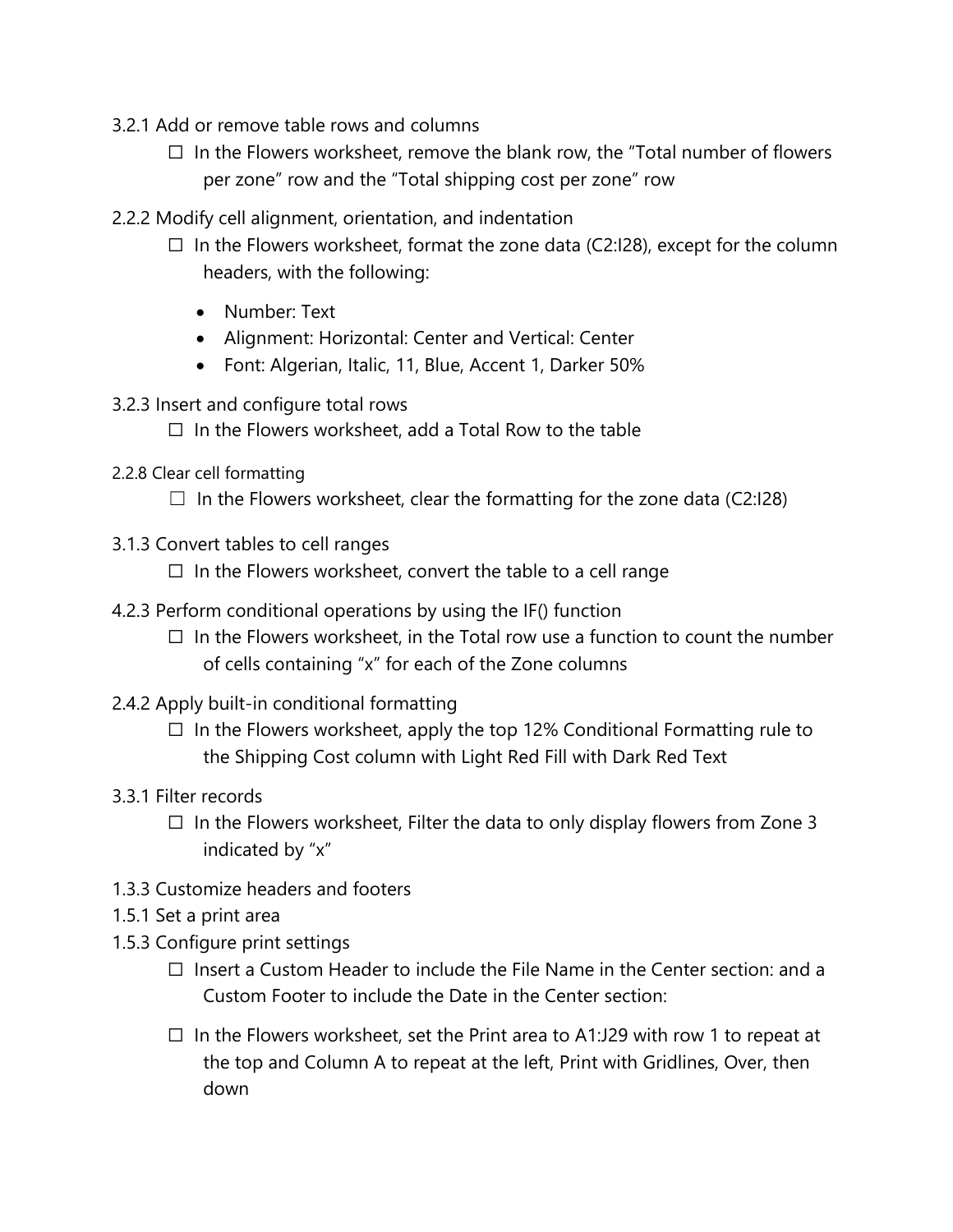- ☐ Set the sheet to center on the page Horizontally and scale to 80% normal size
- 1.5.4 Inspect workbooks for issues
	- ☐ Check the workbook for Compatibility for Excel 2016 and copy the report to a New Sheet then save and close the workbook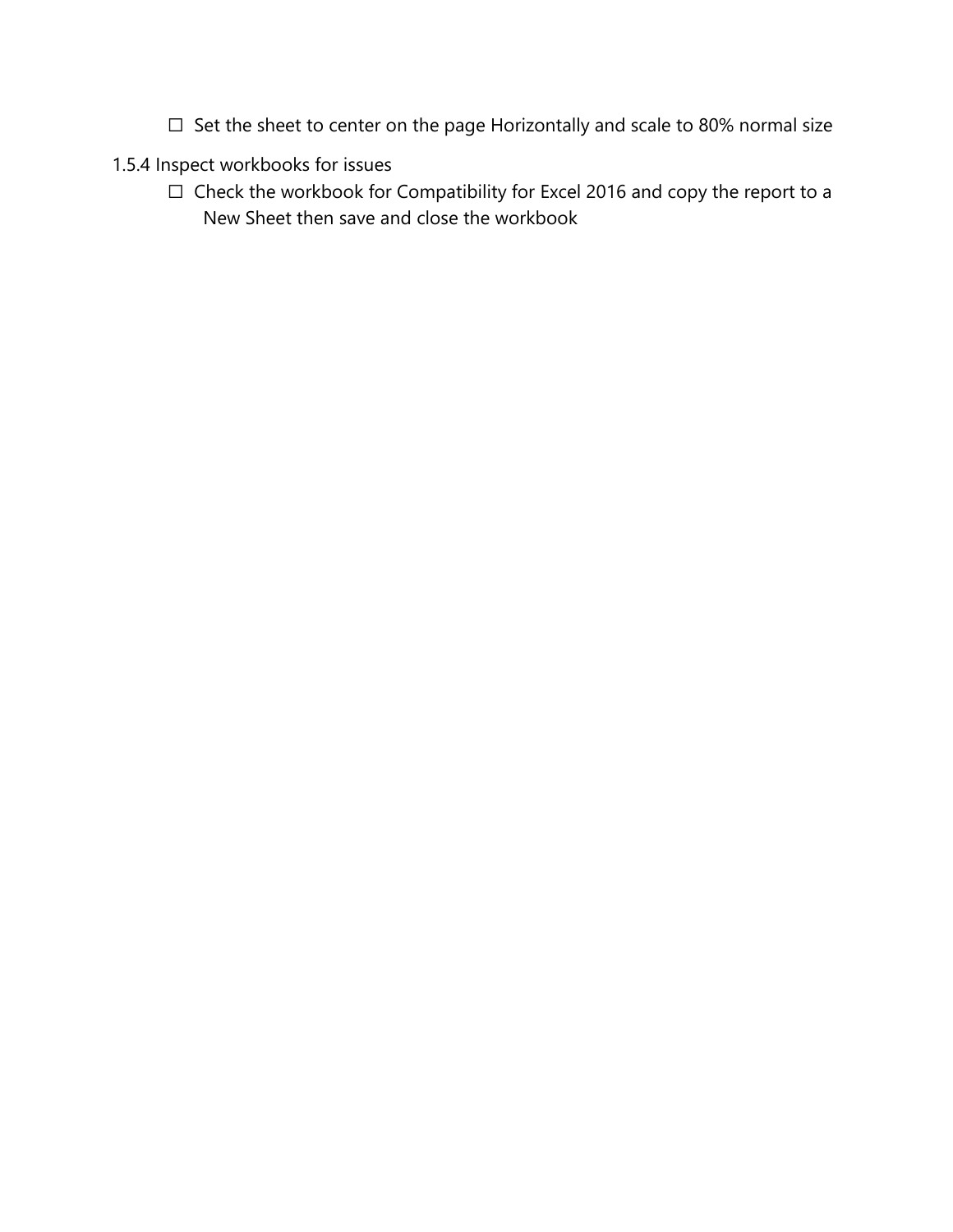## <span id="page-14-0"></span>Excel Associate 2019 Student Study Guide: Project 3

**Instructions:** In this project there are 39 tasks based on the exam objectives for Exam MO-200: Microsoft Excel (Excel and Excel 2019). For each exam objective, complete the task(s) using the supporting files listed below under **Resources**. After each task is completed, check the task box to mark as complete.

#### *Note: Refer to the Learning Directory for step-by-step guidance and additional resources, if needed.*

**Resources:** Download files listed below before beginning tasks

- **Project3\_datafile.xlsx** in the **Project\_Files** folder
- **Outsourcing\_text.txt** in the **Project\_Files** folder
- **Region.xlsx** in the **Project\_Files** folder

#### Project 3 Tasks

1.4.1 Customize the Quick Access toolbar

☐ Open Project3\_datafile.xlsx and Add the Spelling and Insert Function to the Quick Access toolbar then move the Quick Access toolbar below the ribbon

- 1.1.1 Import data from .txt files
	- □ Import the Outsourcing\_text.txt data as a Table in a New worksheet and Rename the sheet "Outsourcing"
- 3.1.3 Convert tables to cell ranges

 $\Box$  In the Outsourcing worksheet, convert the Outsourcing table to a cell range

2.1.4 Insert and delete cells

 $\Box$  In the Outsourcing worksheet, delete the two blank cells (E4 and F9)

2.1.3 Insert or delete multiple columns or rows

 $\Box$  In the Outsourcing worksheet, Delete rows 1 and 10

3.1.1 Create Excel tables from cell ranges

 $\Box$  In the Flowers worksheet, create a table from the data

- 1.4.4 Change window views
	- $\Box$  View Project 3 and Region workbooks side by side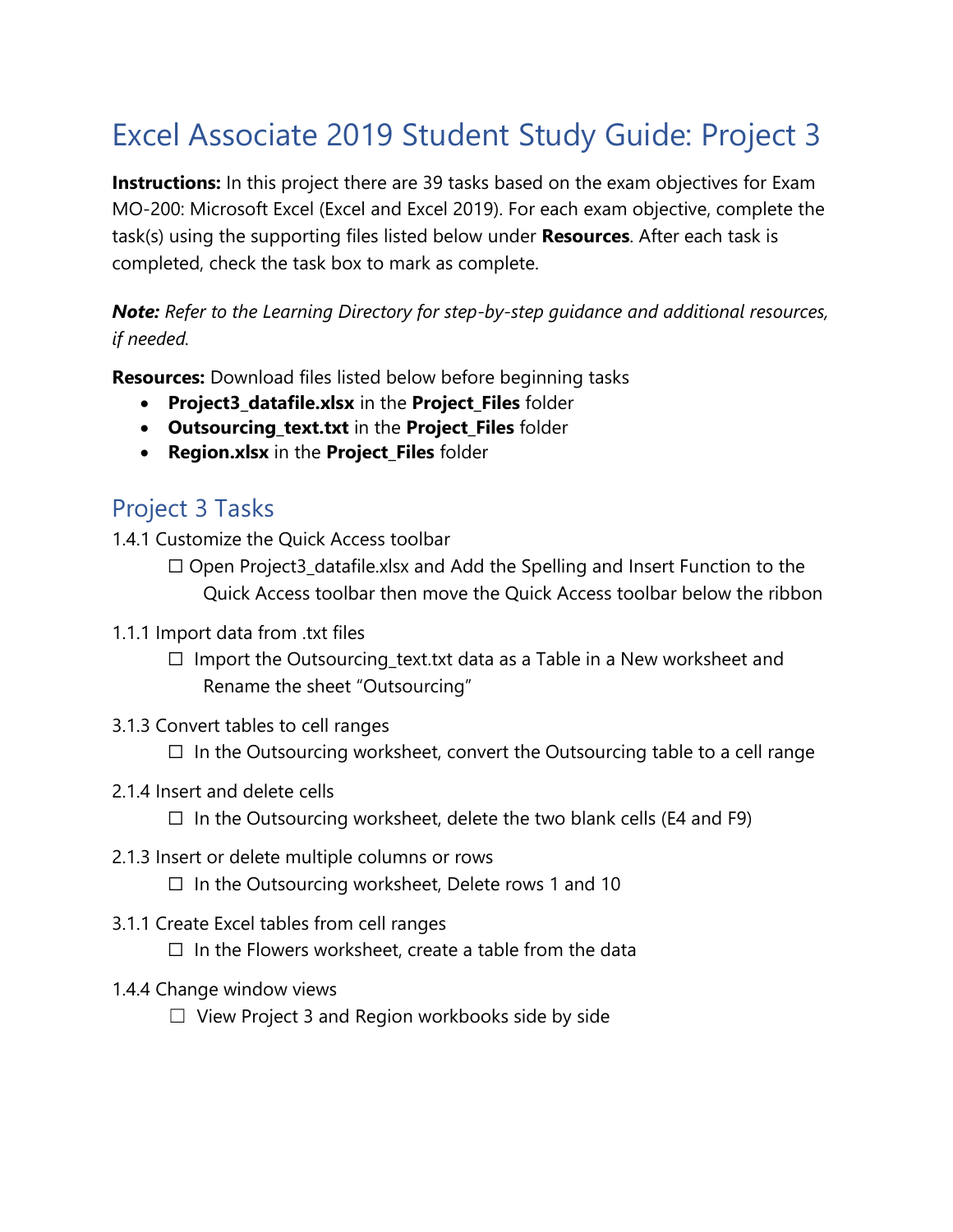- 2.2.3 Format cells by using Format Painter
	- $\Box$  In the Region workbook, use Format Painter to copy the formatting of the column headings to the Project 3 Flowers worksheet column headings then close the Region workbook
- 4.1.1 Insert relative, absolute, and mixed references
- 2.1.2 Fill cells by using Auto Fill
	- $\Box$  In the Flowers worksheet, add a column to the right of the Shipping Cost column named "Discount" then enter a formula that calculates a 10 percent discount of the shipping cost
- 2.3.1 Define a named range
	- ☐ In the Flowers worksheet, name the Shipping Cost data (J2:J28) "cost" and name the Discount data (K2:K28) "sale"
- 1.4.6 Display formulas
	- $\Box$  In the Flowers worksheet, check your formulas by displaying them
- 2.2.6 Apply cell formats from the Format Cells dialog box
	- $\Box$  In the Shipping Cost worksheet, resize column A width to 8 pt
	- $\Box$  In the Shipping Cost worksheet, format columns D:G as follows:
		- Resize column width to 14pt
		- Alignment: center the content Vertically and Horizontally
- 2.2.5 Apply number formats
	- $\Box$  In the Shipping Cost worksheet, format the Miles to Munson's (cells D2:D8) to General Number Format
- 2.4.2 Apply built-in conditional formatting
	- $\Box$  In the Shipping Cost worksheet, for cells D2:G8 use Conditional Formatting to highlight the cells over 1,700 red and the cells under 1,000 green
- 2.4.3 Remove conditional formatting
	- $\Box$  In the Shipping Cost worksheet, remove the Conditional Formatting from the Miles to Munson's column (D2:D8)
- 3.3.2 Sort data by multiple columns
	- $\Box$  In the Shipping Cost worksheet, Sort the Red line Shipping cost data so red is at the top and Sort Miles to Munson's data lowest to highest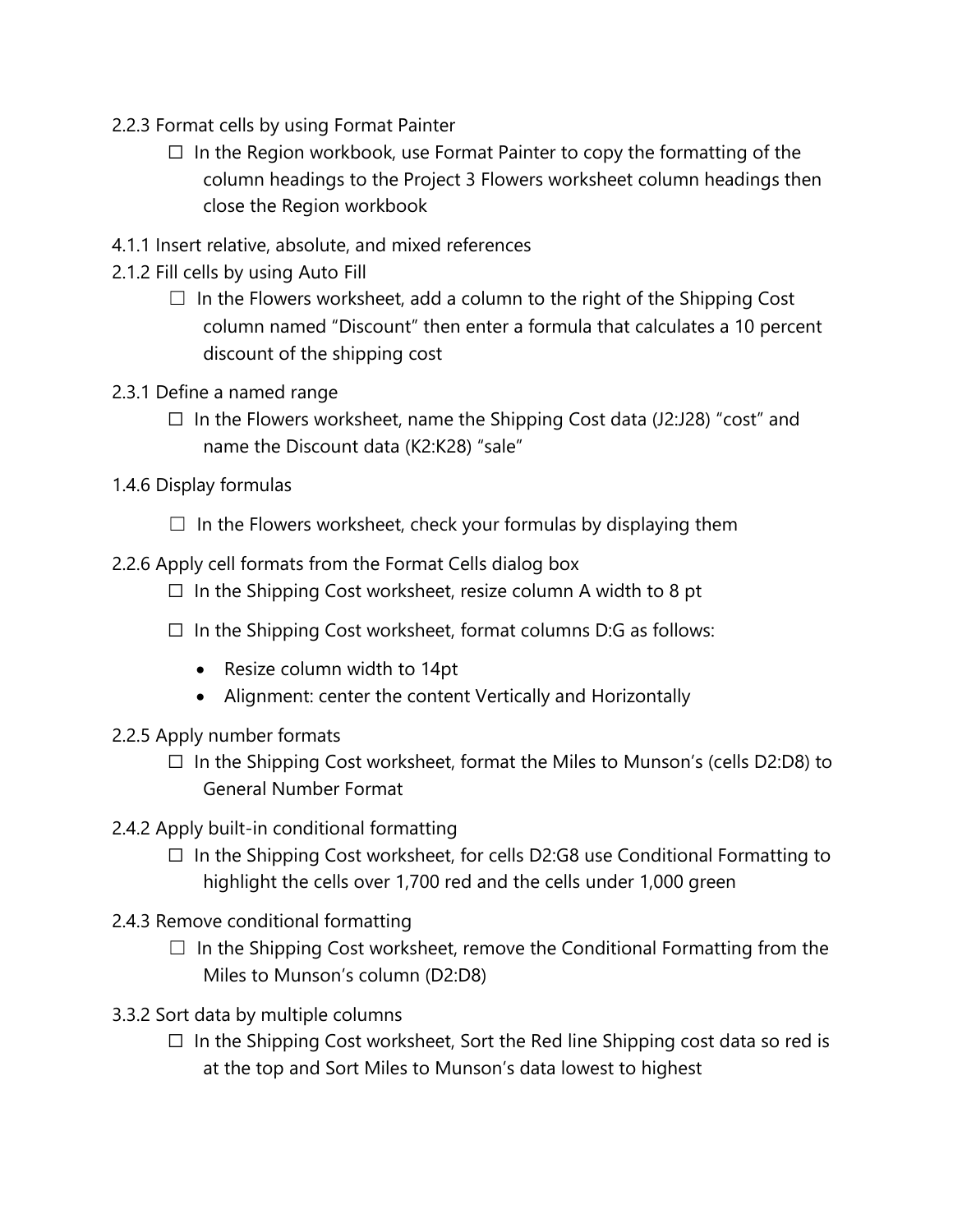- 2.2.1 Merge and unmerge cells
	- $\Box$  In the Shipping Cost worksheet, Insert a Sheet Row at the top of the worksheet then Merge cells A1:H1 and add the title "Shipping Cost" in 16pt Font
- 2.2.2 Modify cell alignment, orientation, and indentation
	- $\Box$  In the Shipping Cost worksheet, Vertical align the A2 "Zone" text
- 2.2.4 Wrap text within cells
	- $\Box$  In the Shipping Cost worksheet, Wrap Text in cells D2:G2
- 2.4.1 Insert Sparklines
	- $\Box$  In the Shipping Cost worksheet, in cell H3 Insert a Sparkline to include the Data Range: E3:G3
- 2.1.2 Fill cells by using Auto Fill
	- $\Box$  In the Shipping Cost worksheet, use Auto Fill to enter the Sparklines for cells H4:H9
- 1.2.2 Navigate to named cells, ranges, or workbook elements
	- □ Go To the "flower" range
- 4.1.2 Reference named ranges and named tables in formulas
	- $\Box$  In the Flowers worksheet, beginning in cell L2 enter a formula that uses the named ranges "cost" and "sale" to calculate the final shipping cost after the discount. Then label the column "Discounted Shipping Cost" and resize to fit to content

**Quick Tip:** To calculate the final shipping cost, subtract the sale price from the cost

- 1.4.3 Freeze worksheet rows and columns
	- $\Box$  In the Flowers worksheet, Freeze Panes at column C
- 4.2.2 Count cells by using the COUNT(), COUNTA(), and COUNTBLANK() functions
- 4.2.3 Perform conditional operations by using the IF() function
	- $\Box$  In the Shipping Cost worksheet in cell C11, enter a function to count the number of flower shipping costs less than 200
	- $\Box$  In cell C12, enter a function to count the number of flower shipping costs greater than 500
- 4.1.1 Insert relative, absolute, and mixed references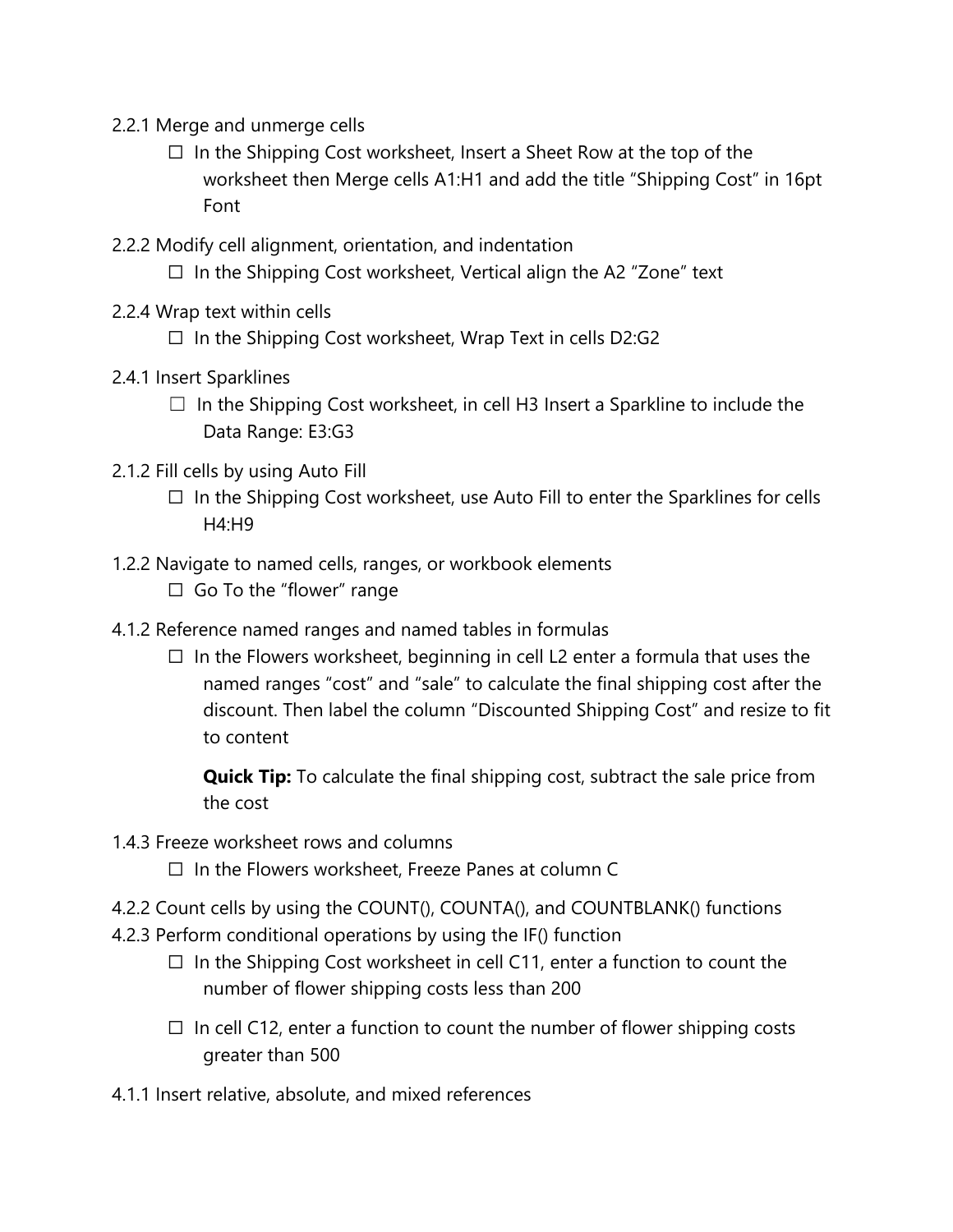- 2.1.2 Fill cells by using Auto Fill
	- $\Box$  In the Shipping Cost worksheet, use absolute cell reference to enter a formula to calculate the service fees (located in cells A14, A15, A16) for Edison, Washington in cells E14:G16
- 5.1.1 Create charts
	- $\Box$  In the Shipping Cost worksheet, create a 3-D Clustered Bar chart for the Red Line Shipping Cost and Blue Line Shipping Cost
- 5.1.2 Create chart sheets
	- $\Box$  In the Shipping Cost worksheet, move the chart to a New sheet named "Cost" Chart"
- 5.2.1 Add data series to charts
	- $\Box$  In the Cost Chart worksheet, add the Green Line Shipping Cost data from the Shipping Cost worksheet to the chart
- 5.3.1 Apply chart layouts
	- $\Box$  In the Cost Chart worksheet, change the Chart Type to a Stacked Bar then apply Chart Layout 2
- 5.3.2 Apply chart styles
	- $\Box$  In the Cost Chart worksheet, apply Chart Style 8
- 5.2.3 Add and modify chart elements
	- ☐ In the Cost Chart worksheet, change the Chart Title to Shipping Cost and remove the Legend
- 5.3.3 Add alternative text to charts for accessibility
	- $\Box$  In the Cost Chart worksheet, add Alternative Text to the Shipping Cost Chart
- 1.3.1 Modify page setup
- 1.3.3 Customize headers and footers
- 1.5.3 Configure print settings
	- $\Box$  Format each page in the workbook with the following:
		- Print sheet with Gridlines
		- Custom Header: Left section: Date and Right section: Sheet Name
		- Center on page: Horizontally and Vertically
		- Fit to 1 page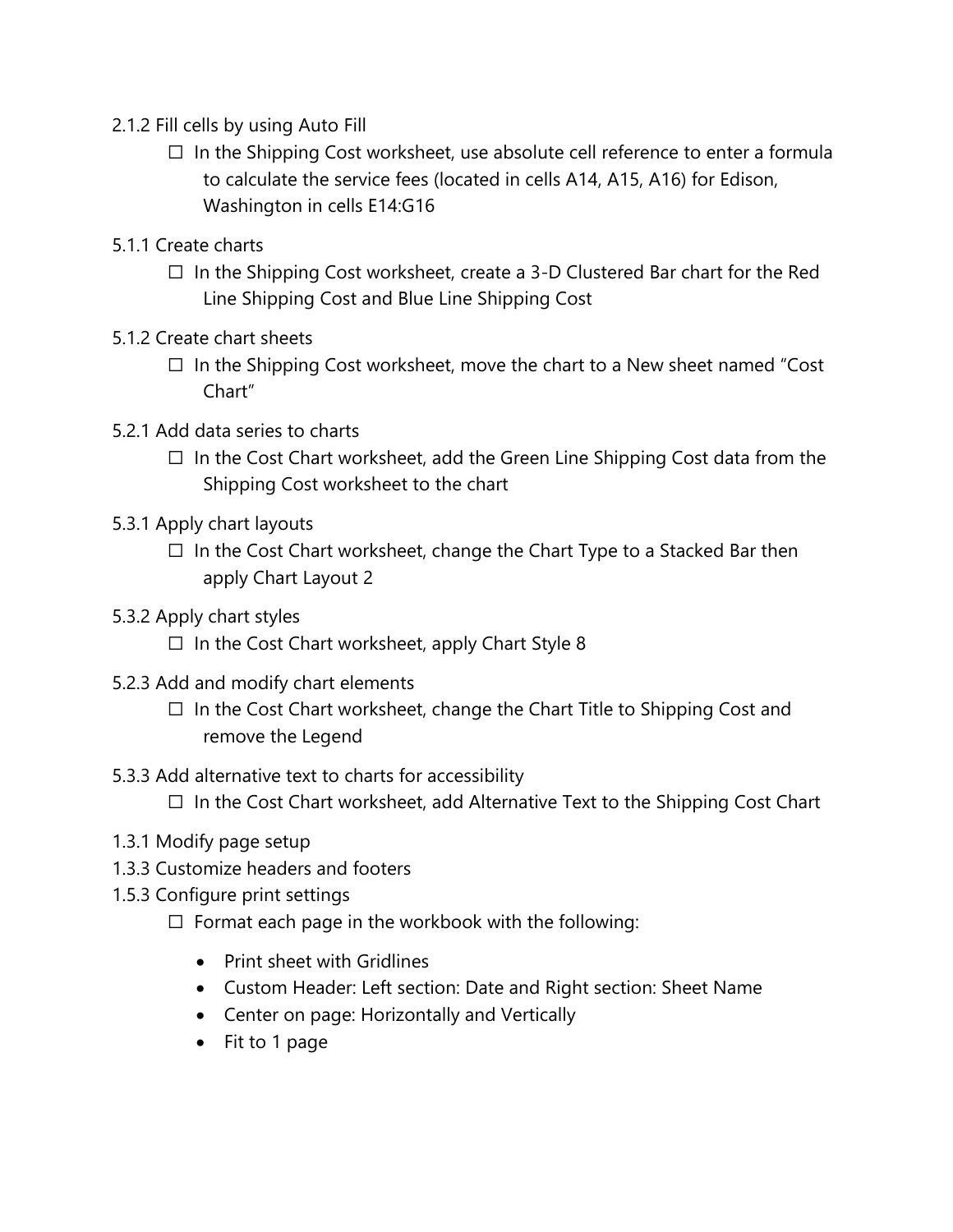- 3.3.1 Filter records
	- □ In the Shipping Cost worksheet, Filter the records to show the Redline Shipping Cost data formatted green
- 1.4.5 Modify basic workbook properties
	- ☐ Add the following workbook properties:
		- Title: "Munson's Workbook"
		- Keywords: "Flowers, Shipping Cost"
- 1.5.4 Inspect workbooks for issues
	- ☐ Inspect the document for Comments and Hidden Worksheets, then Save and Close the workbook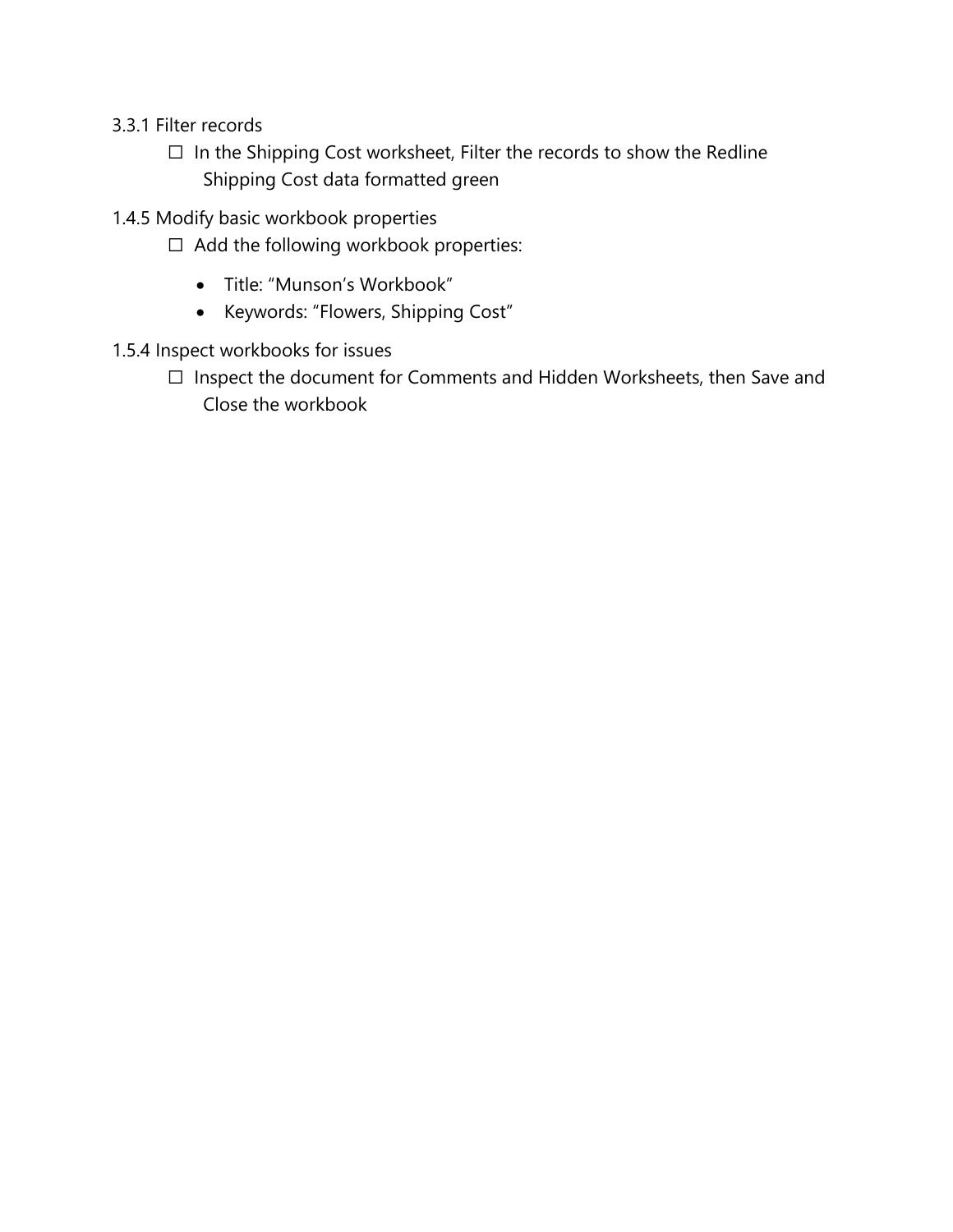# <span id="page-19-0"></span>Learning Directory

The Learning Directory allows you the opportunity to research and practice specific concepts until mastery. The table includes certification exam objectives, online resources, step-by-step guidance, along with mapping to the Study Guide projects and the MSIA Microsoft Excel Associate 2019 course. Refer to the Learning Directory table if you have difficulty or need help completing specific tasks within the projects.

| <b>Excel Associate 2019 Learning Directory</b>                    |                                   |                                                                                                                                                                                                                                                                                                                                                                                                                                                             |                                          |                                                                         |
|-------------------------------------------------------------------|-----------------------------------|-------------------------------------------------------------------------------------------------------------------------------------------------------------------------------------------------------------------------------------------------------------------------------------------------------------------------------------------------------------------------------------------------------------------------------------------------------------|------------------------------------------|-------------------------------------------------------------------------|
|                                                                   |                                   |                                                                                                                                                                                                                                                                                                                                                                                                                                                             |                                          |                                                                         |
| <b>MO-200</b><br><b>Exam</b><br><b>Objective</b><br><b>Domain</b> | <b>Online</b><br><b>Resources</b> | <b>Step-by-Step</b>                                                                                                                                                                                                                                                                                                                                                                                                                                         | <b>Study Guide Project</b><br><b>Map</b> | <b>Excel</b><br><b>Associate</b><br>2019<br><b>Course</b><br><b>Map</b> |
| N/A                                                               | What is<br>Excel?                 |                                                                                                                                                                                                                                                                                                                                                                                                                                                             |                                          |                                                                         |
| N/A                                                               | Create a<br><b>Workbook</b>       |                                                                                                                                                                                                                                                                                                                                                                                                                                                             |                                          |                                                                         |
| N/A                                                               | <b>Basic tasks</b><br>in Excel    |                                                                                                                                                                                                                                                                                                                                                                                                                                                             |                                          |                                                                         |
| 1.1.1 Import<br>data from<br>.txt files                           | Import or<br>export files         | From the Data tab $>$ Get &<br>Transform Data group,<br>select From Text/CSV<br>In the Import Data dialog<br>box, navigate to the .txt<br>file, and then select<br><b>Import</b><br>A second dialog box<br>will open displaying the<br>data you will be<br>bringing into Excel. This<br>dialog box allows you<br>to preview the data<br>prior to bringing it into<br>Excel<br>In the Delimiter drop-down,<br>select the type of<br>delimiter that will work | Project 3                                | Module 6,<br>Lesson 1                                                   |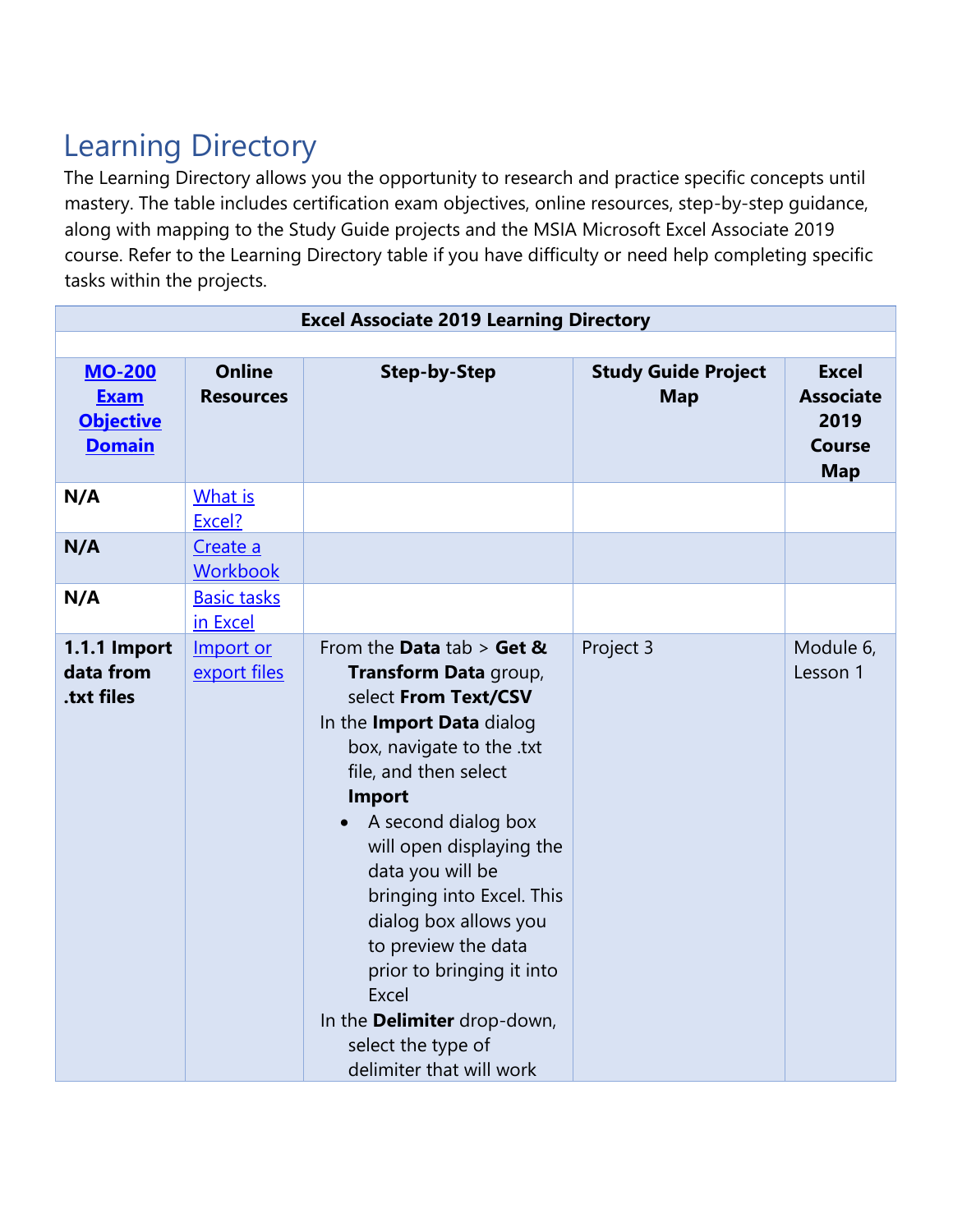|                                                         |                                                             | for this file, and then<br>select Load                                                                                                                                                                                                                                                                                                                                                                                                                                                                                                |           |                       |
|---------------------------------------------------------|-------------------------------------------------------------|---------------------------------------------------------------------------------------------------------------------------------------------------------------------------------------------------------------------------------------------------------------------------------------------------------------------------------------------------------------------------------------------------------------------------------------------------------------------------------------------------------------------------------------|-----------|-----------------------|
| 1.1.2 Import<br>data from<br>.csv files                 | Import or<br>export files                                   | From the Data tab $>$ Get &<br>Transform Data group,<br>select From Text/CSV<br>In the Import Data dialog<br>box, navigate to the .csv<br>file, and then select<br><b>Import</b><br>A second dialog box<br>will open displaying the<br>data you will be<br>bringing into Excel. This<br>dialog box allows you<br>to preview the data<br>prior to bringing it into<br>Excel<br>In the Delimiter drop-down,<br>select <b>Comma.</b> A .csv file<br>separates the data into<br>columns using a comma.<br>Then, select the Load<br>button | Project 2 | Module 6,<br>Lesson 1 |
| <b>1.2.1 Search</b><br>for data<br>within a<br>workbook | Find or<br>replace text<br>and<br>numbers on<br>a worksheet | 1. From the <b>Home</b> tab ><br><b>Editing</b> group, select Find<br>& Select then Find<br>In the Find and Replace<br>dialog $box >$ Find what<br>box, enter the text to find<br>Select <b>Options</b> to expand the<br>dialog box and set further<br>search criteria<br><b>Within: Sheet or</b><br><b>Workbook</b><br><b>Search: by Rows or By</b><br><b>Columns</b><br>Look in: Formulas,<br><b>Values, Notes or</b><br><b>Comments</b><br><b>Match case</b>                                                                       |           | Module 1,<br>Lesson 3 |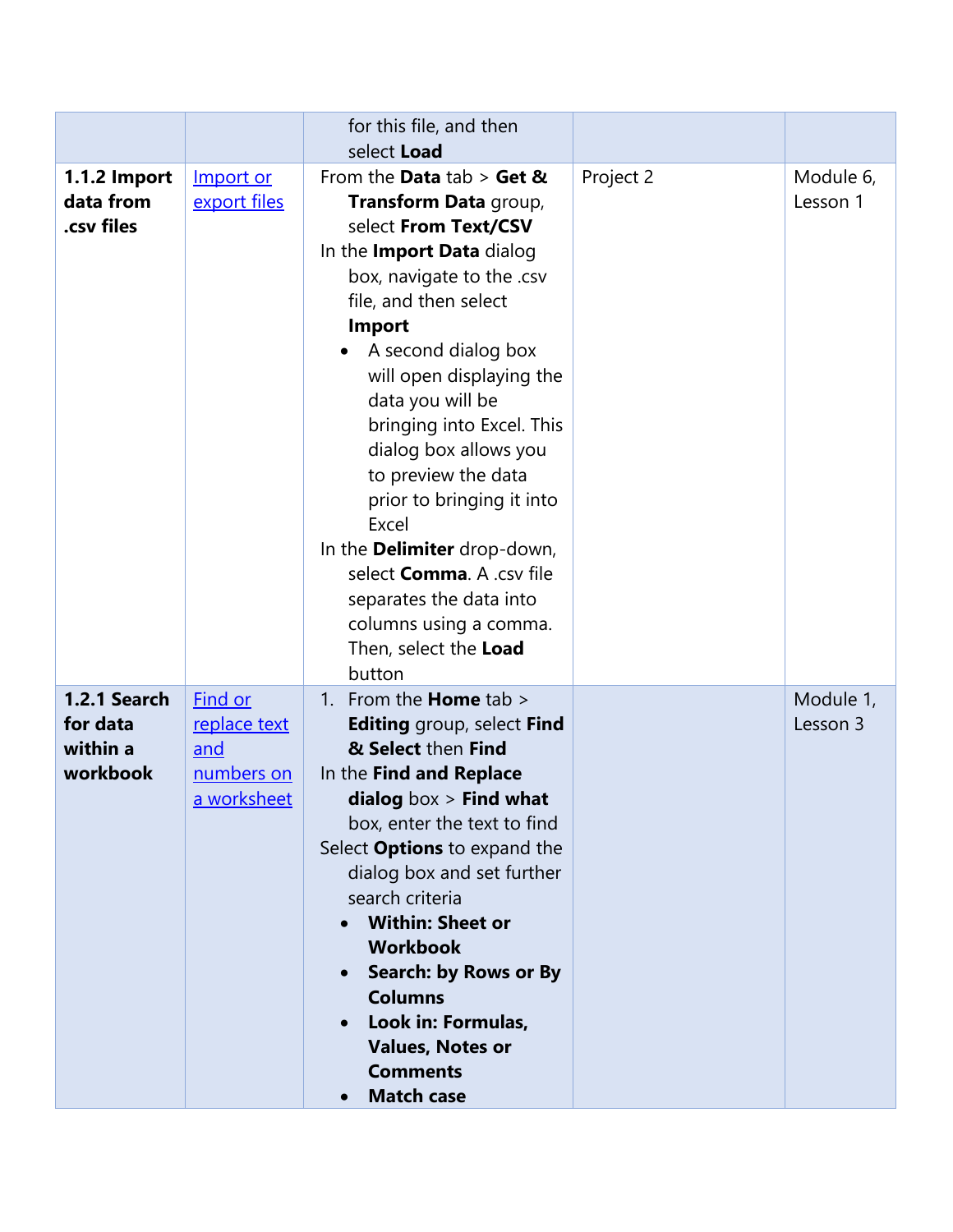|                                                                                   |                                            | <b>Match entire cell</b><br>contents<br>Select Find Next to jump to<br>the first entry that has<br>been found<br>Select Find Next again to<br>work through any entries<br>that match your search<br>criteria one by one<br>Alternatively, select Find All<br>to have all the entries that<br>match your search criteria<br>in a list                                                                                                                                                                                                         |                                                        |                       |
|-----------------------------------------------------------------------------------|--------------------------------------------|----------------------------------------------------------------------------------------------------------------------------------------------------------------------------------------------------------------------------------------------------------------------------------------------------------------------------------------------------------------------------------------------------------------------------------------------------------------------------------------------------------------------------------------------|--------------------------------------------------------|-----------------------|
| 1.2.2<br><b>Navigate to</b><br>named cells,<br>ranges, or<br>workbook<br>elements | Select cell<br>contents                    | 2. From the <b>Home</b> tab $>$<br><b>Editing</b> group, select <b>Find</b><br>$&$ Select $>$ Go to<br>In the Go To dialog box $>$ Go<br>to: section, select the<br>item you wish to jump to,<br>then select OK                                                                                                                                                                                                                                                                                                                              | Project 2<br>Project 3                                 | Module 1,<br>Lesson 3 |
| <b>1.2.3 Insert</b><br>and remove<br>hyperlinks                                   | <b>Work with</b><br>hyperlinks<br>in Excel | Insert a hyperlink<br>1. Select the cell where you<br>want to create the<br>hyperlink or select the<br>text to embed the<br>hyperlink<br>2. From the <b>Insert</b> tab $>$<br><b>Links</b> group select the<br>Link drop-down<br>3. From the <b>Insert</b><br><b>Hyperlink</b> dialog box,<br>select your link options<br><b>Remove a hyperlink</b><br>1. Select the hyperlink<br>From the <b>Insert</b> tab ><br>2.<br>Links group, select the<br>Link drop-down<br>In the Edit Hyperlink<br>3.<br>dialog box, select<br><b>Remove Link</b> | Project 1-Remove<br>Project 2-Insert to<br>named range | Module 6,<br>Lesson 5 |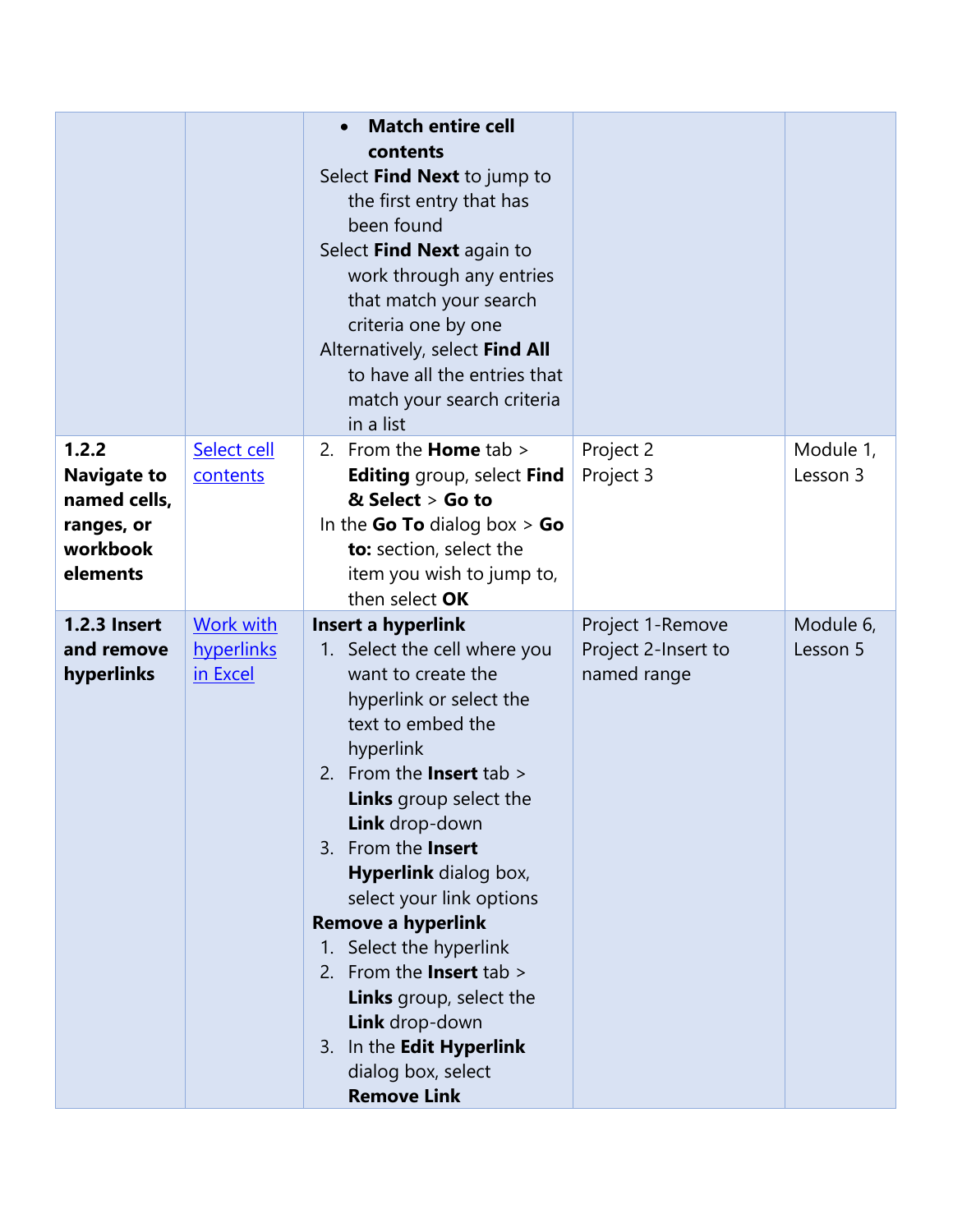| 1.3.1 Modify<br>page setup                                         | <b>Page Setup</b>                                  | 1. From the Page Layout<br>tab > Page Setup group,<br>launch the dialog box<br>2. In the Page Setup dialog<br>box Page tab, you can set<br>up the following layout<br>and print options:<br><b>Orientation</b><br><b>Scaling</b><br><b>Paper size</b><br><b>Print quality</b><br>First page number                                                                              | Project 1<br>Project 3 | Module 8,<br>Lesson 1 |
|--------------------------------------------------------------------|----------------------------------------------------|---------------------------------------------------------------------------------------------------------------------------------------------------------------------------------------------------------------------------------------------------------------------------------------------------------------------------------------------------------------------------------|------------------------|-----------------------|
| 1.3.2 Adjust<br>row height<br>and column<br>width                  | Change the<br>column<br>width and<br>row height    | Select the rows or columns<br>you would like to adjust. From<br>the Home tab > Cells group,<br>select the Format drop-down,<br>then select the options you<br>would like to use                                                                                                                                                                                                 | Project 1              | Module 2,<br>Lesson 1 |
| 1.3.3<br><b>Customize</b><br>headers and<br>footers                | Page Setup                                         | 1. From the Page Layout<br>tab > Page Setup group,<br>launch the dialog box<br>2. In the Page Setup dialog<br>box, select the<br>Header/Footer tab, then<br>select Custom Header or<br><b>Custom Footer</b>                                                                                                                                                                     | Project 2<br>Project 3 | Module 8,<br>Lesson 2 |
| 1.4.1<br><b>Customize</b><br>the Quick<br><b>Access</b><br>toolbar | Customize<br>the Quick<br><u>Access</u><br>toolbar | 1. At the end of the <b>Quick</b><br><b>Access Toolbar, select</b><br>the Customize Quick<br><b>Access Toolbar</b> button.<br>Here, the most popular<br>commands are listed on<br>the menu. Commands<br>already pinned to the<br>toolbar have a checkmark<br>next to them<br>2. If the command you need<br>is not listed, at the<br>bottom of the menu<br>select More Commands. | Project 1<br>Project 3 | Module 2,<br>Lesson 3 |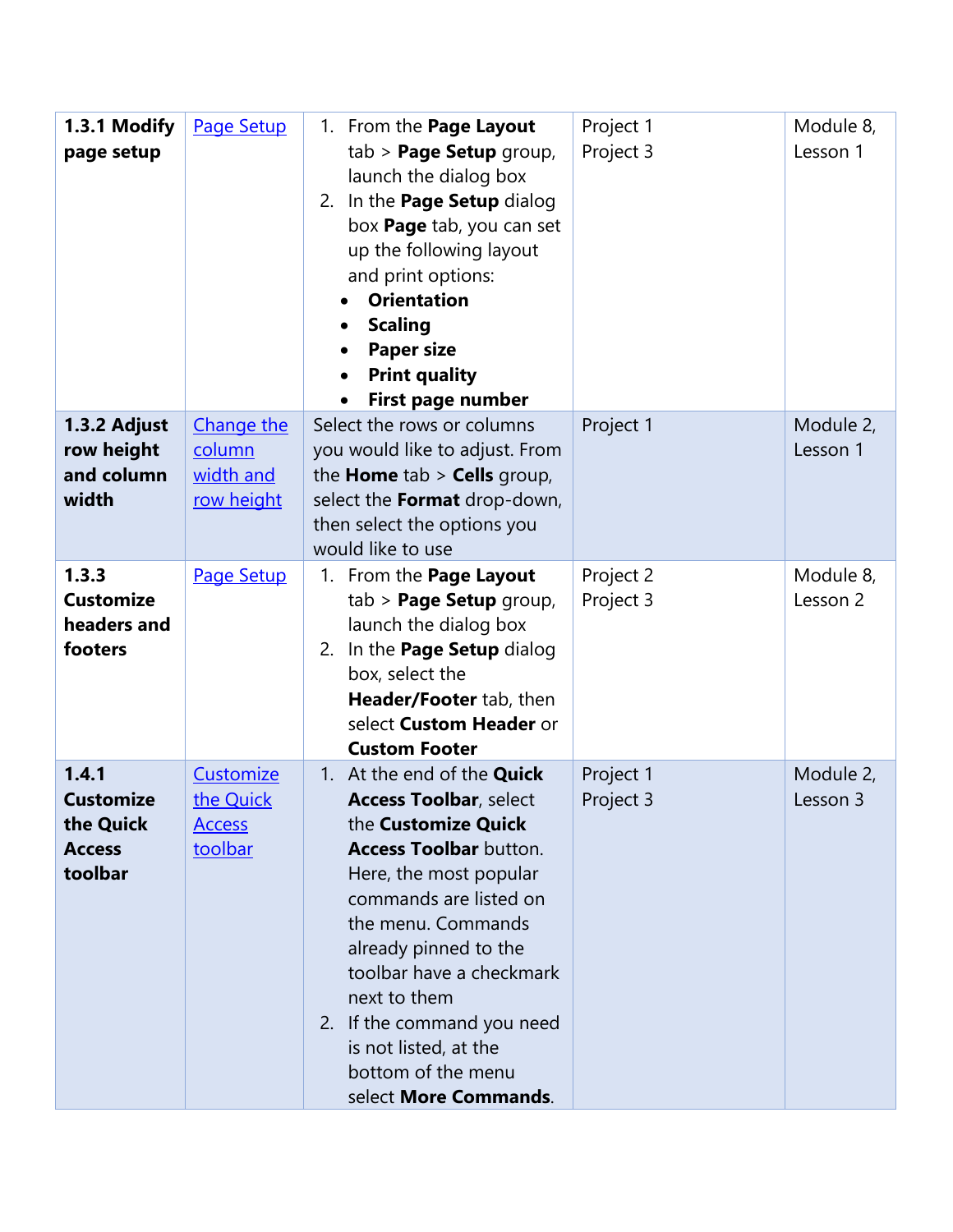|  | This takes you to Excel<br><b>Options, Quick Access</b><br><b>Toolbar</b> customization<br>area<br><b>Note:</b> The column on the<br>left displays a list of<br>commands to choose<br>from. However, if the<br>command needed does<br>not display, select the<br>drop-down in the Choose<br>commands from field,<br>and then select from one<br>of the options<br>3. Select a command, and<br>then select Add >>. The<br>command will now<br>display in the <b>Customize</b><br><b>Quick Access Toolbar</b><br>column<br>4. To re-arrange the order of<br>the commands on the<br>toolbar from left to right,<br>select a command in the<br><b>Customize Quick Access</b><br>Toolbar column, then<br>select the <b>Move up</b> or<br><b>Move down</b> arrows to<br>position the command.<br>The command at the top<br>will be in the farthest left<br>position of the <b>Quick</b><br><b>Access Toolbar</b><br>continuing one position<br>to the right for each<br>command listed<br>5. After you have completed<br>your modifications, select<br><b>OK</b> |  |  |
|--|------------------------------------------------------------------------------------------------------------------------------------------------------------------------------------------------------------------------------------------------------------------------------------------------------------------------------------------------------------------------------------------------------------------------------------------------------------------------------------------------------------------------------------------------------------------------------------------------------------------------------------------------------------------------------------------------------------------------------------------------------------------------------------------------------------------------------------------------------------------------------------------------------------------------------------------------------------------------------------------------------------------------------------------------------------|--|--|
|--|------------------------------------------------------------------------------------------------------------------------------------------------------------------------------------------------------------------------------------------------------------------------------------------------------------------------------------------------------------------------------------------------------------------------------------------------------------------------------------------------------------------------------------------------------------------------------------------------------------------------------------------------------------------------------------------------------------------------------------------------------------------------------------------------------------------------------------------------------------------------------------------------------------------------------------------------------------------------------------------------------------------------------------------------------------|--|--|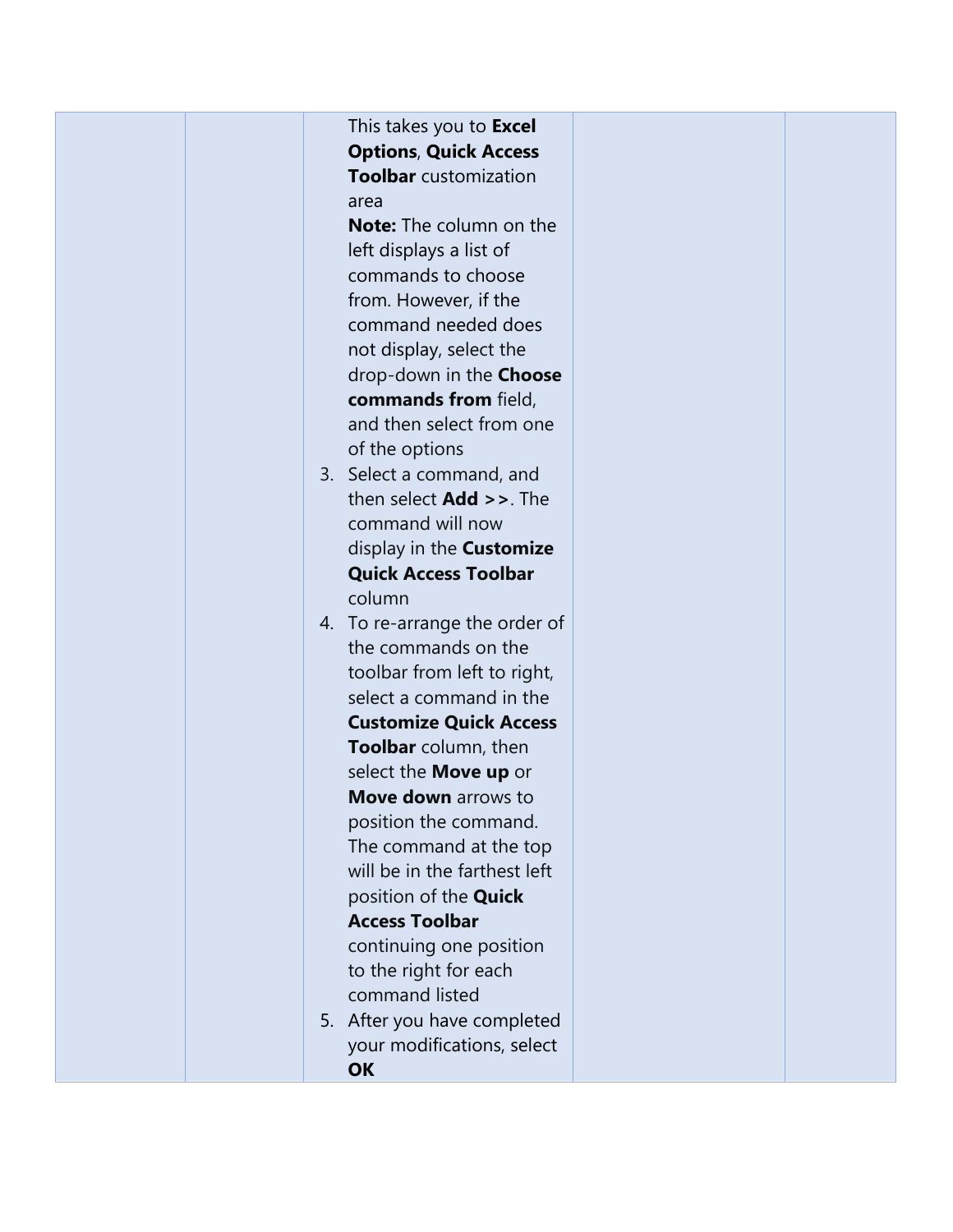| 1.4.2 Display<br>and modify<br>workbook<br>content in<br>different<br>views | Change<br>workbook<br>views     | From the <b>View</b> tab $>$<br>$\bullet$<br>Window group, select<br>either Page Break<br>Preview or Page Layout<br>or<br>Next to the zoom slider,<br>$\bullet$<br>select from one of three<br>view option icons:<br>Normal, Page Layout, or<br><b>Page Break Preview</b>                                                                   | Project 1              | Module 2,<br>Lesson 3 |
|-----------------------------------------------------------------------------|---------------------------------|---------------------------------------------------------------------------------------------------------------------------------------------------------------------------------------------------------------------------------------------------------------------------------------------------------------------------------------------|------------------------|-----------------------|
| 1.4.3 Freeze<br>worksheet<br>rows and<br>columns                            | Freeze top<br>and left<br>panes | 1. Select the cell where you<br>want the freeze to be<br>applied<br>2. From the <b>View</b> tab $>$<br><b>Window</b> group, select<br><b>Freeze Panes</b><br>3. Select Freeze Panes to<br>freeze around the current<br>position of your cursor,<br>or select to Freeze Top<br><b>Row or Freeze First</b><br><b>Column</b>                   | Project 1<br>Project 3 | Module 2,<br>Lesson 3 |
| 1.4.4<br>Change<br>window<br>views                                          | Change<br>window<br>views       | To move between<br>workbooks, you can use<br>either of the following<br>methods:<br>From the View tab ><br><b>Window</b> group, select<br>Switch Windows, and<br>then select the workbook<br>name you want to switch<br>to, or select Ctrl F6<br>or<br>Select the workbook<br>$\bullet$<br>name on the taskbar, and<br>then select Alt+Tab, | Project 2<br>Project 3 | Module 2,<br>Lesson 3 |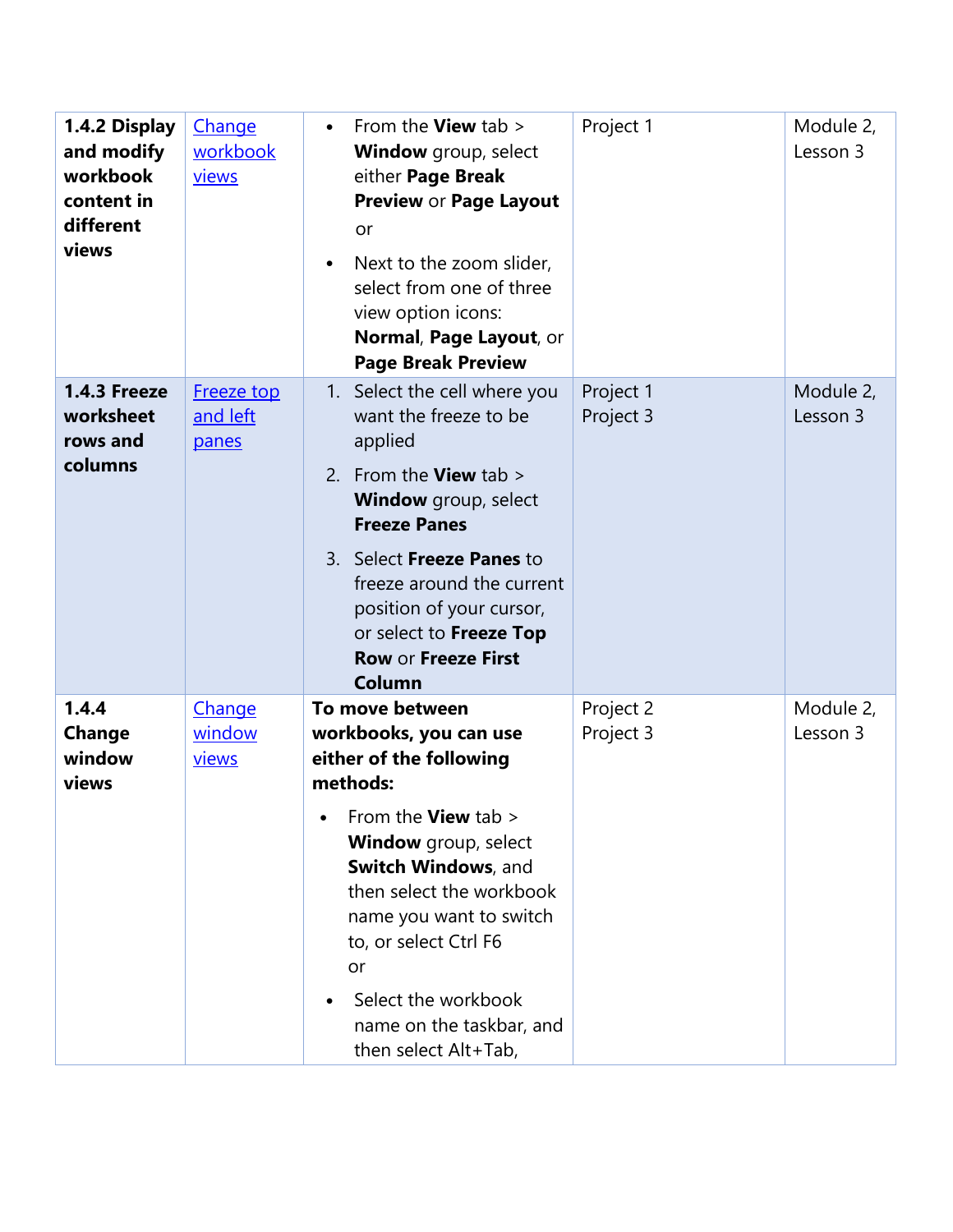|                                                 |                                                              | To simultaneously view all<br>the workbooks you want to<br>interact with:                                                   |                        |                       |
|-------------------------------------------------|--------------------------------------------------------------|-----------------------------------------------------------------------------------------------------------------------------|------------------------|-----------------------|
|                                                 |                                                              | 1. From the <b>View</b> tab $>$<br><b>Window</b> group, select<br><b>Arrange All</b>                                        |                        |                       |
|                                                 |                                                              | 2. In the Arrange Windows<br>dialog box, select either<br>Tiled, Horizontal,<br>Vertical, or Cascade, and<br>then select OK |                        |                       |
|                                                 |                                                              | 3. In the <b>Window</b> group,<br>select New Window in<br>every worksheet that you<br>want to view                          |                        |                       |
|                                                 |                                                              | 4. Then, from any of the<br>worksheets you've just<br>selected, in the Window<br>group, select <b>Arrange</b><br>All        |                        |                       |
|                                                 |                                                              | To view two workbooks side<br>by side:                                                                                      |                        |                       |
|                                                 |                                                              | 1. Open the two workbooks<br>you want to view                                                                               |                        |                       |
|                                                 |                                                              | 2. From the View tab ><br><b>Window</b> group, select<br><b>View Side by Side</b>                                           |                        |                       |
|                                                 |                                                              | 3. If you don't want the<br>screens to be<br>synchronized when you<br>scroll, de-select<br><b>Synchronous Scrolling</b>     |                        |                       |
| 1.4.5 Modify<br>basic<br>workbook<br>properties | <b>Modify</b><br>document<br><i><u><b>properties</b></u></i> | 1. From the File tab, select<br><b>Info.</b> The right side of the<br><b>Info</b> window will list<br><b>Properties</b>     | Project 1<br>Project 3 | Module 8,<br>Lesson 3 |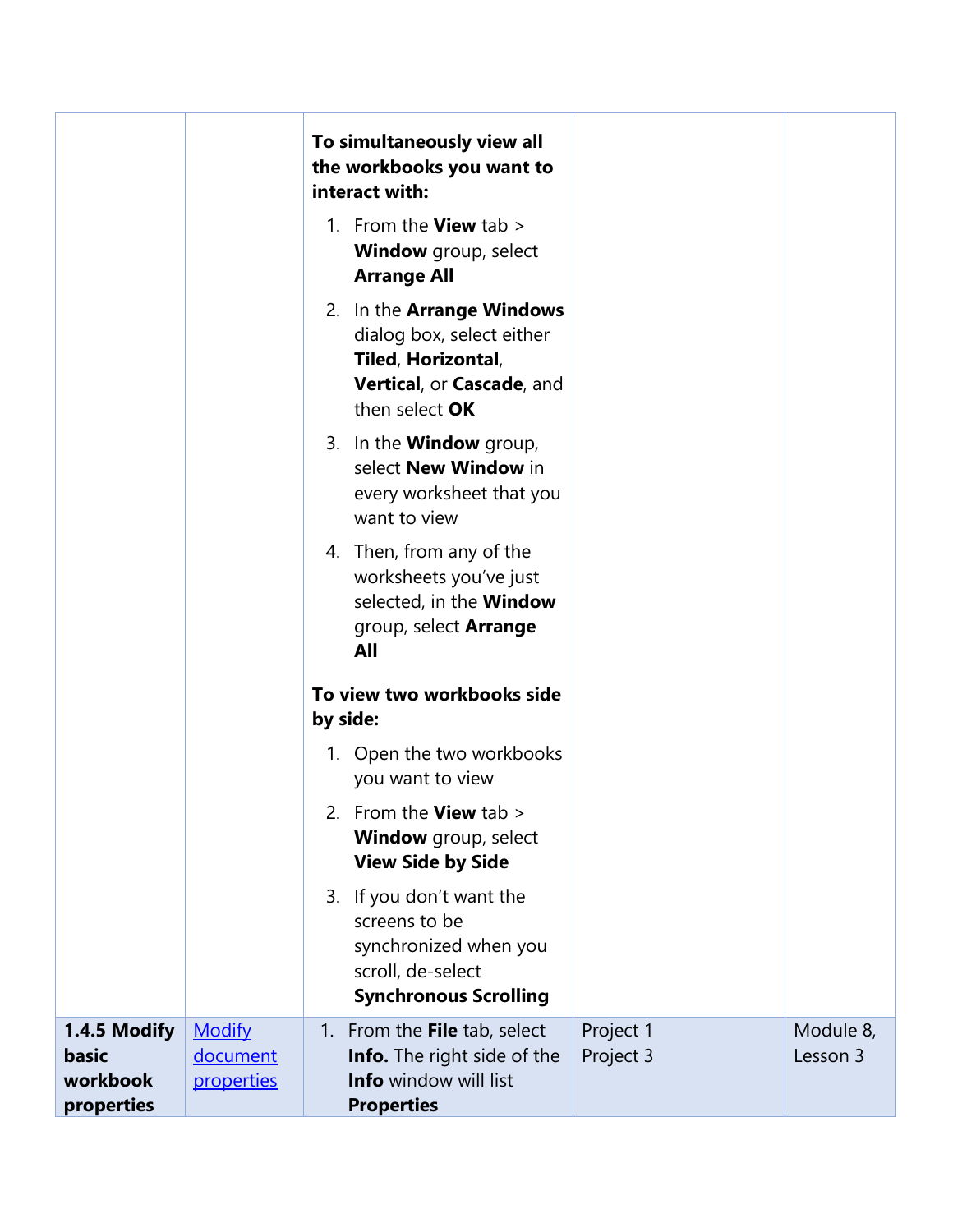|                           |                                                              | 2. Select <b>Properties</b> at the<br>top of the panel and<br>select Advanced<br><b>Properties</b> to open the<br><b>Properties</b> dialog box.<br>There are five tabs, to<br>work with: General,<br><b>Summary, Statistics,</b><br><b>Contents, and Custom</b><br>3. Select any property field<br>and enter the data you<br>would like to store                                                                                                                                                                                                                                           |                        |                       |
|---------------------------|--------------------------------------------------------------|--------------------------------------------------------------------------------------------------------------------------------------------------------------------------------------------------------------------------------------------------------------------------------------------------------------------------------------------------------------------------------------------------------------------------------------------------------------------------------------------------------------------------------------------------------------------------------------------|------------------------|-----------------------|
| 1.4.6 Display<br>formulas | <b>Display</b><br>formulas                                   | From the <b>Formulas</b> tab ><br>Formula Auditing group,<br>select Show Formulas                                                                                                                                                                                                                                                                                                                                                                                                                                                                                                          | Project 3              | Module 5,<br>Lesson 1 |
| 1.5.1 Set a<br>print area | Set a print<br>area<br>Print all or<br>part of a<br>workbook | To set a specific print area:<br>1. Select the data you wish to<br>print<br>2. From the <b>Page Layout</b> tab<br>> Page Setup group,<br>select the Print Area drop-<br>down, then select Set<br><b>Print Area</b><br>To add further print areas:<br>1. Select the data you wish to<br>print<br>2. From the Page Layout tab<br>> Page Setup group,<br>select the Print Area drop-<br>down, then select Add to<br><b>Print Area</b><br>To clear a print area:<br>From the <b>Page Layout</b> tab ><br>Page Setup group, select the<br>Print Area drop-down, then<br>select Clear Print Area | Project 1<br>Project 2 | Module 8,<br>Lesson 1 |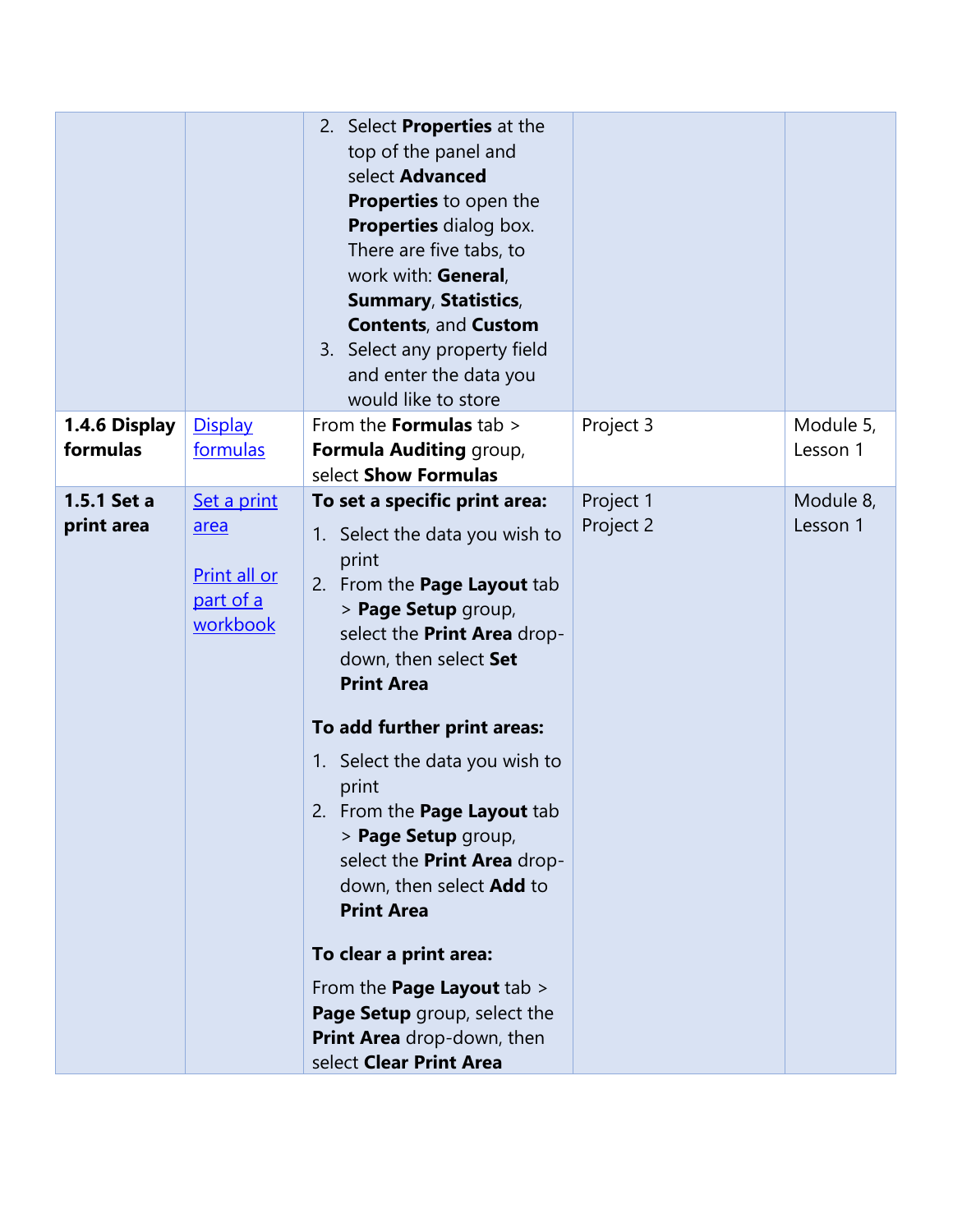| <b>1.5.2 Save</b><br>workbooks<br>in<br>alternative<br>file formats | <b>Save</b><br>workbooks<br>in<br>alternative<br>file formats                            | 1. From the File tab, select<br><b>Save As</b><br>2. Select the location/folder<br>to save the workbook<br>3. Enter a suitable name for<br>the workbook and select<br>the drop-down in the<br>Save as type box<br>4. Select the type of file you<br>would like to save the<br>workbook as, for example,<br>PDF, Template, or Excel<br>97-2003 workbook | Project 1<br>Project 2 | Module 1,<br>Lesson 2 |
|---------------------------------------------------------------------|------------------------------------------------------------------------------------------|--------------------------------------------------------------------------------------------------------------------------------------------------------------------------------------------------------------------------------------------------------------------------------------------------------------------------------------------------------|------------------------|-----------------------|
| 1.5.3<br>Configure<br>print<br>settings                             | <b>Set print</b><br>scaling                                                              | 1. From the Page Layout<br>tab > Page Setup group,<br>launch the dialog box<br>2. In the Page Setup dialog<br>box > <b>Page</b> tab,<br><b>Scaling</b><br><b>Adjust to:</b><br>$\circ$<br>Fit to:<br>$\Omega$                                                                                                                                          | Project 2              | Module 8,<br>Lesson 1 |
|                                                                     | <b>Display</b><br>repeating<br>row and<br>column<br>titles on<br>multipage<br>worksheets | 1. From the Page Layout<br>$tab$ > Page Setup group,<br>launch the dialog box<br>2. In the <b>Page Setup</b> dialog<br>box, select the Sheet tab,<br><b>Print titles</b><br>Rows to repeat<br>O<br>at top:<br><b>Columns to</b><br>$\bigcap$<br>repeat at left:                                                                                        | Project 3              | Module 8,<br>Lesson 1 |
| 1.5.4 Inspect<br>workbooks<br>for issues                            | Inspect a<br>workbook<br>for<br>accessibility<br><u>issues</u>                           | 1. From the <b>Review</b> tab $>$<br>Accessibility group,<br>select Check<br><b>Accessibility.</b> An<br><b>Accessibility Checker</b><br>pane will open on the<br>screen and it will list any<br>issues found during the<br>accessibility check                                                                                                        | Project 1              | Module 8,<br>Lesson 3 |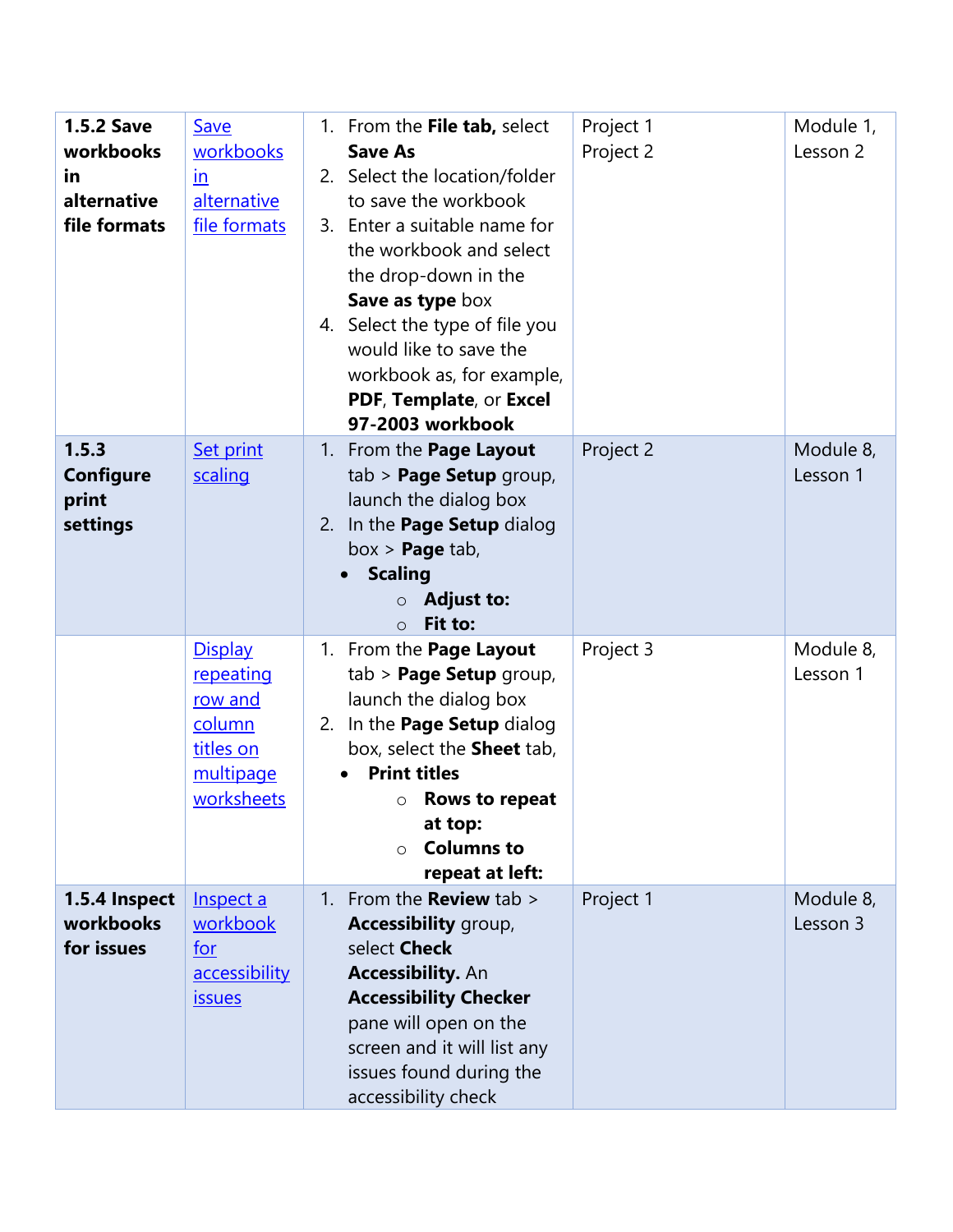|                                                                    | Inspect a<br>workbook<br>for<br>compatibilit<br>y issues                        | 2. Select the Keep<br>accessibility checker<br>running while I work<br>check box if you would<br>like to know about any<br>new issues while you work<br>From the File tab, select Info.<br>From the Inspect Workbook<br>section, select the Check for<br><b>Issues</b> drop-down, then select<br><b>Compatibility Checker</b>                                                                                                                                                                                                                      | Project 2 | Module 8,<br>Lesson 3 |
|--------------------------------------------------------------------|---------------------------------------------------------------------------------|----------------------------------------------------------------------------------------------------------------------------------------------------------------------------------------------------------------------------------------------------------------------------------------------------------------------------------------------------------------------------------------------------------------------------------------------------------------------------------------------------------------------------------------------------|-----------|-----------------------|
|                                                                    | Inspect a<br>workbook<br>for hidden<br>properties<br>or personal<br>information | 1. From the File tab, select<br>Info. From the Inspect<br><b>Workbook</b> section, select<br>the Check for Issues<br>drop-down, then select<br><b>Inspect Document</b><br>2. Scroll through the list of<br>content and select or<br>clear any item listed<br>3. Select Inspect to inspect<br>the document for possible<br>issues<br>4. Select Remove All if you<br>would like to remove any<br>issues that were found<br>5. Select Reinspect if you<br>wish to reinspect the<br>workbook<br>6. Select Close when you<br>finish with the inspection | Project 3 | Module 8,<br>Lesson 3 |
| <b>2.1.1 Paste</b><br>data by<br>using special<br>paste<br>options | Paste data<br>by using<br>special<br>paste<br>options                           | 1. Copy the data you want<br>to paste, and then from<br>the <b>Home</b> $tab$<br><b>Clipboard</b> group, select<br>the <b>Paste</b> drop-down,<br>then Paste Special<br>2. From here you have<br>multiple paste options.<br>For example, you can                                                                                                                                                                                                                                                                                                   | Project 1 | Module 2,<br>Lesson 2 |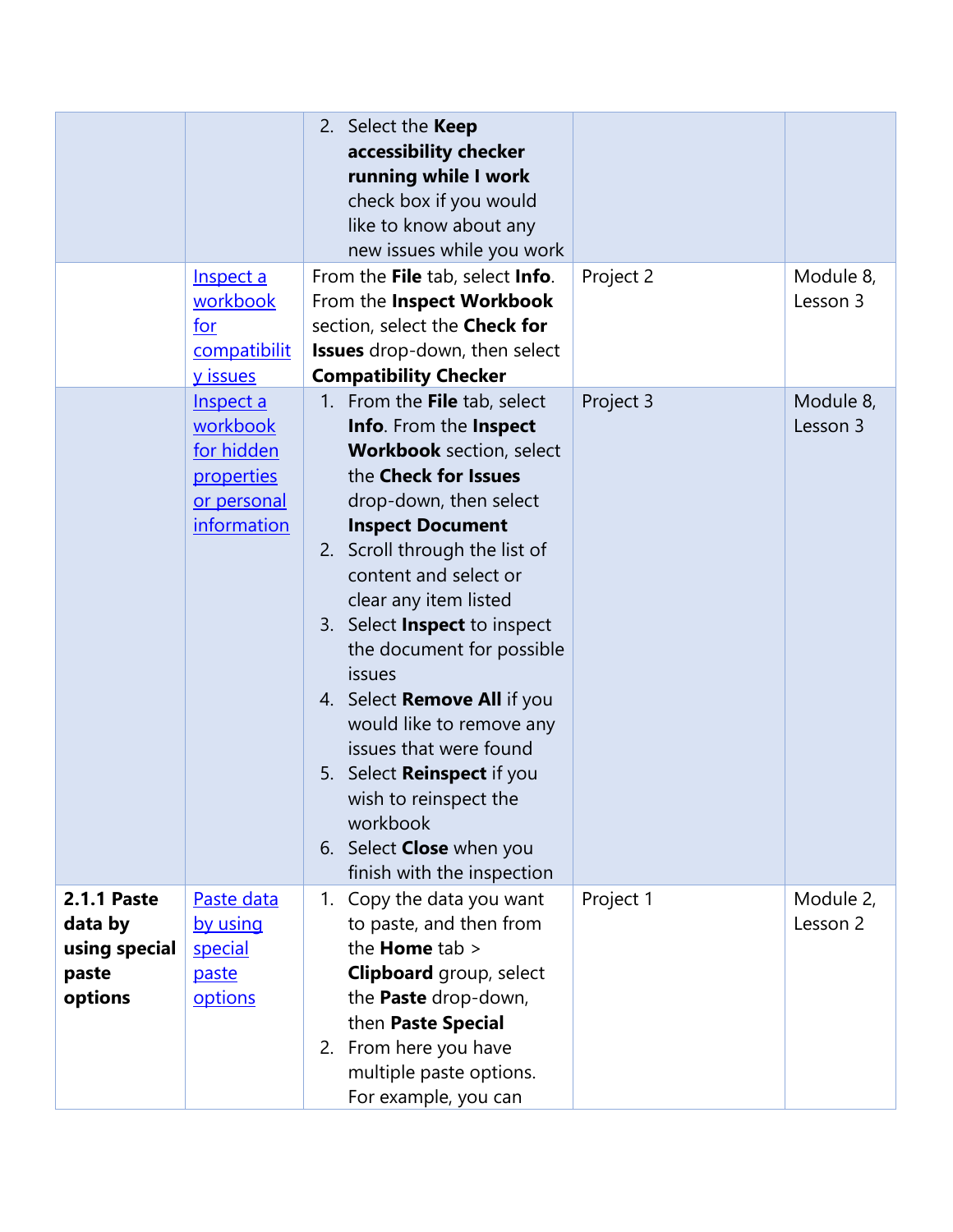|                                      |                  | choose to paste<br>formatting only, paste a<br>link to the copied data, or<br>keep the source column<br>widths                                                                                                                                                                                                                                                                                                                                                                                                                                                                                                                                                                                                                                                                                                                                                                                                             |                                     |           |
|--------------------------------------|------------------|----------------------------------------------------------------------------------------------------------------------------------------------------------------------------------------------------------------------------------------------------------------------------------------------------------------------------------------------------------------------------------------------------------------------------------------------------------------------------------------------------------------------------------------------------------------------------------------------------------------------------------------------------------------------------------------------------------------------------------------------------------------------------------------------------------------------------------------------------------------------------------------------------------------------------|-------------------------------------|-----------|
| 2.1.2 Fill                           | <b>Auto fill</b> |                                                                                                                                                                                                                                                                                                                                                                                                                                                                                                                                                                                                                                                                                                                                                                                                                                                                                                                            |                                     | Module 1, |
| cells by<br>using<br><b>AutoFill</b> | dates            | <b>AutoFill using a pointer</b><br>device<br>1. Select the cell(s) to be<br>sequentially copied<br>2. Position the pointer at the<br>bottom right corner of<br>the cell(s). The pointer will<br>change to a small black<br>cross<br>3. Select and drag over the<br>cells required<br>4. Release the pointer to<br>complete the action<br>5. A <b>Quick Analysis</b> button<br>is displayed in the corner<br>of the filled data<br>6. Select a tag to change the<br>fill to another option; for<br>example, you might wish<br>to copy the data rather<br>than fill a data series<br><b>AutoFill using the Fill</b><br>command<br>1. Select the range that you<br>want to fill, including the<br>cell to copy from<br>2. From the <b>Home</b> tab ><br><b>Editing</b> group, select Fill<br>3. Select a direction to fill<br>from the submenu, and<br>the range will contain the<br>same entry as that of the<br>active cell | Project 1<br>Project 2<br>Project 3 | Lesson 3  |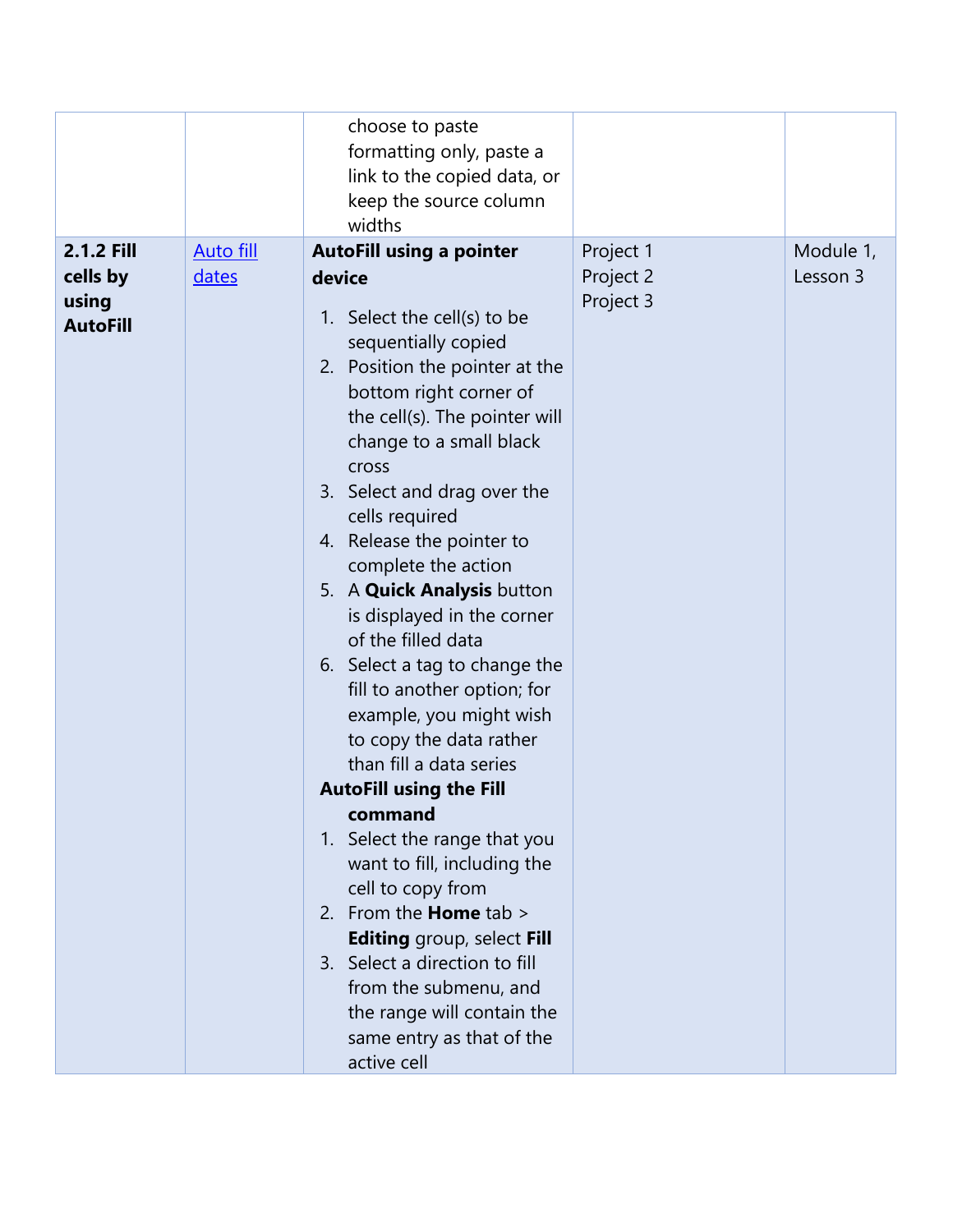| <b>2.1.3 Insert</b><br>or delete<br>multiple<br>columns or<br>rows | Insert or<br>delete rows<br>or columns | Insert multiple columns or<br>rows<br>Select the column or row<br>header. From the <b>Home</b> tab ><br><b>Cells</b> group, select the Insert<br>drop-down, then Insert Sheet<br><b>Rows or Insert Sheet</b><br><b>Columns</b><br>Delete multiple columns or<br>rows<br>Select the column or row<br>header. From the <b>Home</b> tab ><br><b>Cells</b> group, select the Delete<br>drop-down, then Delete<br><b>Sheet Rows or Delete Sheet</b><br><b>Columns</b><br><b>Note:</b> The number of columns<br>or rows you select will<br>determine the number of rows<br>that will be inserted or deleted | Project 1<br>Project 2<br>Project 3 | Module 2,<br>Lesson 1 |
|--------------------------------------------------------------------|----------------------------------------|-------------------------------------------------------------------------------------------------------------------------------------------------------------------------------------------------------------------------------------------------------------------------------------------------------------------------------------------------------------------------------------------------------------------------------------------------------------------------------------------------------------------------------------------------------------------------------------------------------|-------------------------------------|-----------------------|
| <b>2.1.4 Insert</b><br>and delete<br>cells                         |                                        | Insert a cell<br>1. From the <b>Home</b> tab $>$<br><b>Cells</b> group, select the<br><b>Insert</b> drop-down, then<br>select Insert Cells<br>2. In the <b>Insert</b> dialog box,<br>select from the following<br>options:<br>Shift cell right<br>Shift cells down<br><b>Entire row</b><br><b>Entire column</b><br>Delete a cell<br>1. From the <b>Home</b> tab $>$<br><b>Cells</b> group, select the<br><b>Delete</b> drop-down, then<br>select Delete Cells                                                                                                                                         | Project 1<br>Project 3              | Module 2,<br>Lesson 1 |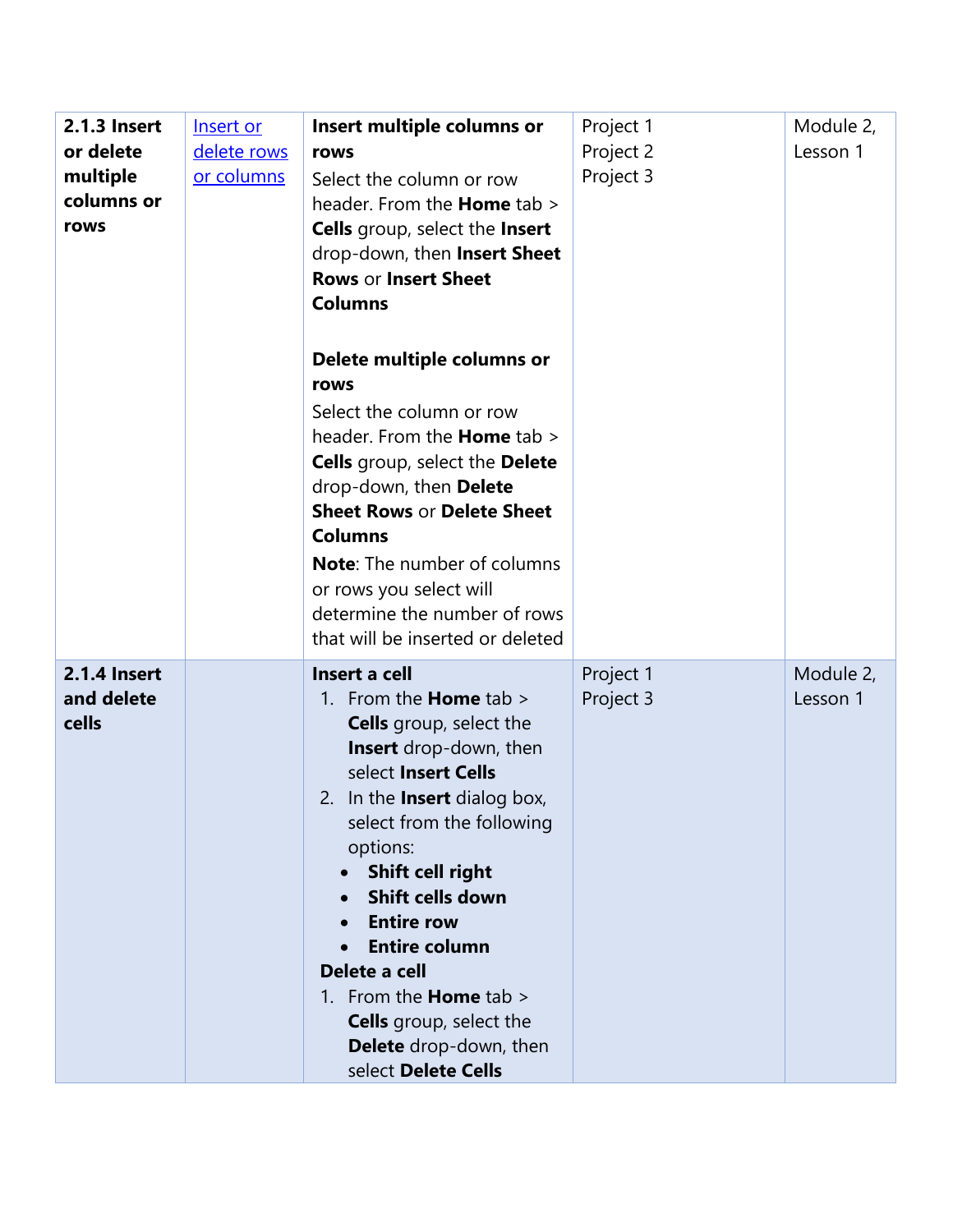|                                                                          |                         | 2. In the <b>Delete</b> dialog box,<br>select from the following<br>options:<br><b>Shift cell left</b><br>Shift cells up<br><b>Entire row</b><br><b>Entire column</b>                                                                                                                                                                                         |                                     |                       |
|--------------------------------------------------------------------------|-------------------------|---------------------------------------------------------------------------------------------------------------------------------------------------------------------------------------------------------------------------------------------------------------------------------------------------------------------------------------------------------------|-------------------------------------|-----------------------|
| <b>2.2.1 Merge</b><br>and<br>unmerge<br>cells                            | Merge cells             | 1. Select the desired cells<br>with the text in the left-<br>most cell<br>2. From the <b>Home</b> tab $>$<br><b>Alignment</b> group, select<br><b>Merge &amp; Center</b><br>To unmerge cell:<br>Select the merged cell, and<br>then select Merge & Center<br>again                                                                                            | Project 1<br>Project 3              | Module 3,<br>Lesson 2 |
| 2.2.2 Modify<br>cell<br>alignment,<br>orientation,<br>and<br>indentation | Align text in<br>a cell | From the <b>Home</b> tab ><br>Alignment group,<br>Select one of the<br>alignment options such<br>as, Top, Center, or<br><b>Right</b><br>Select the Cell<br>$\bullet$<br><b>Orientation drop-</b><br>down, choose your<br>option or select<br><b>Format Cell</b><br><b>Alignment</b> for<br>additional options<br>Select Decrease Indent<br>or Increase Indent | Project 1<br>Project 2<br>Project 3 | Module 3,<br>Lesson 2 |
| 2.2.3 Format<br>cells by<br>using<br><b>Format</b><br><b>Painter</b>     | Copy cell<br>formatting | 1. Select the text of the<br>format you would like to<br>copy<br>2. From the <b>Home</b> tab $>$<br><b>Clipboard</b> group, select<br>the Format Painter. While<br><b>Format Painter is active</b>                                                                                                                                                            | Project 3                           | Module 3,<br>Lesson 1 |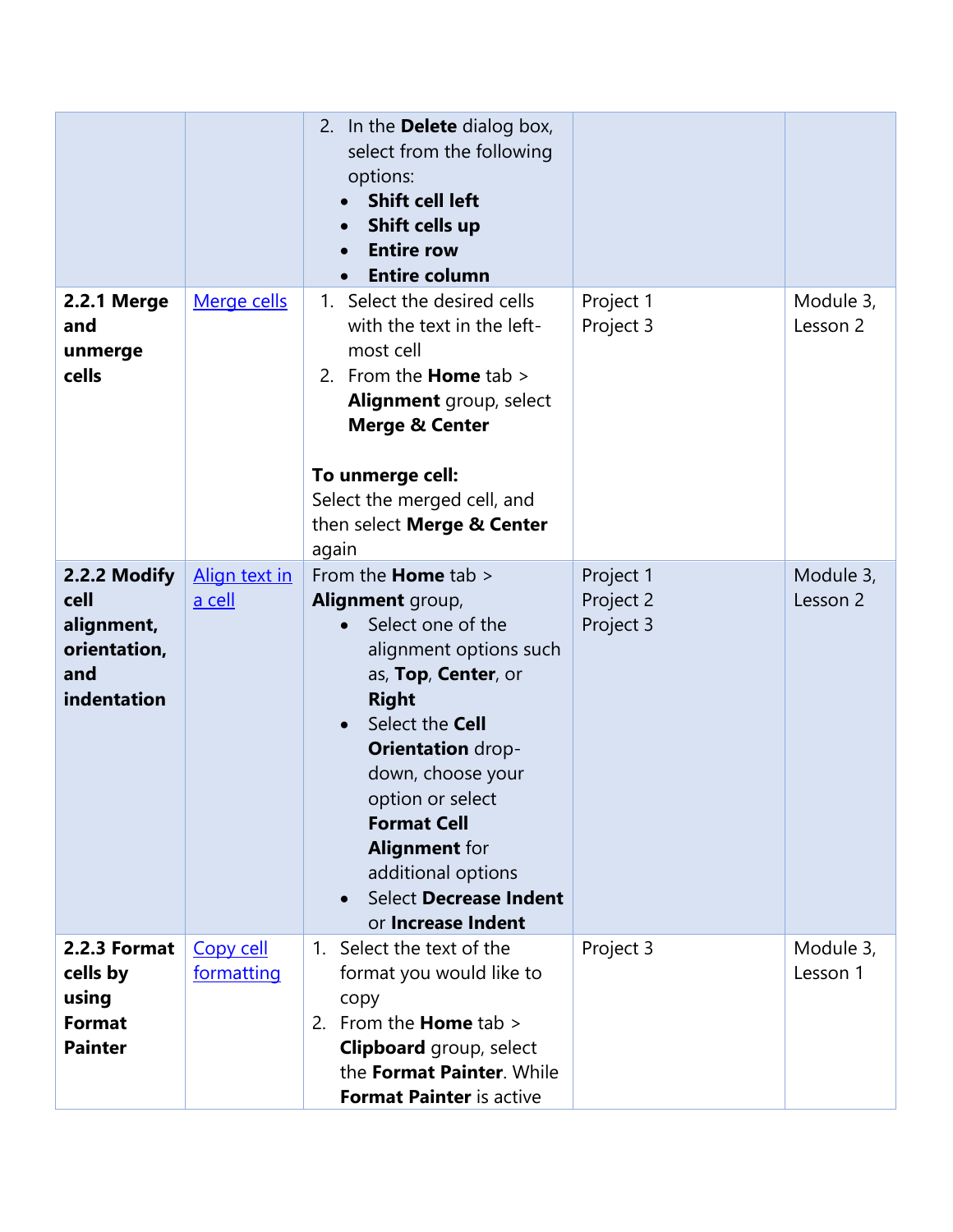|                                                                              |                                        | and ready to use, the<br>mouse pointer will have a<br>paint brush symbol<br>Note: If you select the Format<br>Painter once, it will turn off<br>automatically after you apply<br>it once. If you double-click the |                        |                                                |
|------------------------------------------------------------------------------|----------------------------------------|-------------------------------------------------------------------------------------------------------------------------------------------------------------------------------------------------------------------|------------------------|------------------------------------------------|
|                                                                              |                                        | Format Painter, it will stay<br>active until you select the<br>Format Painter command<br>again                                                                                                                    |                        |                                                |
| 2.2.4 Wrap<br>text within<br>cells                                           | <b>Wrap text</b><br>within cells       | From the <b>Home</b> tab ><br>Alignment group, select<br><b>Wrap Text</b>                                                                                                                                         | Project 1<br>Project 3 | Module 3,<br>Lesson 2                          |
| 2.2.5 Apply<br>number                                                        | <b>Build</b><br>custom                 | From the <b>Home</b> tab ><br><b>Number</b> group, select the                                                                                                                                                     | Project 1<br>Project 2 | Module 3,<br>Lesson 1                          |
| formats                                                                      | numeric<br>formats                     | Number Format drop-down,<br>then choose a number format                                                                                                                                                           | Project 3              |                                                |
| 2.2.6 Apply<br>cell formats<br>from the<br><b>Format Cells</b><br>dialog box | Format<br>numbers in<br>cells          | From the <b>Home</b> tab, launch<br>the Format Cells dialog box<br>from either the Font,<br>Alignment, Number, or Cells<br>groups                                                                                 | Project 1<br>Project 3 | Module 3,<br>Lesson 1<br>Module 3,<br>Lesson 2 |
| 2.2.7 Apply<br>cell styles                                                   | <b>Apply styles</b>                    | From the <b>Home</b> $tab >$ <b>Styles</b><br>group, select the Styles<br>Gallery drop-down, then<br>choose a style                                                                                               | Project 2              | Module 3,<br>Lesson 3                          |
| <b>2.2.8 Clear</b><br>cell<br>formatting                                     | Remove<br>conditional<br>formatting    | From the <b>Home</b> tab > <b>Editing</b><br>group, select the <b>Clear</b> drop-<br>down, then choose Clear<br><b>Formats</b>                                                                                    | Project 2              | Module 3,<br>Lesson 3                          |
| 2.3.1 Define<br>a named<br>range                                             | Define and<br>use names<br>in formulas | 1. Select the range you want<br>to name<br>Select the <b>Name Box</b><br>2.<br>Type or input a name and<br>3.<br><b>Enter</b>                                                                                     | Project 2<br>Project 3 | Module 4,<br>Lesson 3                          |
| <b>2.3.2 Name</b><br>a table                                                 | Rename an<br><b>Excel table</b>        | 1. Select a cell within the<br>table                                                                                                                                                                              | Project 2              | Module 4,<br>Lesson 3                          |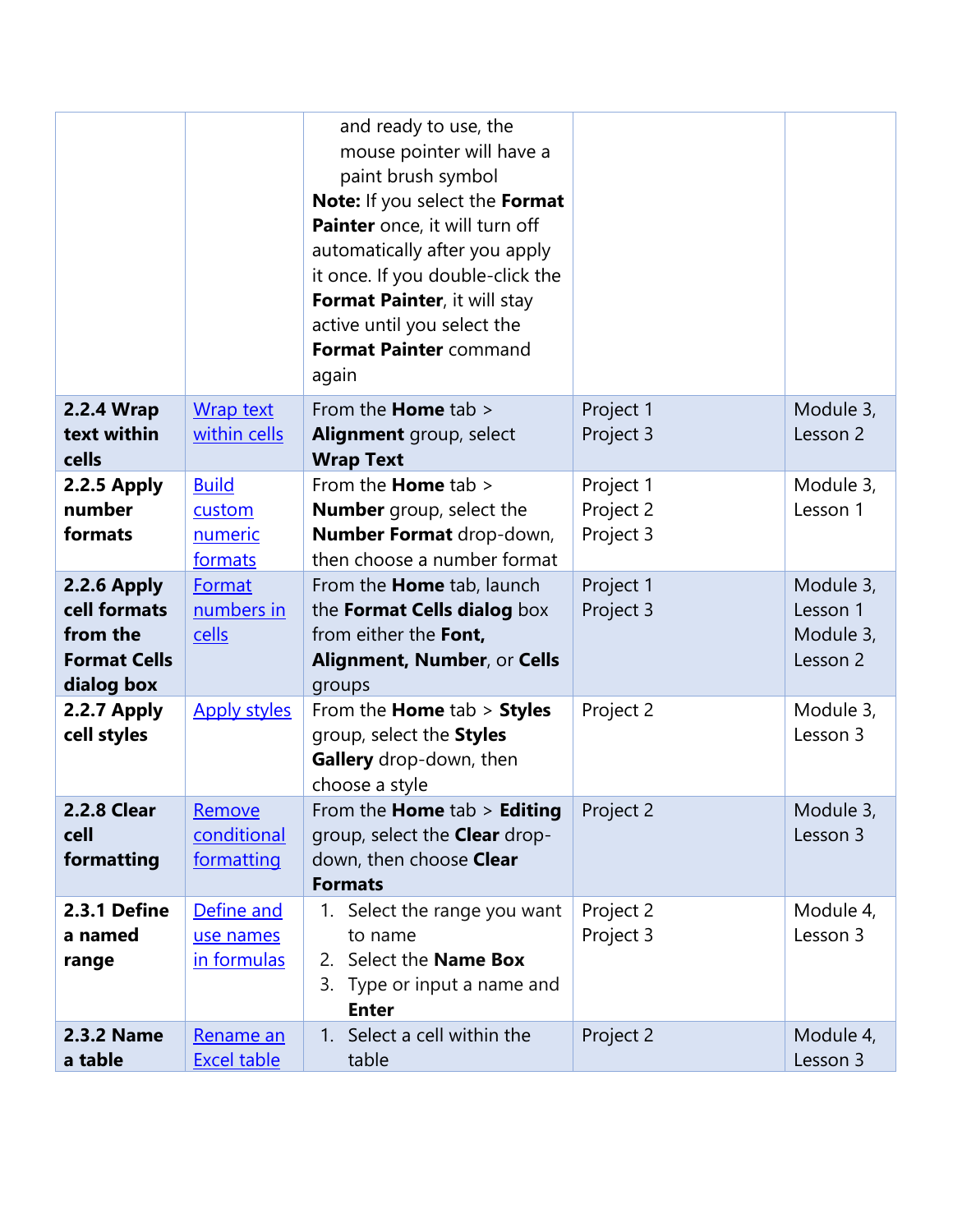|                                                      |                                     | 2. From the Table Design<br>$tab$ > Properties group ><br>Table Name field, enter a<br>new name                                                                                                                                                                                                                                                                                                                                                                                                                                                                                                 |                        |                       |
|------------------------------------------------------|-------------------------------------|-------------------------------------------------------------------------------------------------------------------------------------------------------------------------------------------------------------------------------------------------------------------------------------------------------------------------------------------------------------------------------------------------------------------------------------------------------------------------------------------------------------------------------------------------------------------------------------------------|------------------------|-----------------------|
| 2.4.1 Insert<br><b>Sparklines</b>                    | Add<br>sparkline<br>charts          | 1. Select an empty cell near<br>the data you want to<br>represent<br>2. From the <b>Insert</b> tab $>$<br><b>Sparklines</b> group, select<br>the type of sparkline you<br>want: Line, Column, or<br><b>Win/Loss</b><br>3. The Create Sparklines<br>dialog box prompts you<br>for the information to<br>create the sparkline<br>4. In the Data Range box,<br>enter the range of cells<br>with data for the<br>sparkline<br>5. The Location Range box<br>specifies the cell or cells<br>in which the sparklines<br>will be placed, and will<br>already be populated<br>with the cell you selected | Project 3              | Module 7,<br>Lesson 6 |
| 2.4.2 Apply<br>built-in<br>conditional<br>formatting | Conditional<br>formatting           | Select the group of cells<br>1.<br>2. From the <b>Home</b> tab ><br><b>Styles</b> group, select the<br><b>Conditional Formatting</b><br>drop-down, then choose<br>the appropriate options                                                                                                                                                                                                                                                                                                                                                                                                       | Project 2<br>Project 3 | Module 7,<br>Lesson 1 |
| 2.4.3<br><b>Remove</b><br>conditional<br>formatting  | Remove<br>conditional<br>formatting | Select the group of cells<br>1.<br>2. From the <b>Home</b> tab $>$<br>Styles group, select the<br><b>Conditional Formatting</b><br>drop-down, then Clear<br><b>Rules</b>                                                                                                                                                                                                                                                                                                                                                                                                                        | Project 3              | Module 7,<br>Lesson 1 |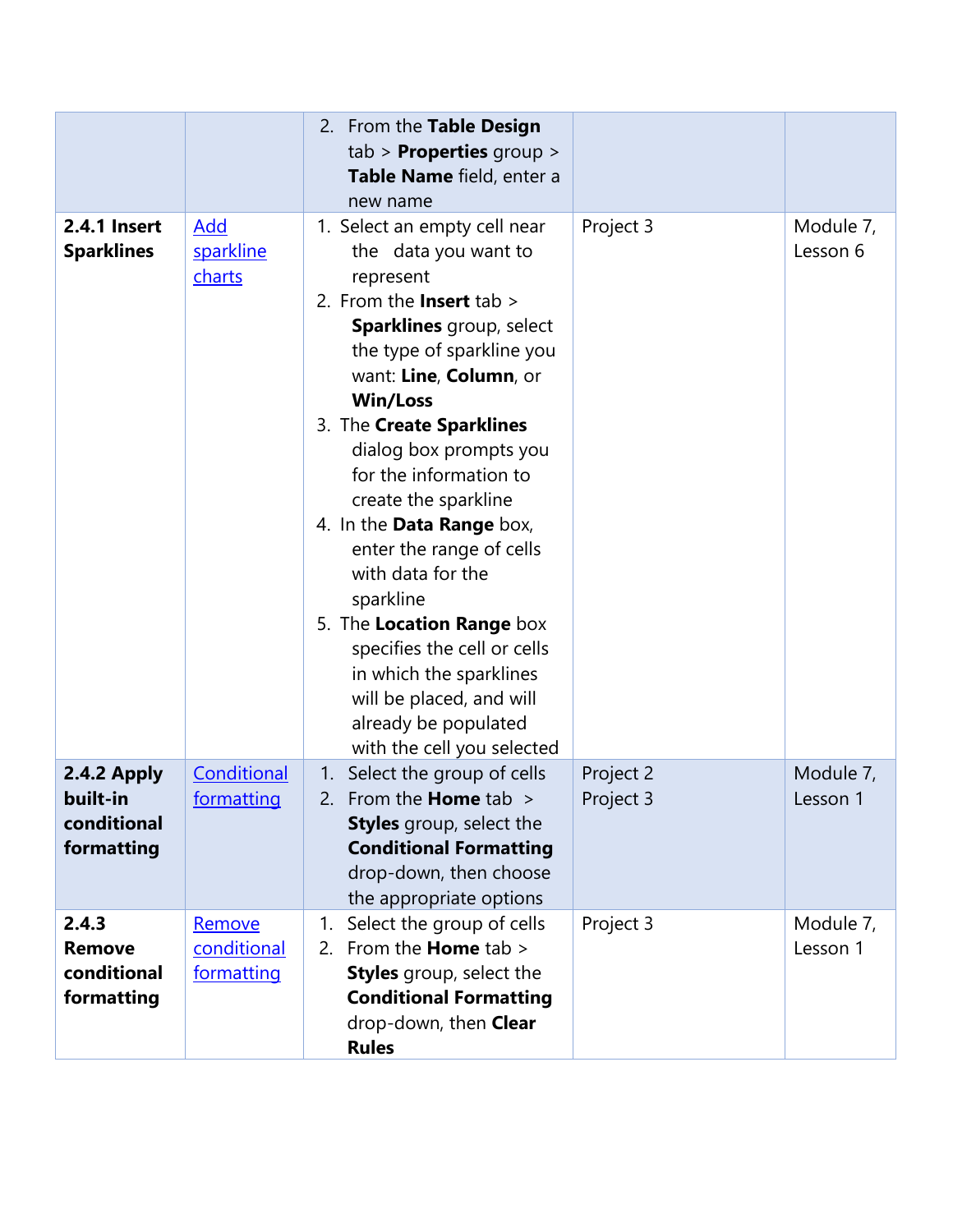| <b>3.1.1 Create</b><br><b>Excel tables</b><br>from cell<br>ranges | Create and<br>format<br>tables                                       | Select the cells<br>$1_{1}$<br>From the <b>Insert</b> tab $>$<br>2.<br>Tables group, select<br><b>Table</b><br>The <b>Create Table</b> dialog<br>3.<br>box displays. The <b>Where</b><br>is the data for your<br>table? field displays the<br>range. If changes are<br>needed to the range,<br>select the range of cells in<br>the worksheet or modify<br>the range in the dialog<br>box field<br>4. Indicate if the table has<br>headers by selecting the<br>My table has headers<br>check box<br>5. Select OK | Project 3              | Module 4,<br>Lesson 1 |
|-------------------------------------------------------------------|----------------------------------------------------------------------|-----------------------------------------------------------------------------------------------------------------------------------------------------------------------------------------------------------------------------------------------------------------------------------------------------------------------------------------------------------------------------------------------------------------------------------------------------------------------------------------------------------------|------------------------|-----------------------|
| <b>3.1.2 Apply</b><br>table styles                                | <b>Apply table</b><br>styles                                         | Select the table<br>1.<br>2. From the Table Design<br>tab > Table Styles group,<br>select the Table Style or<br>select the Table Styles<br>gallery drop-down for<br>more options                                                                                                                                                                                                                                                                                                                                | Project 2              | Module 4,<br>Lesson 1 |
| 3.1.3<br><b>Convert</b><br>tables to cell<br>ranges               | Convert an<br><b>Excel table</b><br>to a range<br>of data            | Select any cell in the table<br>1.<br>2. From the Table Tools<br><b>Design tab &gt; Tools</b><br>group, select Convert to<br>Range                                                                                                                                                                                                                                                                                                                                                                              | Project 2<br>Project 3 | Module 4,<br>Lesson 1 |
| 3.2.1 Add or<br>remove<br>table rows<br>and columns               | Resize a<br>table by<br>adding or<br>removing<br>rows and<br>columns | <b>Add Table rows and</b><br>columns<br>From the <b>Home</b> $tab >$ <b>Cells</b><br>group, select the Insert drop-<br>down, then Insert Table Rows<br>above or Insert Table<br><b>Columns to the left or right</b>                                                                                                                                                                                                                                                                                             | Project 2              | Module 4,<br>Lesson 2 |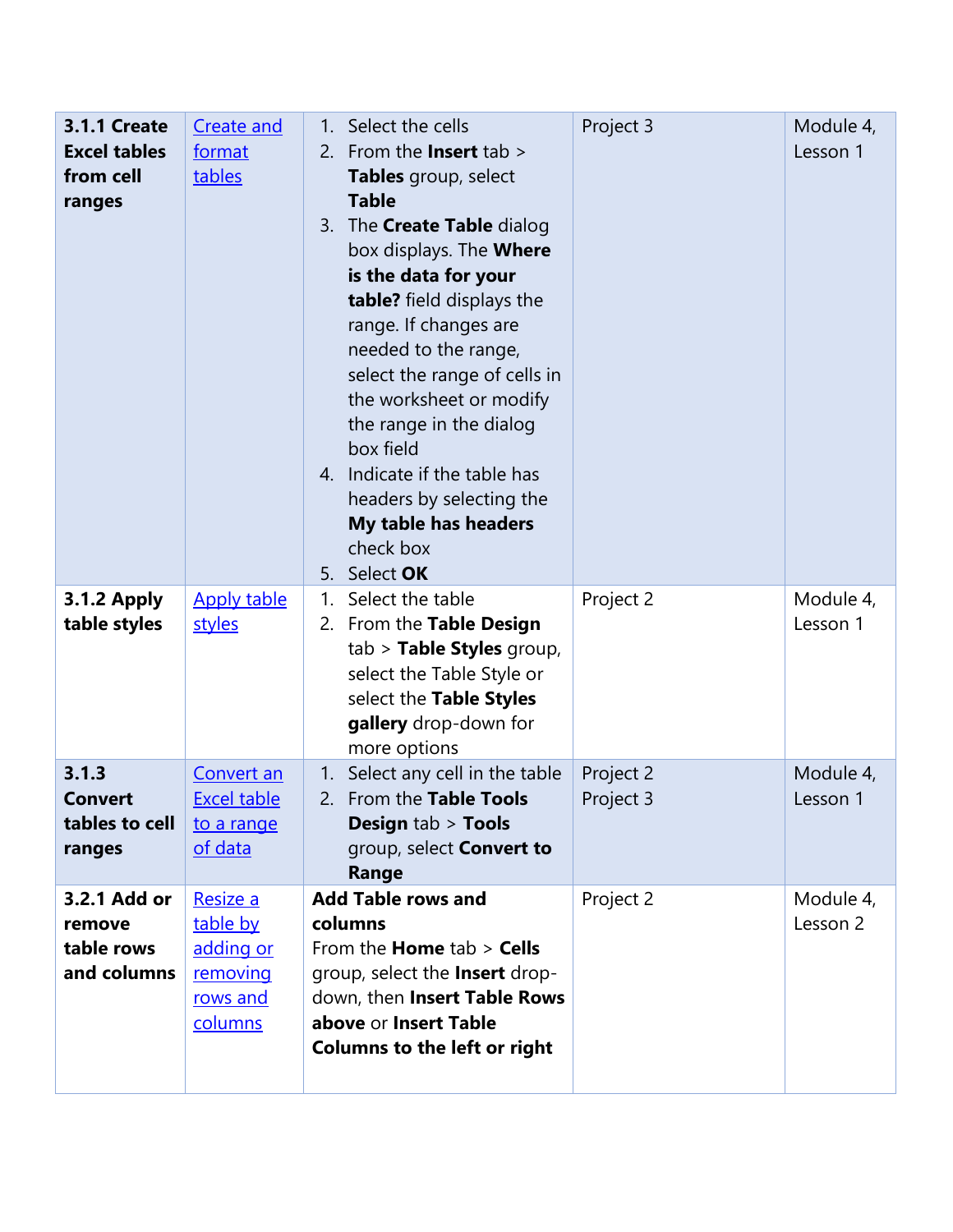|                                                     |                                 | <b>Delete Table rows and</b><br>columns<br>From the <b>Home</b> $tab >$ <b>Cells</b><br>group, select the Delete drop-<br>down, then Delete Table<br><b>Rows or Delete Table</b><br><b>Columns</b>                                                                                                                                                                                                                                                                                                                                                                                                                                                                                                                                                                                                                                              |           |                       |
|-----------------------------------------------------|---------------------------------|-------------------------------------------------------------------------------------------------------------------------------------------------------------------------------------------------------------------------------------------------------------------------------------------------------------------------------------------------------------------------------------------------------------------------------------------------------------------------------------------------------------------------------------------------------------------------------------------------------------------------------------------------------------------------------------------------------------------------------------------------------------------------------------------------------------------------------------------------|-----------|-----------------------|
| 3.2.2<br><b>Configure</b><br>table style<br>options | Format an<br><b>Excel Table</b> | Select any cell in the table<br>2. From the Table Tools<br><b>Design tab &gt; Table Style</b><br><b>Options</b> group, select or<br>clear any of the options<br>Header Row allows you<br>to apply or remove<br>formatting from the<br>first row in the table<br>Total Row allows you to<br>$\bullet$<br>quickly add SUBTOTAL<br>functions such as SUM,<br>AVERAGE, COUNT,<br>MIN/MAX to your table<br>from a drop-down<br>selection. SUBTOTAL<br>functions allow you to<br>include or ignore<br>hidden rows in<br>calculations<br>First Column allows you<br>to apply or remove<br>formatting from the<br>first column in the table<br>Last Column allows you<br>to apply or remove<br>formatting from the<br>last column in the table<br><b>Banded Rows display</b><br>odd and even rows<br>with alternating<br>shading for ease of<br>reading | Project 2 | Module 4,<br>Lesson 2 |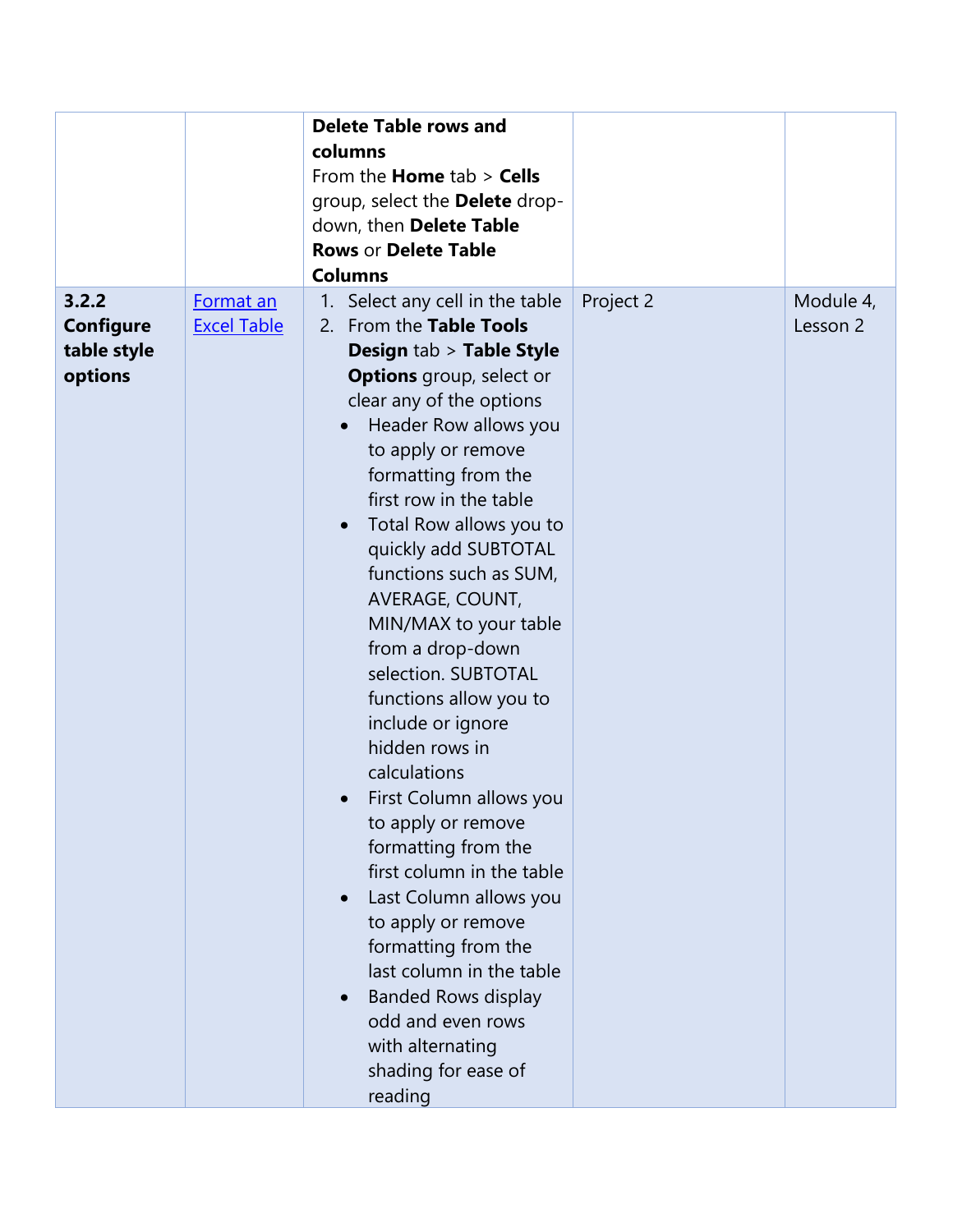|                                                |                                         | <b>Banded Columns</b><br>display odd and even<br>columns with<br>alternating shading for<br>ease of reading<br>Filter Button toggles<br>AutoFilter on and off                                                                                                                                        |                        |                       |
|------------------------------------------------|-----------------------------------------|------------------------------------------------------------------------------------------------------------------------------------------------------------------------------------------------------------------------------------------------------------------------------------------------------|------------------------|-----------------------|
| 3.2.3 Insert<br>and<br>configure<br>total rows | <b>Add a Total</b><br>row to a<br>table | Select a cell within the<br>1.<br>table<br>From the Table Tools<br>2.<br><b>Design tab &gt; Table</b><br>Style Options group,<br>select the Total Row box                                                                                                                                            | Project 2              | Module 4,<br>Lesson 2 |
|                                                |                                         | 3. The Total Row is<br>inserted at the bottom of<br>the table<br>Note: The default Total                                                                                                                                                                                                             |                        |                       |
|                                                |                                         | <b>Row</b> setting uses the<br><b>SUBTOTAL</b> function for<br><b>SUM.</b> This is a Structured<br>Reference formula and is<br>exclusive to Excel tables.<br>You can also apply a<br>different function to the<br>total value by selecting<br>the More Functions<br>option or by writing your<br>own |                        |                       |
| <b>3.3.1 Filter</b><br>records                 | Filter data<br>in a table               | Filter a cell range column<br>1. Select a cell within a<br>range. If the cells you<br>want to filter are not in a<br>range, select the cells<br>then name the range by<br>entering a new name<br>range in the name box<br>2. From the <b>Home</b> tab $>$<br><b>Editing</b> group, select the        | Project 2<br>Project 3 | Module 4,<br>Lesson 4 |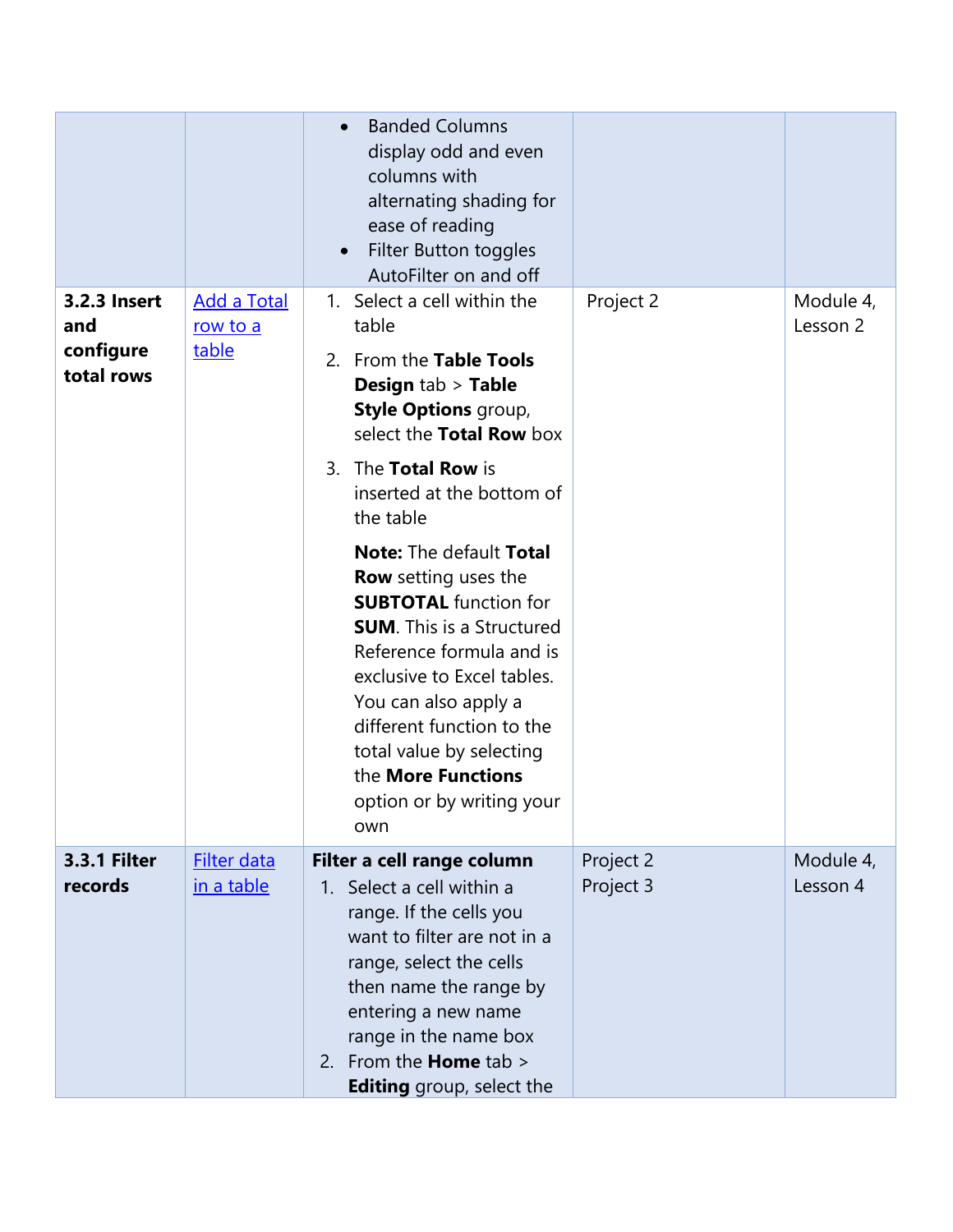| Sort & Filter drop-down,<br>then Filter<br>3. Select the column Filter<br>command then choose<br>your filter options                                                                                                                                                                 |  |
|--------------------------------------------------------------------------------------------------------------------------------------------------------------------------------------------------------------------------------------------------------------------------------------|--|
| Filter a table column<br>When you put your data in a<br>table, filter controls are<br>automatically added to the<br>table headers. If your cells are<br>not formatted in a table,                                                                                                    |  |
| 1. From the column you<br>want to filter, select the<br>column Filter option. If<br>someone working in the<br>table has previously<br>turned the filter off, go to<br>the Table Tools Design<br>ribbon > Table Style<br><b>Options</b> group, and<br>select the Filter Button<br>box |  |
| 2. Clear (Select All) and<br>select the boxes you<br>want to show                                                                                                                                                                                                                    |  |
| 3.<br>Select OK                                                                                                                                                                                                                                                                      |  |
| 4. The column Filter<br>command icon changes<br>indicating that not all<br>data is displayed in this<br>column. Select this icon<br>to change or clear the<br>filter                                                                                                                 |  |
| Clear a filter from a column<br>or worksheet                                                                                                                                                                                                                                         |  |
| Select the Filter button next<br>to the column header, and                                                                                                                                                                                                                           |  |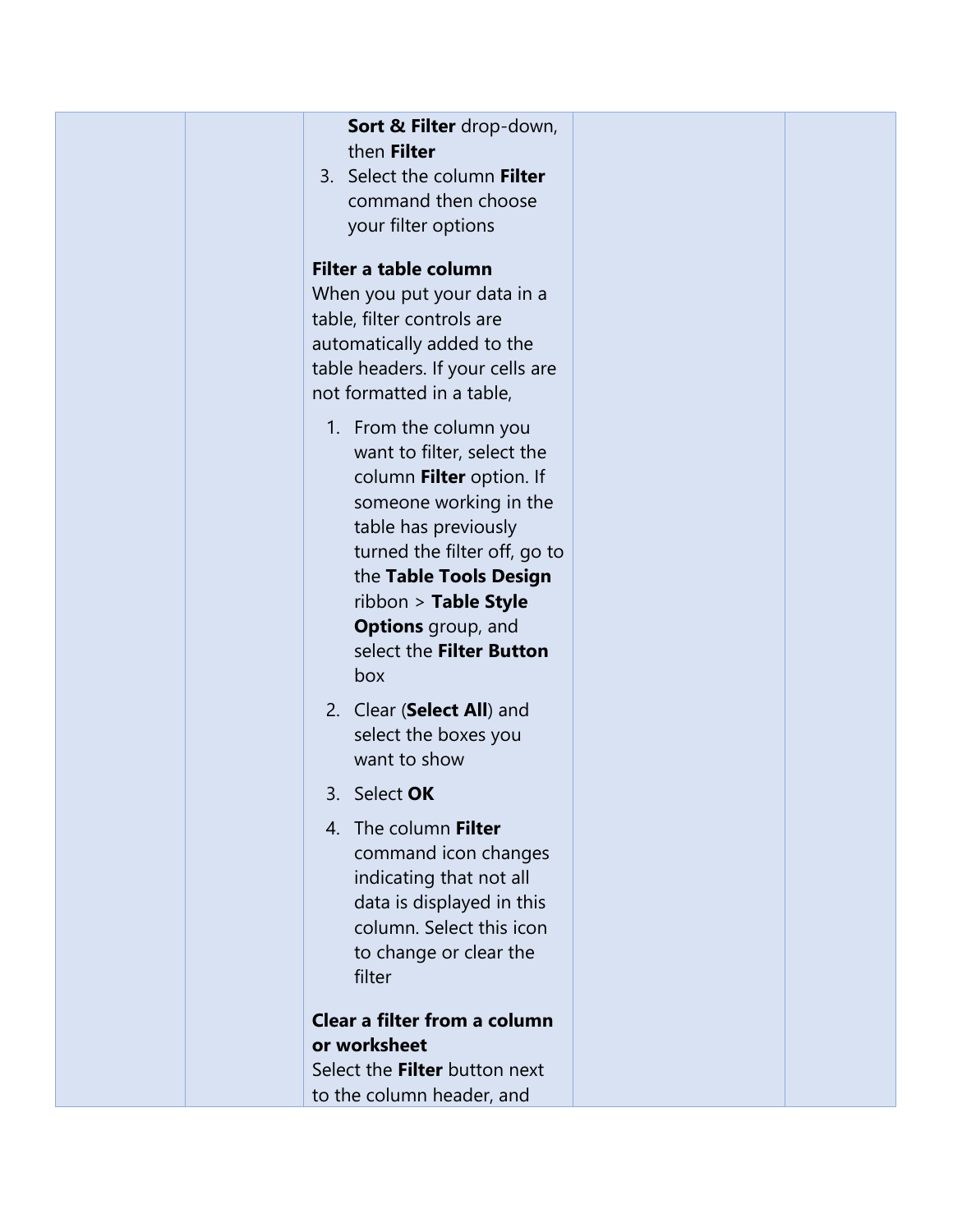|                                                                          |                         | then select Clear Filter from<br>the context menu <column<br>name&gt;</column<br>                                                                                                                                                                                                                                                                                                                                                                                                                                                                           |                        |                       |
|--------------------------------------------------------------------------|-------------------------|-------------------------------------------------------------------------------------------------------------------------------------------------------------------------------------------------------------------------------------------------------------------------------------------------------------------------------------------------------------------------------------------------------------------------------------------------------------------------------------------------------------------------------------------------------------|------------------------|-----------------------|
| 3.3.2 Sort<br>data by<br>multiple<br>columns                             | Sort data in<br>a table | Sort a cell range column in<br>ascending or descending<br>order<br>1. Select a cell in the<br>column you want to sort<br>2. From the <b>Home</b> tab $>$<br><b>Editing</b> group, select the<br>Sort & Filter drop-down<br>then choose one of the<br>following options:<br>Sort A to Z<br>Sort Z to A                                                                                                                                                                                                                                                       | Project 2<br>Project 3 | Module 4,<br>Lesson 4 |
|                                                                          |                         | <b>Custom Sort</b>                                                                                                                                                                                                                                                                                                                                                                                                                                                                                                                                          |                        |                       |
| <b>4.1.1 Insert</b><br>relative,<br>absolute,<br>and mixed<br>references | Create<br>formulas      | <b>Relative cell reference</b><br>A formula that<br>references changes<br>based upon where you<br>copy the formula<br>Example: $=A1+B1$<br>Absolute cell reference<br>A formula that contains<br>a specific cell or range<br>of cells that do not<br>change regardless of<br>where the formula is<br>copied or moved to,<br>with the absolute<br>reference indicator $(\$)$<br>Example: $= $A$1+$B$1$<br><b>Mixed cell reference</b><br>A formula that must<br>only change the row<br>reference and keep the<br>column reference the<br>same, or change the | Project 1<br>Project 3 | Module 5,<br>Lesson 2 |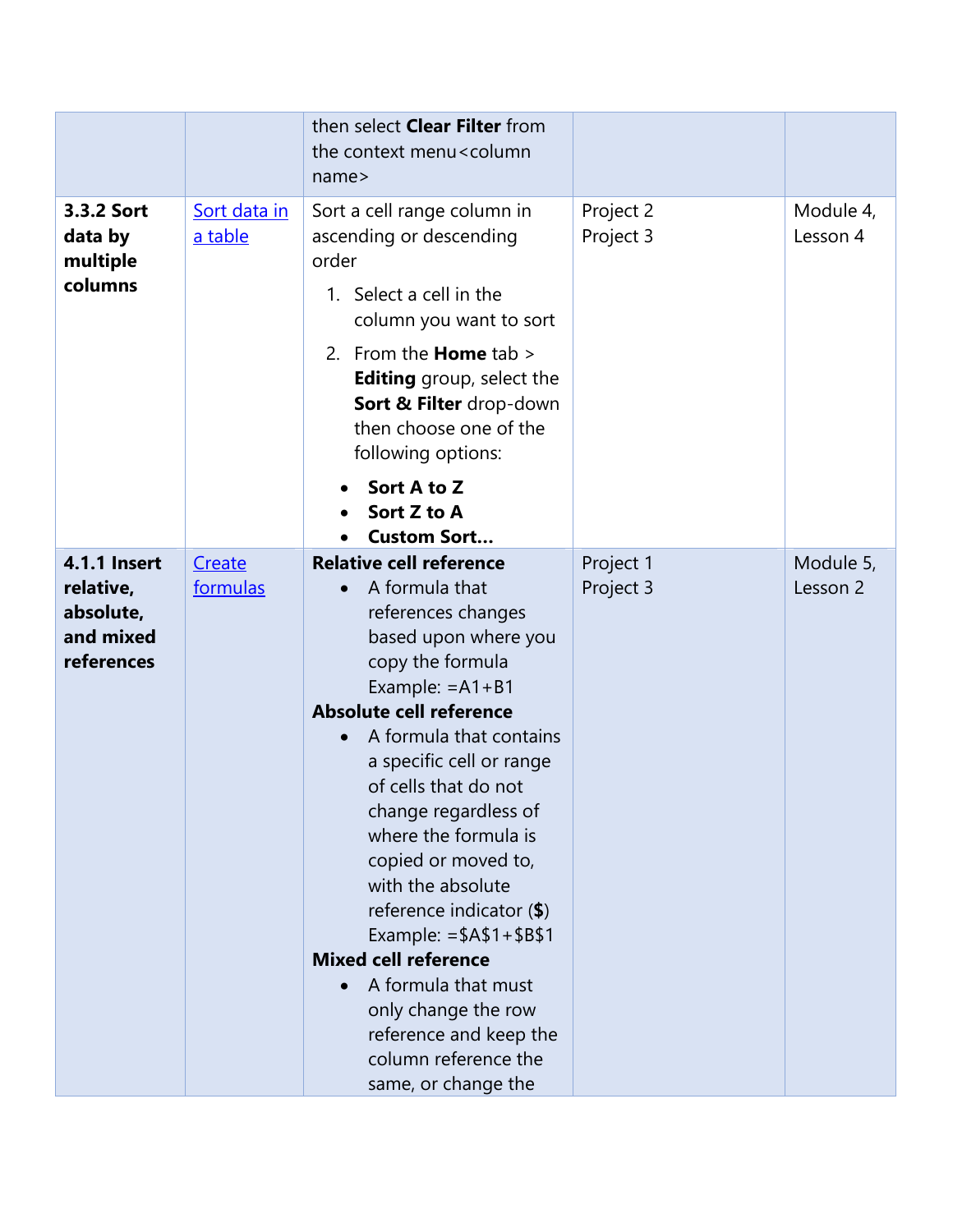|                                                                                                                        |                                        | column reference and<br>keep the row reference<br>the same with the<br>absolute reference<br>indicator (\$) Example:<br>$= $A1 + B $1$                                                                                                                                                                                                                 |                        |                       |
|------------------------------------------------------------------------------------------------------------------------|----------------------------------------|--------------------------------------------------------------------------------------------------------------------------------------------------------------------------------------------------------------------------------------------------------------------------------------------------------------------------------------------------------|------------------------|-----------------------|
| 4.1.2<br><b>Reference</b><br>named<br>ranges and<br>named<br>tables in<br>formulas                                     | Define and<br>use names<br>in formulas | After you have defined named<br>ranges in your workbook, you<br>can reference the stored<br>names as you input a formula<br>in a worksheet. To reference a<br>named range, begin the<br>formula with an equal $(=)$ sign.<br>At this point, you can simply<br>enter the name of the<br>reference to be added to the<br>formula.<br>Example: = Bonus*E2 | Project 2<br>Project 3 | Module 5,<br>Lesson 2 |
| 4.2.1<br><b>Perform</b><br>calculations<br>by using the<br>AVERAGE(),<br>$MAX()$ ,<br>MIN(), and<br>SUM()<br>functions | <b>AVERAGE</b><br>function             | <b>AVERAGE</b> calculates the<br>average for a range of cells<br>Example: $= average(A1:Z1)$                                                                                                                                                                                                                                                           | Project 1              | Module 5,<br>Lesson 3 |
|                                                                                                                        | <b>MAX</b><br>function                 | <b>MAX</b> returns the largest value<br>in a specified range of cells in<br>the worksheet<br>Example: $= max(A1:Z1)$                                                                                                                                                                                                                                   | Project 1              | Module 5,<br>Lesson 3 |
|                                                                                                                        | <b>MIN</b><br>function                 | <b>MIN</b> returns the smallest<br>value in a specified range of<br>cells in the worksheet<br>Example: $= min(A1:Z1)$                                                                                                                                                                                                                                  | Project 1              | Module 5,<br>Lesson 3 |
|                                                                                                                        | <b>SUM</b><br>function                 | <b>SUM</b> adds the value of a<br>specified range of cells in the<br>worksheet<br>Example: $= sum(A1:Z1)$                                                                                                                                                                                                                                              | Project 1              | Module 5,<br>Lesson 3 |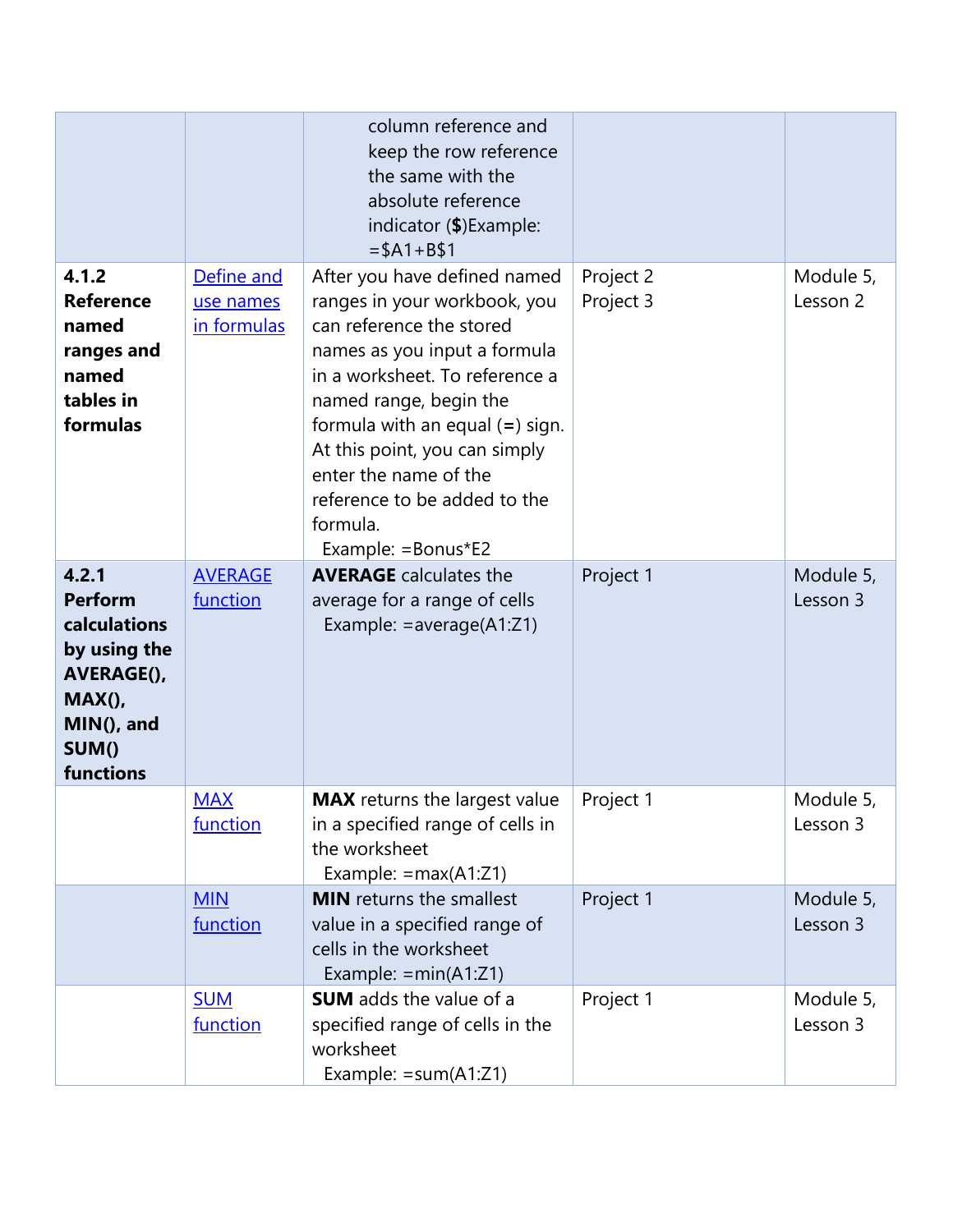| <b>4.2.2 Count</b><br>cells by<br>using the<br>COUNT(),<br>COUNTA(),<br>and<br><b>COUNTBLA</b><br>NK()<br>functions | <b>COUNT</b><br>function              | The <b>COUNT</b> function is used<br>to indicate how many cells<br>contain a numeric value<br>Example: $=$ count(A1:Z1)                                                                                                                                                                                                      |           | Module 5,<br>Lesson 4 |
|---------------------------------------------------------------------------------------------------------------------|---------------------------------------|------------------------------------------------------------------------------------------------------------------------------------------------------------------------------------------------------------------------------------------------------------------------------------------------------------------------------|-----------|-----------------------|
|                                                                                                                     | <b>COUNTA</b><br>function             | The <b>COUNTA</b> function counts<br>the number of cells that are<br>not empty in a specified<br>range<br>Example: $=$ counta(A1:Z1)                                                                                                                                                                                         | Project 1 | Module 5,<br>Lesson 4 |
|                                                                                                                     | <b>COUNTBLA</b><br><b>NK</b> function | The <b>COUNTBLANK</b> function<br>counts the number of empty<br>or blank cells in a specified<br>range<br>Example: = countblank(A1:Z1)                                                                                                                                                                                       | Project 3 | Module 5,<br>Lesson 4 |
| 4.2.3<br><b>Perform</b><br>conditional<br>operations<br>by using the<br>IF() function                               | IF function                           | The IF function allows you to<br>make logical comparisons<br>between values<br>An IF statement can have two<br>results. The first result is if<br>your comparison is True, the<br>second if your comparison is<br>False<br>Example: $=IF(C2="Yes", 1, 2)$<br>says IF( $C2 = Yes$ , then return a<br>1, otherwise return a 2) |           |                       |
|                                                                                                                     | <b>SUMIF</b><br>function              | The <b>SUMIF</b> function adds the<br>values in a range that meet a<br>given criteria<br>Example: $=$ SUMIF(A3:A10,<br>"Happy", F3:F10)                                                                                                                                                                                      | Project 1 | Module 5,<br>Lesson 5 |
|                                                                                                                     | <b>AVERAGEIF</b><br>function          | The <b>AVERAGEIF</b> function<br>returns the average of all the                                                                                                                                                                                                                                                              | Project 3 | Module 5,<br>Lesson 5 |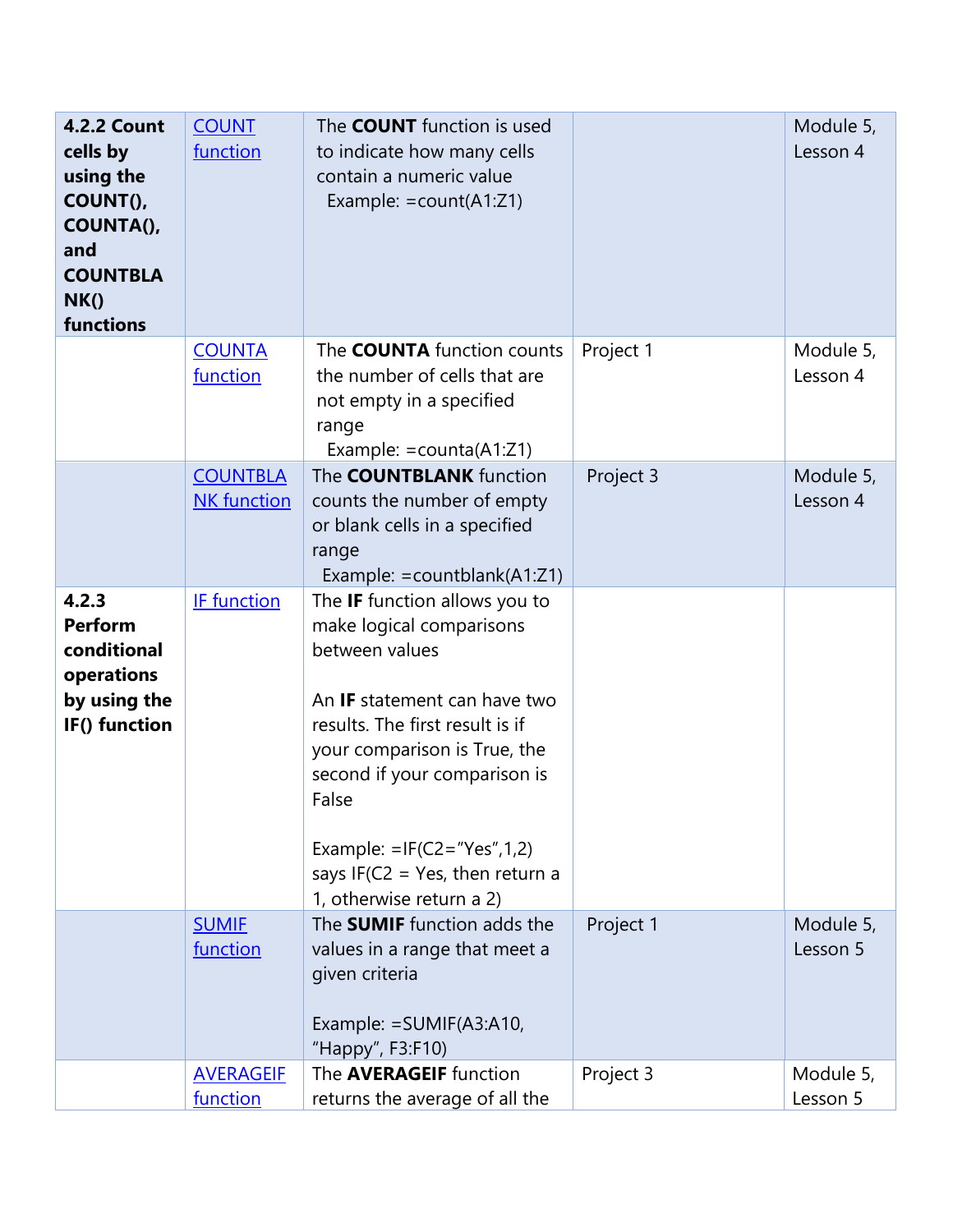|                     |                  | cells in a range that meet a       |           |           |
|---------------------|------------------|------------------------------------|-----------|-----------|
|                     |                  | given criteria                     |           |           |
|                     |                  | Example:                           |           |           |
|                     |                  | =AVERAGEIF(A3:A10, "Happy",        |           |           |
|                     |                  | F3: F10                            |           |           |
|                     | <b>COUNTIF</b>   | The <b>COUNTIF</b> function counts | Project 2 | Module 5, |
|                     | function         | the number of cells that meet      |           | Lesson 5  |
|                     |                  | a criterion                        |           |           |
|                     |                  | Example:                           |           |           |
|                     |                  | =COUNTIF(A2:A5,"London")           |           |           |
| <b>4.3.1 Format</b> | RIGHT,           | The RIGHT function allows          |           | Module 6, |
| text by             | <b>RIGHTB</b>    | you to select a specific           |           | Lesson 2  |
| using the           | functions        | number of characters starting      |           |           |
| RIGHT(),            |                  | from the right side of the data    |           |           |
| LEFT(), and         |                  |                                    |           |           |
| MID()               |                  | Explanation: = RIGHT(the cell      |           |           |
| functions           |                  | of the text, how many              |           |           |
|                     |                  | characters you want to             |           |           |
|                     |                  | extract)                           |           |           |
|                     |                  |                                    |           |           |
|                     |                  | Example: $=RIGHT(A3, 4)$           |           |           |
|                     | LEFT, LEFTB      | The LEFT function allows you       | Project 1 | Module 6, |
|                     | functions        | to select a specific number of     |           | Lesson 2  |
|                     |                  | characters starting from the       |           |           |
|                     |                  | left side of the data              |           |           |
|                     |                  |                                    |           |           |
|                     |                  | Explanation: = LEFT(the cell of    |           |           |
|                     |                  | the text, how many characters      |           |           |
|                     |                  | you want to extract)               |           |           |
|                     |                  |                                    |           |           |
|                     |                  | Example: = LEFT(A3, 4)             |           |           |
|                     | <b>MID, MIDB</b> | The <b>MID</b> functions return a  | Project 2 | Module 6, |
|                     | functions        | specific number of characters      |           | Lesson 2  |
|                     |                  | from a text string starting at     |           |           |
|                     |                  | the specified position, based      |           |           |
|                     |                  | on the number of characters        |           |           |
|                     |                  | specified                          |           |           |
|                     |                  |                                    |           |           |
|                     |                  | Explanation: = MID(the cell of     |           |           |
|                     |                  | the text, the position of the      |           |           |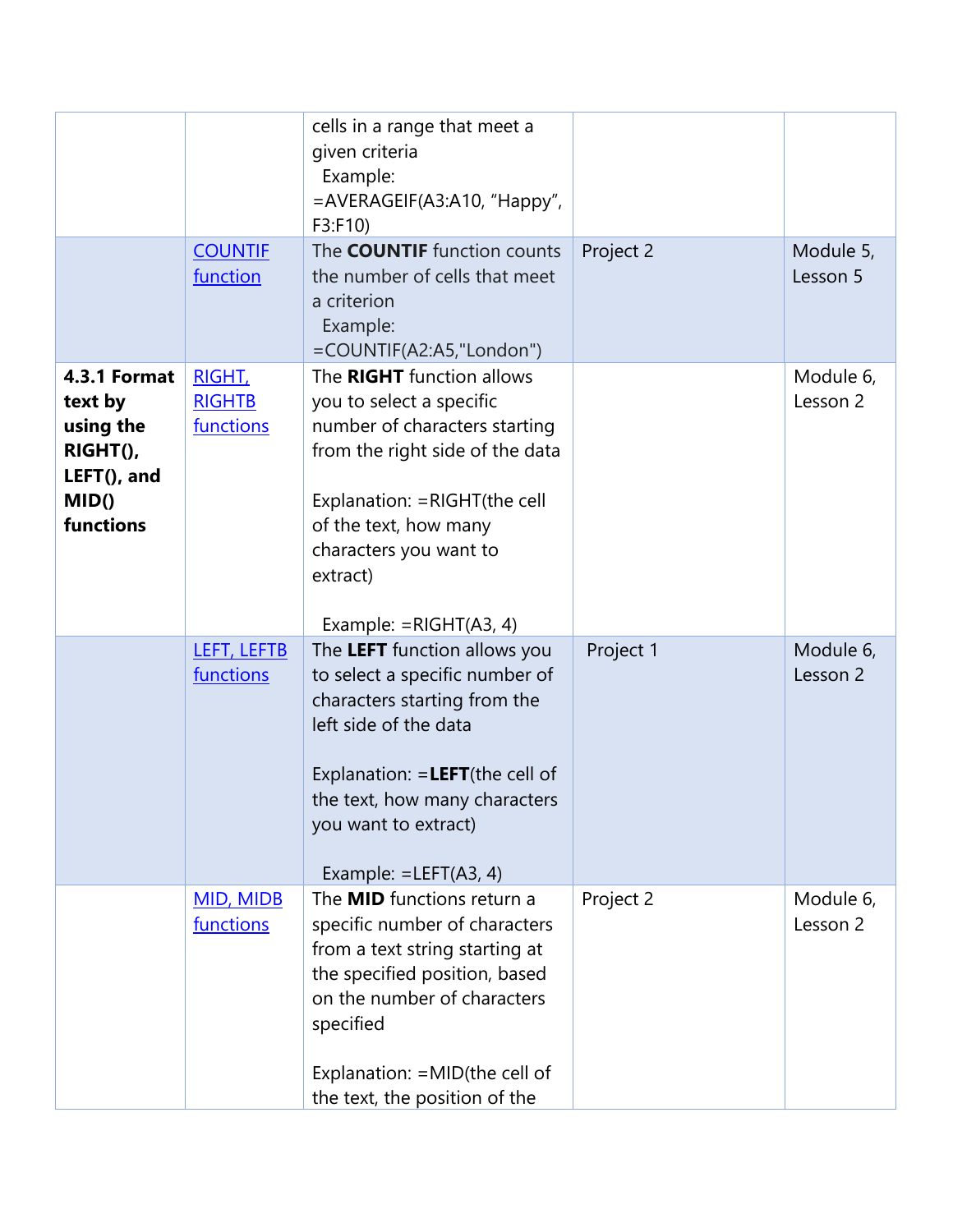| 4.3.2 Format<br>text by<br>using the<br>UPPER(),<br>LOWER(),<br>and LEN()<br>functions           | <b>UPPER</b><br>function    | fist character, how many<br>characters you want to<br>extract)<br>Example: $=MID(A3, 4, 3)$<br>The <b>UPPER</b> function converts<br>text to all uppercase<br>Example: = UPPER(A3)                                          | Project 1 | Module 6,<br>Lesson 3 |
|--------------------------------------------------------------------------------------------------|-----------------------------|-----------------------------------------------------------------------------------------------------------------------------------------------------------------------------------------------------------------------------|-----------|-----------------------|
|                                                                                                  | <b>LOWER</b><br>function    | The LOWER function converts<br>text to all lowercase<br>Example: = LOWER(A3)                                                                                                                                                |           | Module 6,<br>Lesson 3 |
|                                                                                                  | LEN, LENB<br>functions      | The LEN function returns the<br>number of characters in a text<br>string<br>Example: $=LEN(A3)$                                                                                                                             |           | Module 6,<br>Lesson 2 |
| 4.3.3 Format<br>text by<br>using the<br><b>CONCAT()</b><br>and<br><b>TEXTJOIN()</b><br>functions | <b>CONCAT</b><br>function   | The <b>CONCAT</b> function enables<br>you to take data from two<br>different cells and combine<br>them into one cell<br>Example: = CONCAT(A2,B2)                                                                            | Project 1 | Module 6,<br>Lesson 4 |
|                                                                                                  | <b>TEXTJOIN</b><br>function | The TEXTJOIN function can<br>be used for simple<br>combinations of data with a<br>delimiter<br>Explanation:<br>TEXTJOIN(delimiter,<br>ignore_empty, text1, [text2],<br>)<br>Example: =TEXTJOIN(", ",<br><b>TRUE, A2:A8)</b> |           | Module 6,<br>Lesson 4 |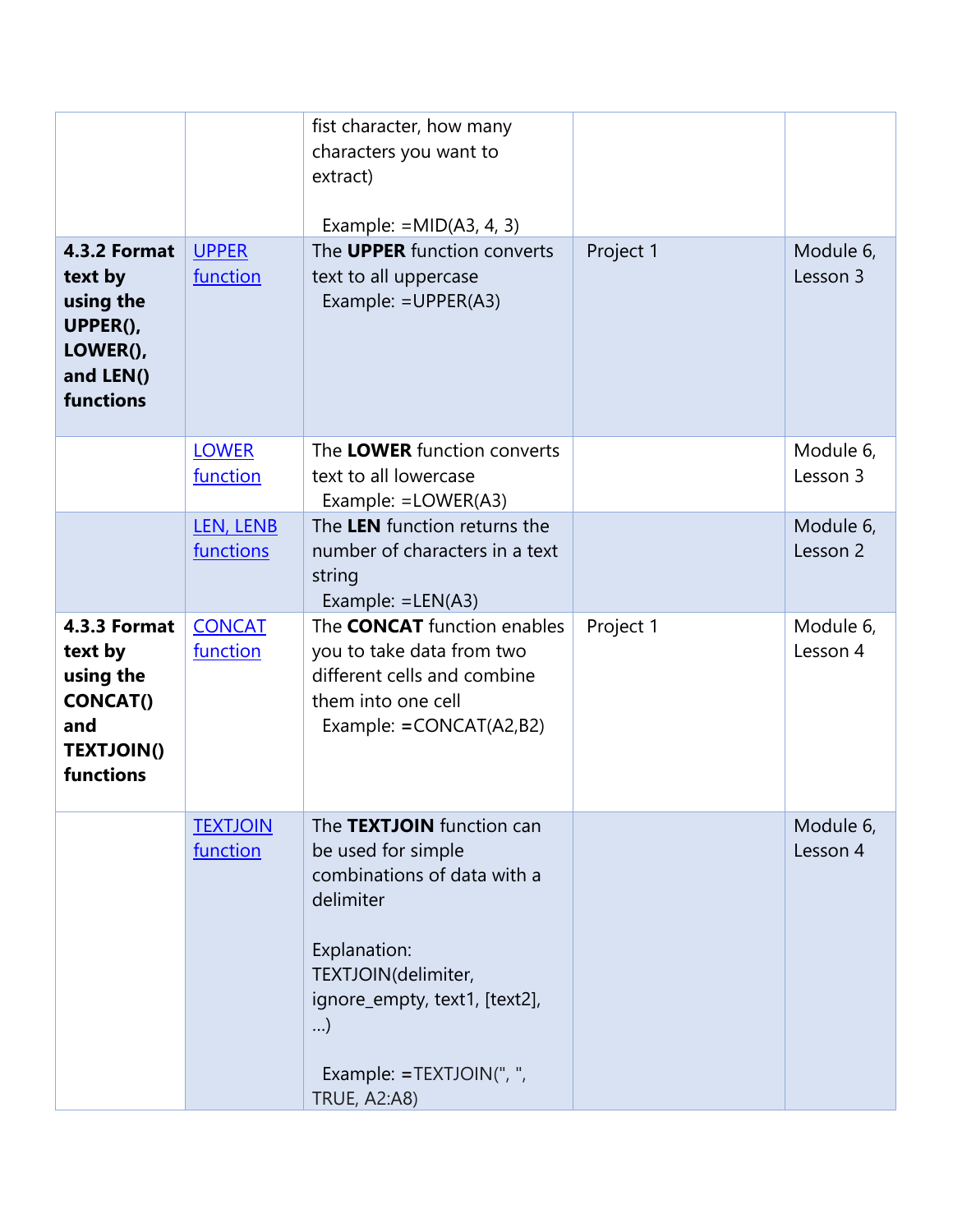| <b>5.1.1 Create</b><br>charts         | Create<br>charts                      | Select the data for the chart<br>From the Insert $tab$ > Charts<br>group, select<br><b>Recommended Chart</b><br>Select a chart on the<br><b>Recommended Charts</b><br>tab, to preview the chart<br>Choose a chart, then select OK                                                                                                                                                                                                                                                                               | Project 1<br>Project 3 | Module 7,<br>Lesson 2 |
|---------------------------------------|---------------------------------------|-----------------------------------------------------------------------------------------------------------------------------------------------------------------------------------------------------------------------------------------------------------------------------------------------------------------------------------------------------------------------------------------------------------------------------------------------------------------------------------------------------------------|------------------------|-----------------------|
| <b>5.1.2 Create</b><br>chart sheets   | Move or<br>resize a<br>chart          | 3. Place your cursor<br>anywhere in the chart<br>From the Chart Tools Design<br>$tab$ > <b>Location</b> group,<br>select Move Chart<br>4. Do one of the following:<br>To move the chart to a<br>new worksheet,<br>select New sheet, and<br>then in the New<br>sheet box, enter a<br>name for the worksheet<br>To move the chart as<br>$\bullet$<br>an object in another<br>worksheet,<br>select Object in, and<br>then in the Object<br>in box, select the<br>worksheet in which you<br>want to place the chart | Project 1<br>Project 3 | Module 7,<br>Lesson 2 |
| 5.2.1 Add<br>data series<br>to charts | Add a data<br>series to<br>your chart | Select the chart<br>$1_{\cdot}$<br>2. From the Chart Tools<br><b>Design tab &gt; Data group,</b><br>select Select Data<br>3. In the Select Data Source<br>dialog box $>$ Chart data<br>range:, enter the new<br>range of cells to include in<br>the chart                                                                                                                                                                                                                                                       | Project 1<br>Project 3 | Module 7,<br>Lesson 3 |